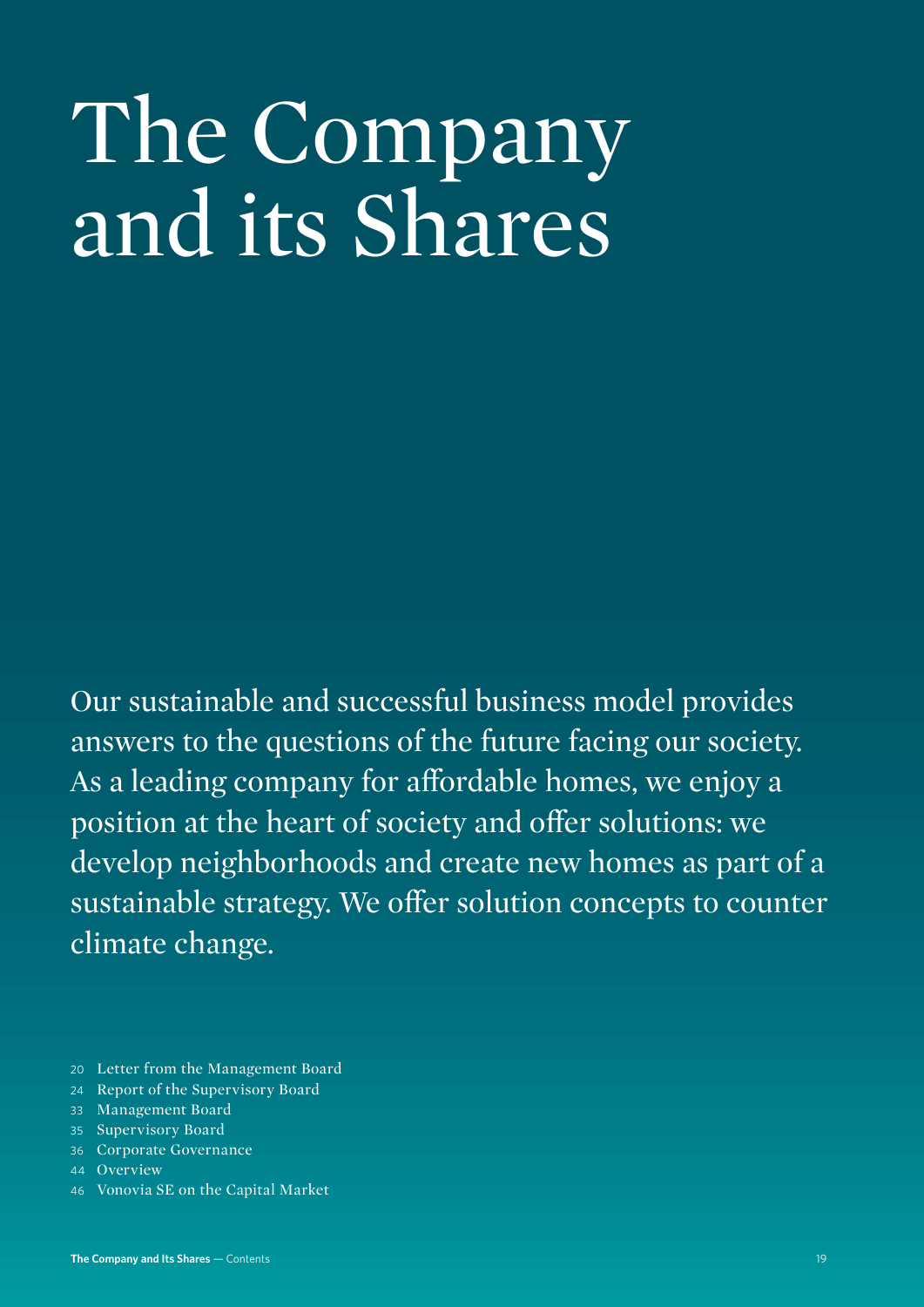### <span id="page-1-0"></span>**Dear Shareholders, Dear Readers,**

We can look back with you on what was an extremely successful 2021 fiscal year. Thanks to a combination of our financial strength and pronounced sense of social responsibility, we improved on the relevant key figures in a year-onyear comparison. Once again, we exceeded our own forecasts.

The sustained, highly dynamic market conditions and positive performance overall is also reflected in our key figures: the net asset value, EPRA NTA, was up by 46.0% year-on-year, with the fair value rising by 66.1%. In addition to the market situation, the merger with Deutsche Wohnen as well as investments in modernization and new construction remained the main factors behind this trend. We invested a total of around  $\epsilon$  2.19 billion in our portfolio last year. In spite of the pandemic and supply chain disruptions, we once again completed more than 2,200 apartments in Germany, Austria and Sweden – many of them based on innovative concepts. We continue to stand for affordable housing in Germany, with an average rent of  $\epsilon$  7.19 per square meter. The vacancy rate remains at a very low level of 2.2%.

Segment revenue was up by 18.5%. Adjusted EBITDA Total and Group FFO increased by 18.8% and 24.0% respectively. These figures include Deutsche Wohnen on a pro rata basis since its consolidation in September 2021.

Our positive financial ratings remain stable. They are testimony to the trust that the capital market places in our business model and ensure smooth financing and refinancing processes. Our balanced maturity profile ensures that we only have to repay around 11% of maturities every year. Within this context, we endeavor to ensure the greatest possible diversification of our financing sources.

At 109%, the Sustainability Performance Index (SPI), as a comprehensive non-financial parameter, exceeded our forecast for the year. Our positions in renowned sustainability ratings also show that we are on the right track in this area. Last December, for example, the agency Standard & Poor's Global ranked us among the top 7% real estate companies operating worldwide – confirming our ranking in the Dow Jones Sustainability Index (DJSI) Europe.

The customer satisfaction index (CSI) rose again by 4.5%. Our tenants know that they can rely on us in these challenging times and that we offer them security and stability.

Our successful and stable core business is a prerequisite for putting us in a position to tackle the challenges on the housing market. Demographic change, the shortage of affordable homes in sought-after towns and cities and, in particular, climate change call for our full commitment – and we know that you, our shareholders, are fully behind us as we pursue this strategy.

However, key financial figures are only secondary these days. We stand in solidarity with the people of Ukraine. Our thoughts are with the men and women who had to flee their homeland to escape from war, bring their children and grandchildren to safety and save their lives.

We can see that our society is pulling together against the war – with great determination. We are witnessing great readiness to help in Europe and all over the world. And we are also doing our best to help people: We will provide apartments quickly and with minimal red tape so that Ukrainians can have peace and safety, and we hope that this senseless war ends soon.

Going back to the company's development, protecting our climate continues to be a top priority. The energy revolution is gathering pace, and social issues are playing more of a role in shaping political decisions than they have for a long time. Here at Vonovia, we are ready to help shape, and actively contribute to, these developments.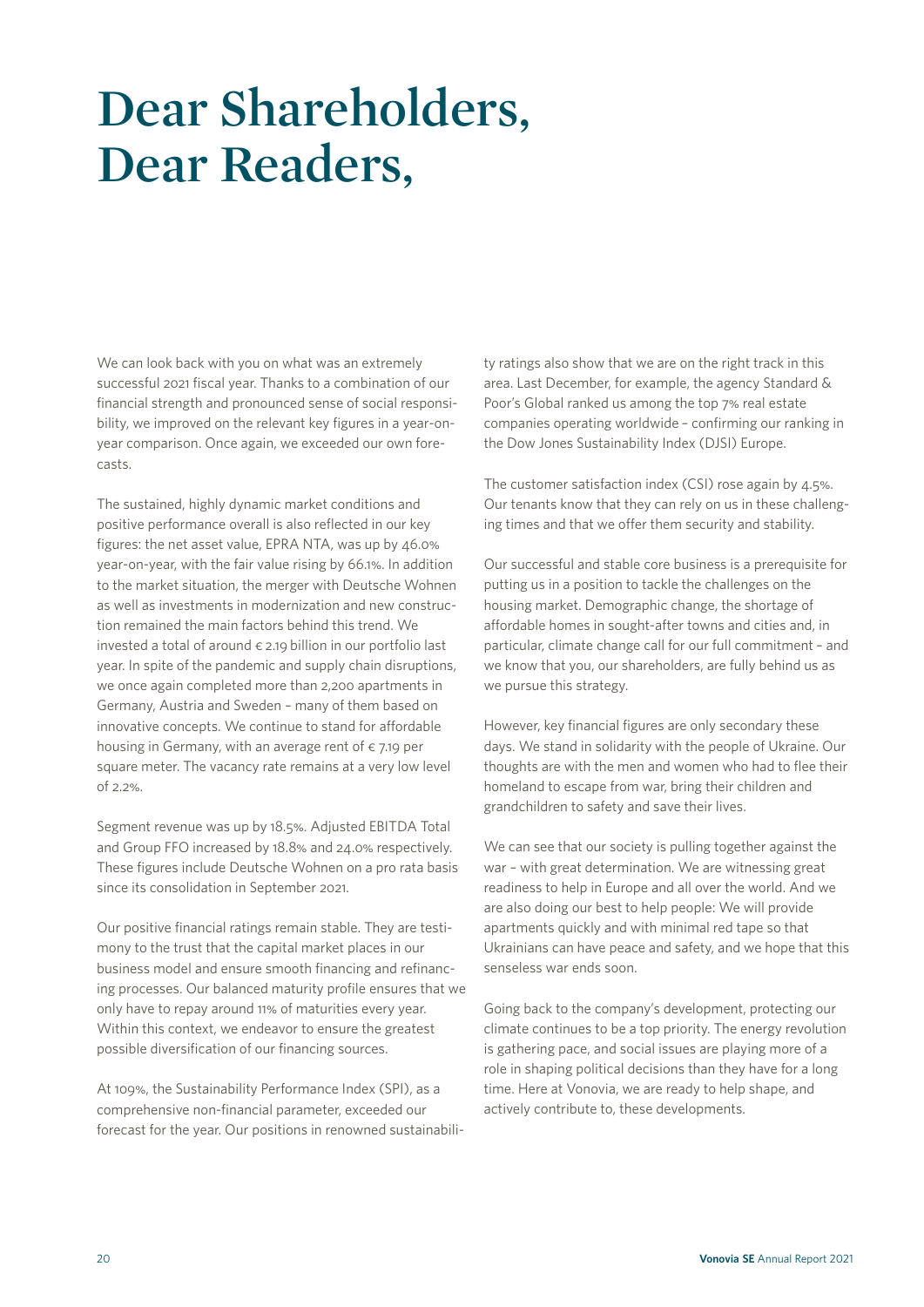



**Philip Grosse** Member of the Management Board (CFO)

#### **Rolf Buch**

Chairman of the Management Board (CEO)



Member of the Management Board (CTO)





**Daniel Riedl**

Member of the Management Board (CDO)

### **Arnd Fittkau**

Member of the Management Board (CRO)

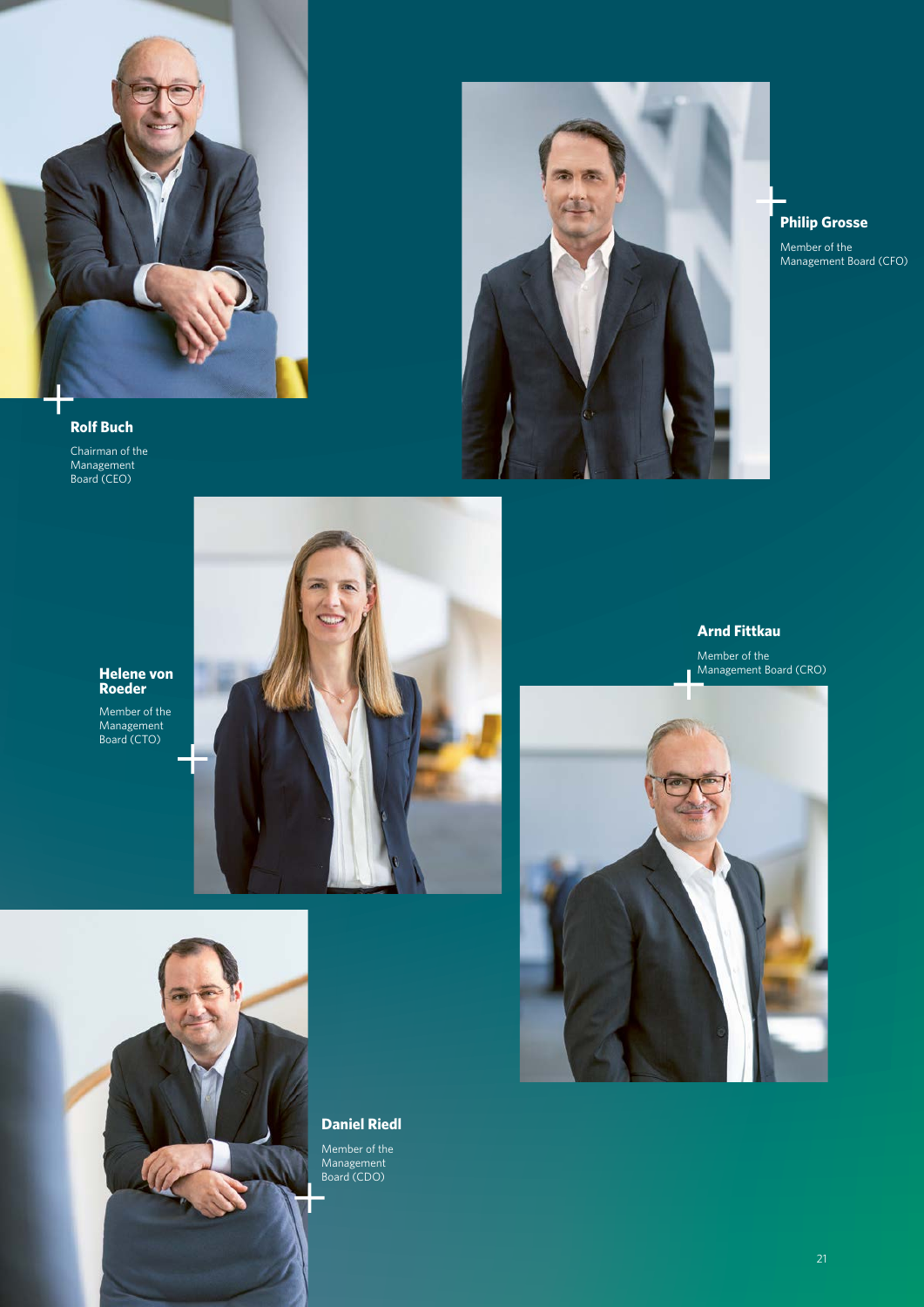After all, in every single one of these areas, what is important now is that we do the right things. But we also have to do them in the right way. This means that we have to have our goal in mind and then plan from there, thinking about which steps are the important ones to take right now. These steps will demand a lot of us. But if we fail to show the determination we need in taking them, it will cost us all even more energy at the end of the day.

The reason I am emphasizing this so clearly is because Vonovia has a responsibility to help shape the path that will be taken. We have a clear plan that is consistent with the interests of our tenants. They need good-quality and affordable homes. The plan is consistent with your interests as our shareholders. We are developing our portfolio to make it fit for the future, allowing for returns commensurate with the risk involved. Our approach is also in the interests of climate protection, which is undoubtedly one of the key challenges of this century. Following the successful merger with Deutsche Wohnen, we will be able to address these issues with combined forces – and, as a result, with even greater strength. We will be leveraging our size to help improve the situation on the housing market again.

But another reason why I am so keen to emphasize this is because this process will require the support of all players. In addition to residential real estate companies, policymakers, tenant representatives, the construction industry and social associations are also being called upon to act. The political focus on climate protection in the construction sector is the right approach. But we must not lose sight of the costs involved for tenants and for landlords alike. Without government support, it will be impossible to create housing that is both affordable and climate-neutral.

Incidentally, this refers to the process of implementation as much as it does to the financial side of things. Vonovia has very good staff resources with around 5,000 of its own craftswomen and craftsmen. Nevertheless, we too have to explore new avenues in order to recruit more staff. I am looking forward to welcoming the first few specialists from Colombia to our company this year so that we can build on their support.

The ambitious goal of climate neutrality is forcing us to rethink a lot of things. We need to make changes: to our energy and heat supply. To our construction materials. And possibly also to our rent models. We are currently keeping a very close eye on rising energy prices. The models for rent including ancillary expenses that we are looking at are based on the idea that landlords reach an agreement with tenants on a rent that already includes the costs for heating and electricity. This benefits both sides, because landlords have an incentive to modernize their buildings to make them more energy-efficient, while society also benefits if the heating revolution in the buildings sector moves up a gear.

Germany has had a Ministry of Construction since December. New construction, serial construction, accelerated planning and approval procedures or  $CO<sub>2</sub>$  pricing - we are convinced that the new coalition government is pursuing the right approaches to tackling the problems. We are also receiving a boost at EU level. The Energy Performance of Buildings Directive recognizes that climate neutrality in the buildings sector must be based on a two-fold approach: energy-efficient building modernization measures and the replacement of fossil fuels with renewable energies. This validates our climate strategy, which we further developed this year by means of a new climate path. Our goal is to establish a virtually climate-neutral building stock by 2045. This goal is scientifically sound and underpinned by binding yearly targets.

We will be using other levers, too: in the future, sustainable construction materials will also help to reduce carbon emissions in both our new construction and refurbishment work. In the Berlin district of Reinickendorf, for example, we have demonstrated that construction can also be climate-friendly. Last year saw us build 60 apartments here using sustainable and modular timber construction, with a total of around 700 such apartments being built across Germany.

While this is a start, we need more. Specifically, we need more partners. This is why we will be extending invitations to a conference on the topic of construction materials – based on the model used for our own climate conference in 2020 – in November 2022. The conference will bring together experts from the housing industry, the construction and construction materials sector, associations as well as academia and politics to discuss sustainability, recycling and the affordability of construction materials. This is the only way to progress in this area, too: by facilitating dialogue among experts and a common understanding at the political, economic and scientific levels.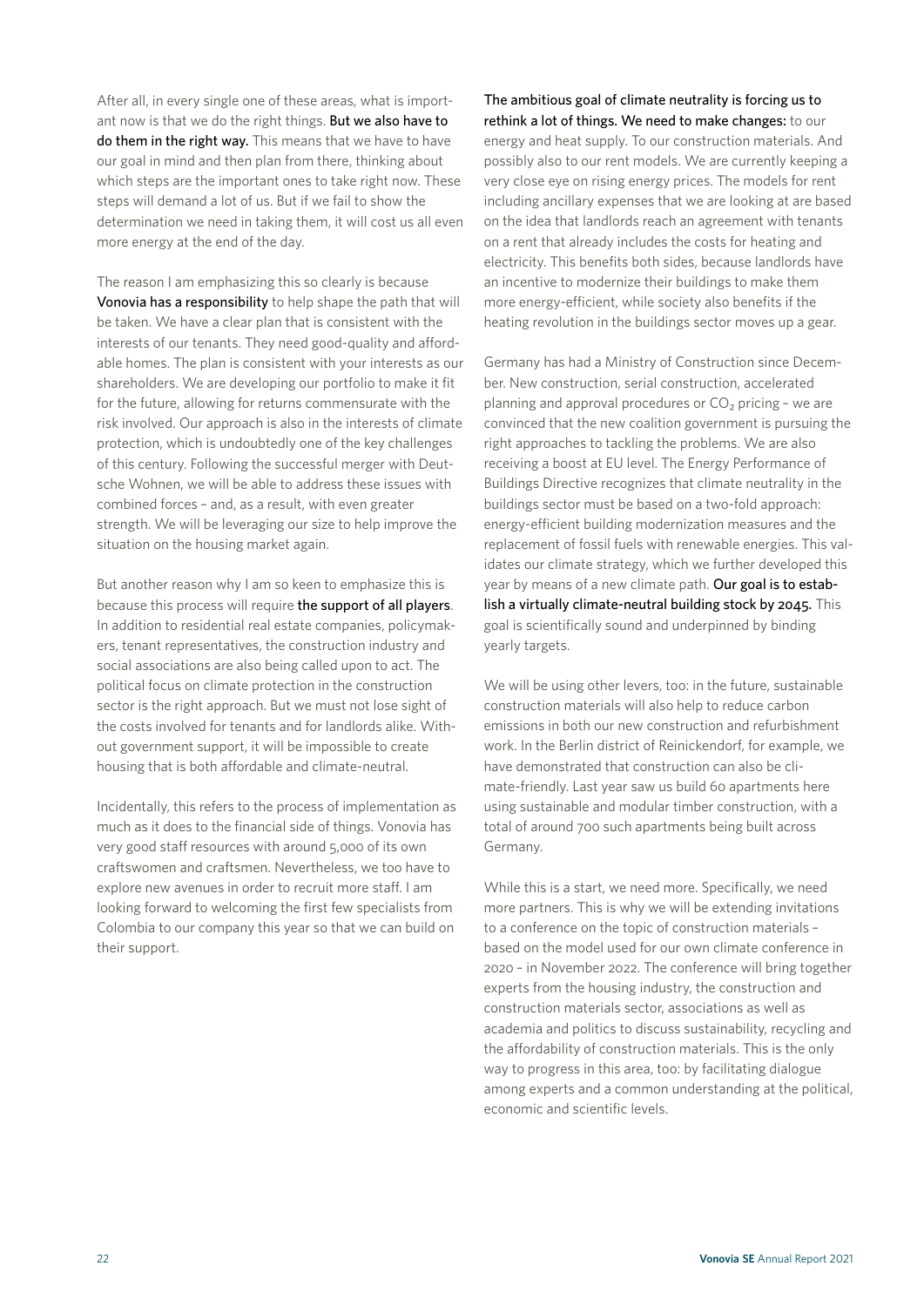#### Dear Shareholders,

we expect to see continued positive business development in the 2022 fiscal year. As ever, we will remain on hand to support our customers as a reliable partner. We have set realistic targets as always.

As far as a climate-neutral housing stock is concerned: The amendments made to the German Climate Protection Act prompted us to revise our climate path. We now know that we can achieve our ambitious climate protection targets, which feature clearly defined interim targets, as early as 2045 instead of 2050. The number of climate projects is continuously increasing and ranges from a boom in photovoltaic technologies to new construction and innovative insulation methods and cooperation projects on the topic of green hydrogen.

We want to accelerate our neighborhood development projects even further. In 2021, we completed 15 such projects across Germany. We will be pushing ahead with these projects in 2022. We are convinced that we can only rise to social challenges, and the challenges that climate protection entails, if we consider both aspects together. To give an example: If we turn the energy revolution into a reality in our neighborhoods with the help of sector coupling, we will have sufficient green direct electricity available. If we can achieve this, then we can do away with the system of variable costs for our tenants, and just like that, we end up with a rent model in which the expenses for energy consumption form part of the fixed costs.

2022 will be dominated by the integration of Deutsche Wohnen; we are aiming to have completed the merger by the close of the year. From experience, I can say that we will soon unite around common goals when it comes to corporate culture as well. I would like to take this opportunity to warmly welcome all the company's employees to the Vonovia team. I look forward to the collaboration, new ideas and future goals that we will set and achieve together.

As was the case last year, we will once again meet at a virtual Annual General Meeting in April. On April 29, 2022, together with the Supervisory Board, we will be proposing a dividend of  $\epsilon$  1.66 per share. By increasing the dividend by 8 cents – taking into account the capital increase with subscription rights in 2021 – we can maintain the continuity of the last few years. As you can see, you can rely on us and Vonovia's economic growth, even if the our share price performance does not currently reflect this strength. Macroeconomic factors are clearly having an impact here.

Our Management Board team was expanded effective from January 1, 2022, and I would like to take the opportunity to once again extend a warm welcome to Philip Grosse as CFO. Going forward, Helene von Roeder will be responsible for issues of the future related to digitalization and innovation in the housing industry in a newly created executive division.

Together with my team on the Management Board, I would like to thank you, our shareholders, partners and employees, for your trust and support over the past year. I would like to thank the Supervisory Board for what was, once again, a very positive working relationship.

This year, I am once again counting on you, our shareholders. We will only be able to achieve our shared objectives if we tackle them together. Everyone needs to do their bit if we want to continue to make a responsible contribution for our customers and society at large.

Bochum, March 2022

Sincerely,

Rolf Buch Chairman of the Management Board

for

Rolf Buch (CEO)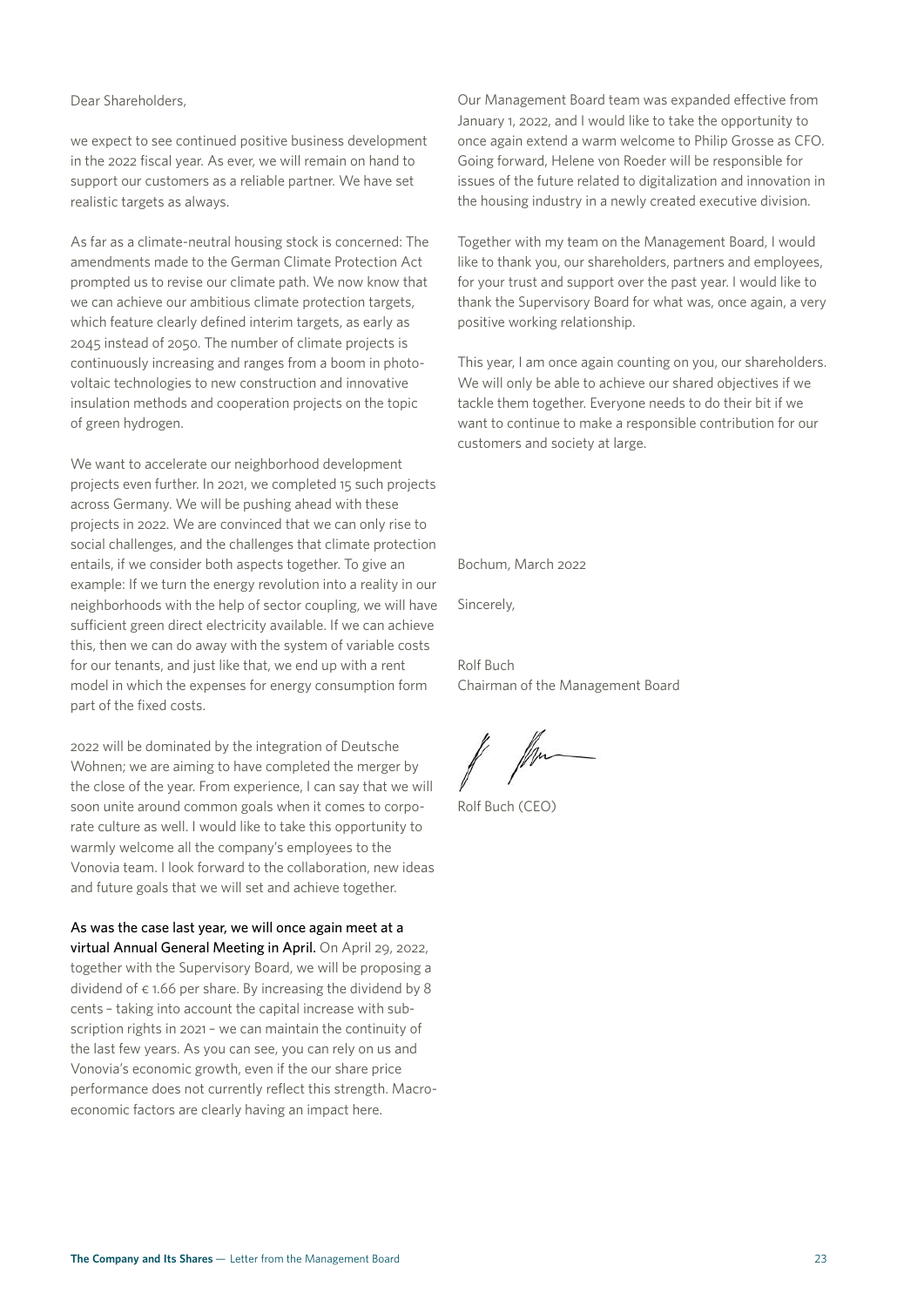## **Report of the Supervisory Board**

#### **Ladies and gentlemen,**

In 2021, the health protection measures imposed in response to the pandemic once again had a significant impact on how we live as a society. The working world was also subject to considerable restrictions. The innovative strength shown by several pharmaceutical companies at once boosted confidence, as they succeeded in developing vaccines to combat serious illness caused by the coronavirus.

Tackling the issues of the future with an entrepreneurial mindset and allowing innovations that are relevant to society to emerge in the process – time and again, this approach also served as an important guiding principle in our joint strategic consultation sessions with the Management Board.

The advent of vaccinations fueled mounting hopes among society at large of a return to "normal" life. Despite an increasing number of vaccinated people, contact restrictions remained in place, meaning that people tended to stay at home, many of them also working from home. At the same time, they increasingly treated their homes as their main place of retreat.

In this environment, the provision of affordable housing, particularly in major cities, moved into the social spotlight – and, as a result, also into the spotlight of political action. Social pressure on policymakers and the housing industry increased considerably. In Berlin, the critical housing situation sparked an intensive public debate that led to a referendum on the drafting of a bill for the socialization of residential real estate companies. The company Deutsche Wohnen became a target.

We supported the Management Board with its considerations about pooling resources within an expanded housing company in Berlin and joining forces with politicians to be a responsible part of the solution. With the successful takeover offer for the shareholders of Deutsche Wohnen SE, Vonovia SE became its majority shareholder. This now enables an orchestrated approach on the tense Berlin housing market.

This transaction, the biggest executed by Vonovia SE to date, played an important role in the work of both the Management Board and the Supervisory Board in the 2021 fiscal year. This did not interfere with the company's operational management at any time. Business developments in the 2021 fiscal year were in line with expectations in all key respects.

The Management Board and Vonovia's employees worked tirelessly to take responsibility for tenants, even when faced with difficult conditions. They maintained the infrastructure in Vonovia's residential complexes, provided customers with services and supported them in difficult situations.

In the previous year of the pandemic, the Management Board once again lived up to its responsibility for the health of Vonovia's employees at all times. Health protection for high-risk groups and for those employees working on-site in customers' homes or in the corporate headquarters and offices continued to be a top priority at all times. In order to reduce the risk of infection, Vonovia allowed employees to work from home, wherever possible, from the very start of the pandemic. The coronavirus task force – which had already been established back in 2020 – set up an internal vaccination center at corporate headquarters at the direction of the Management Board, where company doctors offered coronavirus vaccinations to employees. The Management Board provided information about the impact of the pandemic as part of its regular reporting.

In the 2021 fiscal year, the Supervisory Board continuously monitored the Management Board's management activities and provided the Management Board with regular advice concerning the running of the company. We were able at all times to establish that their actions were lawful, expedient and regular. The Management Board notified us regularly, promptly and comprehensively, both in writing and verbally, of all circumstances and measures that were relevant to the company. The Management Board fulfilled its information obligations to an appropriate extent at all times.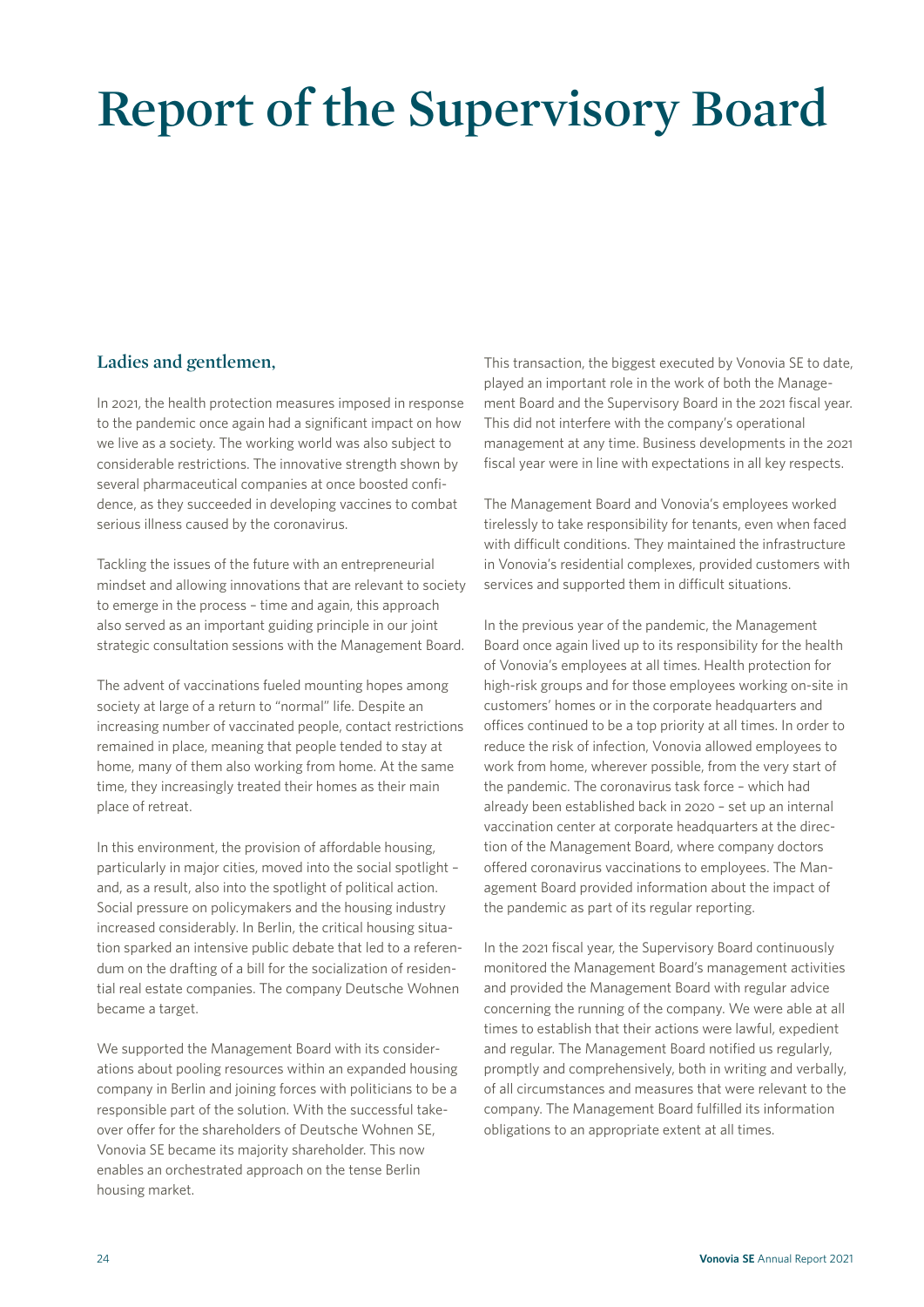At our plenary meetings and in our committees, we always had ample opportunity to critically appraise the reports and proposals submitted by the Management Board and to contribute our own suggestions. We discussed and tested the plausibility of all business occurrences of significance to the company, as communicated to us by the Management Board in written and verbal reports, in detail. Where required by law or the Articles of Association, we granted our consent to individual business transactions.

| Meetings of Supervisory Board and Committees in the 2021 Fiscal Year |  |
|----------------------------------------------------------------------|--|
|----------------------------------------------------------------------|--|

| Member                          | <b>Supervisory Board</b> | <b>Audit Committee</b> | <b>Executive and</b><br><b>Nomination Committee</b> | <b>Finance Committee</b> | Participation rate<br>in $%$ |
|---------------------------------|--------------------------|------------------------|-----------------------------------------------------|--------------------------|------------------------------|
| Jürgen Fitschen                 | 13/13                    |                        | 5/5                                                 | 6/6                      | 100                          |
| <b>Burkhard Ulrich Drescher</b> | 13/13                    | 5/6                    |                                                     |                          | 95                           |
| Vitus Eckert                    | 13/13                    | 6/6                    | $\overline{\phantom{a}}$                            |                          | 100                          |
| Prof. Dr. Edgar Ernst           | 13/13                    | 6/6                    |                                                     |                          | 100                          |
| Dr. Florian Funck               | 13/13                    | 6/6                    | $\overline{\phantom{0}}$                            |                          | 100                          |
| Dr. Ute Geipel-Faber            | 13/13                    |                        |                                                     | 6/6                      | 100                          |
| Daniel F. Just                  | 12/13                    |                        |                                                     | 6/6                      | 95                           |
| Hildegard Müller                | 13/13                    |                        | 5/5                                                 |                          | 100                          |
| Prof. Dr. Klaus Rauscher        | 13/13                    |                        | 5/5                                                 |                          | 100                          |
| Dr. Ariane Reinhart             | 12/13                    |                        | 5/5                                                 |                          | 94                           |
| Clara-Christina Streit          | 12/13                    |                        | 5/5                                                 | 6/6                      | 96                           |
| Christian Ulbrich               | 13/13                    |                        |                                                     | 6/6                      | 100                          |

#### **Cooperation Between the Management Board and the Supervisory Board**

In the last fiscal year, our Supervisory Board consisted of twelve members. We were on hand to support the Management Board in the various meetings held and also in its key decisions. We also kept a close eye on the company's business development outside of meetings. The Management Board regularly informed us about key events and the company's strategic direction as part of a collaboration based on trust.

As Chairman of the Supervisory Board, I maintained regular and close dialogue with the Chairman of the Management Board in particular, but also with the other Management Board members, even outside of the Supervisory Board meetings. The employee representative bodies were involved in communications on key company matters via the Management Board. The Chairman of the Management Board informed me on company-related topics emerging from the Management Board's discussions with representatives of the Group works council, going into an appropriate level of detail. The Chairman of the Management Board also reported on the continued very good and constructive cooperation between the works council and the Management Board in dealing with the challenges created by the coronavirus pandemic. Other members of the Supervisory Board were notified of any important findings promptly, or at the latest by the next board meeting. In the fiscal year, there

were no conflicts of interest of Management Board or Supervisory Board members, which are to be reported immediately to the Supervisory Board.

#### **Main Remit**

In line with the duties assigned to the Supervisory Board by law, the Articles of Association and the rules of procedure, we once again closely scrutinized the Group's operational, economic and strategic progress in the 2021 fiscal year. The key focal points were investments in residential real estate portfolios in light of the impact of the pandemic, neighborhood development and the undertaking of investments in new homes, the exploitation of opportunities resulting from digitalization, the portfolio strategy, internationalization and the evaluation and provision of support with regard to opportunities for further portfolio expansion, which, in particular, was achieved through the Deutsche Wohnen transaction.

We also engage with current governance topics. At a further training session held on December 8, 2021 we addressed the new regulatory requirements for the preparation of the remuneration report pursuant to Section 162 of the German Stock Corporation Act (AktG). They came into force under German law in the course of the implementation of the Second European Shareholders' Rights Directive (ARUG II). Alongside legal aspects, we also considered the expectations of investors.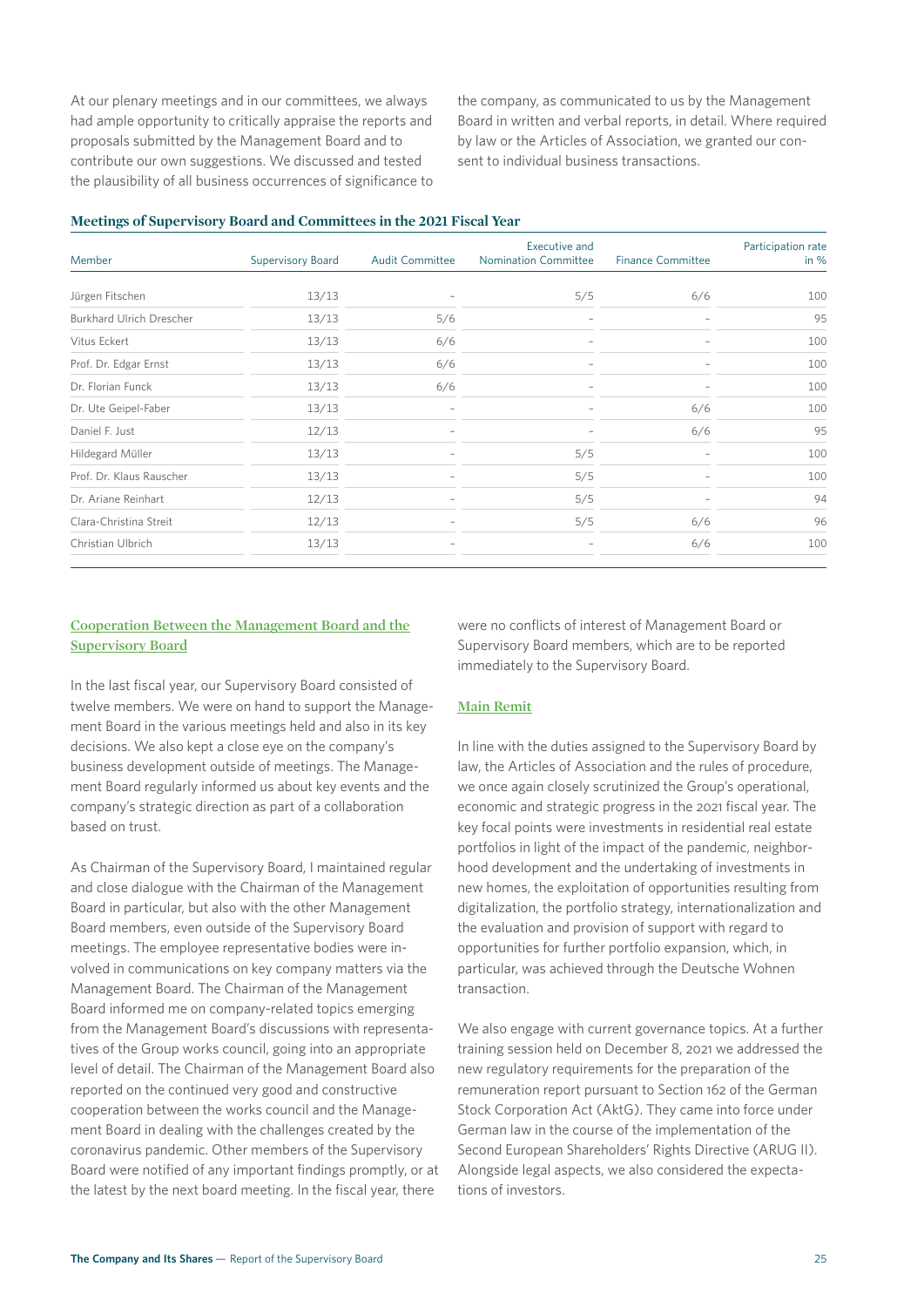In addition, we took an in-depth look at the future management structure and the succession plan for the Management Board. The personnel changes in the Management and Supervisory Boards, as stipulated in the business combination agreement (BCA) between Vonovia and Deutsche Wohnen, were the subject of detailed discussions on the continued development of these bodies.

#### **Meetings**

The pandemic meant that only one meeting of the Supervisory Board was held as a face-to-face event in the 2021 fiscal year. All other meetings were held via video conference.

The Supervisory Board met a total of thirteen times to consult and pass resolutions – once in a face-to-face meeting in September and twelve times by means of video conference (March, April, May, July, August, September, November and December). The Supervisory Board made decisions in a written procedure on eight occasions (January, July, August and December). Any individual members absent from the thirteen meetings had always been excused.

Participation in the thirteen Supervisory Board meetings averaged 98% in the 2021 fiscal year. No member of the Supervisory Board took part in less than half of the meetings during their term of office. The same applies to the committees. In preparation for the meetings, the Management Board submitted timely, comprehensive and valid written reports and resolution proposals to us.

#### *Information on the Individual Meetings and Their Content as well as Written Resolutions*

Given the risks associated with coronavirus infections, the Supervisory Board approved the Management Board's decision to hold the Annual General Meeting as a virtual event on April 16, 2021 in order to protect all attendees in a written procedure on January 22, 2021.

On March 3, 2021 the Supervisory Board met to adopt the balance sheet. It approved the company's annual and consolidated financial statements as of December 31, 2020. The agenda and the resolution proposals for the Annual General Meeting were discussed and adopted. The Supervisory Board approved the proposal for the appropriation of profit to be made to the Annual General Meeting as well as the proposal that the dividend be paid either in cash or in the form of shares. Furthermore, the Supervisory Board approved the Non-financial Declaration and decided to engage KPMG to review the NFE Report for the 2021 fiscal year, as well as the 2021 ESG reporting and the 2021 Sustainability Report. The consultations continued to focus on the reports submitted by the Management Board members on the course of business in individual segments.

Under the "HR-related matters" agenda item, the Supervisory Board discussed remuneration issues relating to the Management Board (including target agreements, shortterm and long-term incentive plans, the target achievement level under the 2020 short-term incentive plan, payment of the 2017 long-term incentive plan tranche) and passed corresponding resolutions.  The Supervisory Board also examined the remuneration system for the Management and Supervisory Boards, focusing in particular on the structure of the targets for the Management Board. Once decided upon, the remuneration system was submitted to the Annual General Meeting in April 2021, where it was approved.

In a video conference held on April 15, 2021 the Supervisory Board approved the fundamental resolution of the Management Board on the partial use of authorized capital 2018 in connection with the scrip dividend and transferred to the Finance Committee the powers required to take further steps. The Management Board continued to provide information on the impact of the ruling of the German Federal Constitutional Court on the invalidity of the Berlin rent freeze and, in this context, the waiving of rental back payments granted to Vonovia tenants by the Management Board. We consulted with the Management Board on potential measures to support the dialogue with various stakeholders in Berlin.

At a video conference held on May 21, 2021 the Management Board informed the Supervisory Board of its intention to start negotiations with the Management Board of Deutsche Wohnen SE concerning the possible submission of a takeover offer to the shareholders of Deutsche Wohnen SE. The Management Board presented the options for a potential transaction against the backdrop of the political, social and legal conditions in Berlin. Following an in-depth discussion with the Management Board members taking into account the risks and opportunities of such a transaction, as well as internal consultations, the Supervisory Board approved the measures proposed by the Management Board regarding the preparation of the transaction under consideration. The potential personnel changes arising from the transaction under consideration were discussed, along with changes to Management Board responsibilities, in separate consultations within the Supervisory Board.

In a video conference on May 24, 2021 the Management Board reported on the negotiations conducted with the senior management of Deutsche Wohnen SE in Berlin over the Pentecost weekend relating to the proposed takeover offer to Deutsche Wohnen SE shareholders. Detailed discussions were held within the Supervisory Board on the underlying structures of the transaction, the conditions prevailing in the political environment and, in the context of a takeover of the real estate company Deutsche Wohnen, the agreement discussed with the Governing Mayor of Berlin con-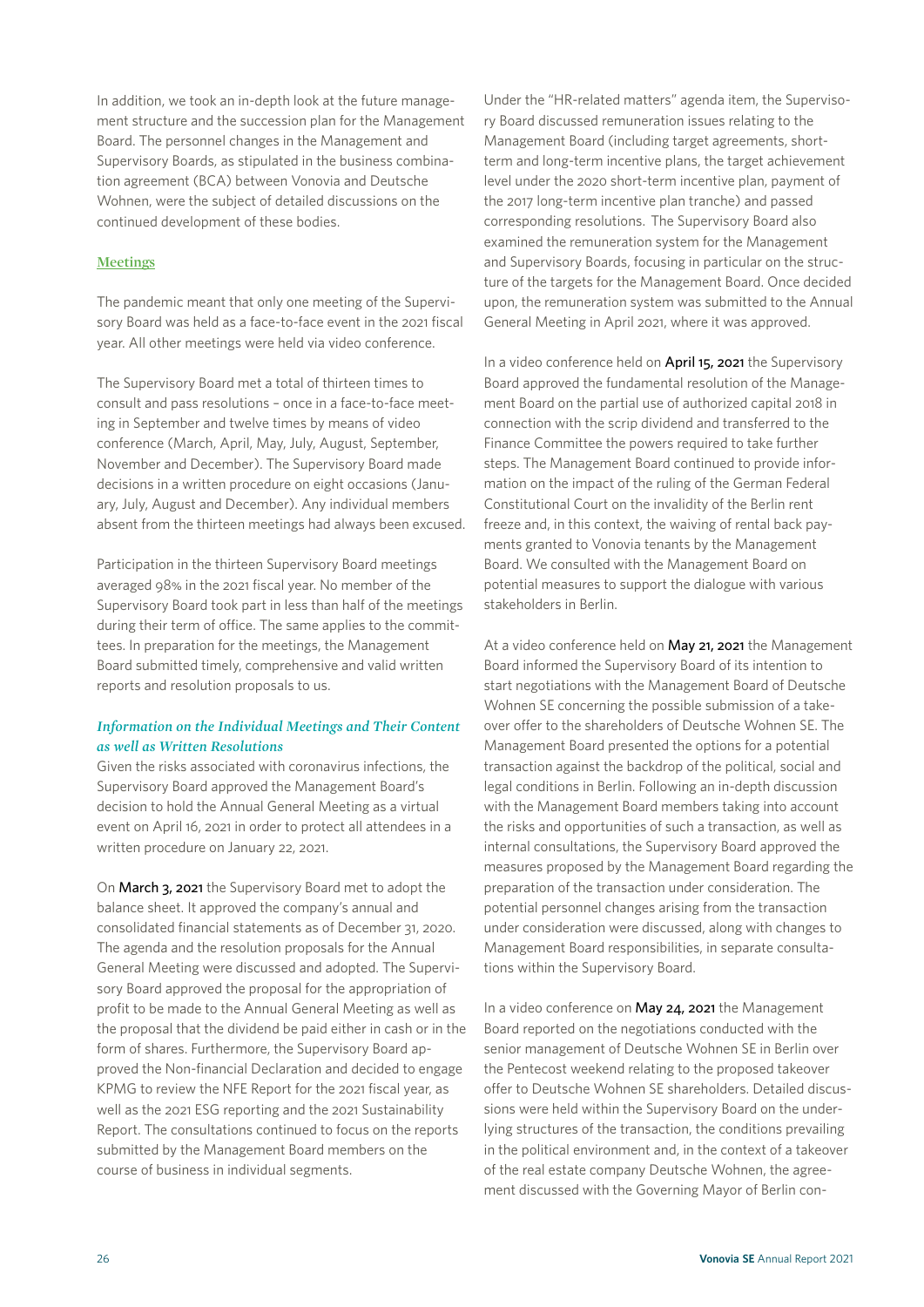cerning the possible purchase of 20,000 thousand residential units by the State of Berlin. The consultations also centered on the main issues of the transaction as agreed in a business combination agreement (BCA). The personnel changes relevant to the composition of the Management and Supervisory Boards were discussed separately by the Supervisory Board.

Following extensive discussions, the Supervisory Board granted consent to the Management Board to carry out the proposed measures that were required for the conclusion of the BCA and the preparation of the takeover offer to the shareholders of Deutsche Wohnen. The Supervisory Board transferred the power to grant consent to further measures to the Finance Committee.

On the recommendation of the Executive and Nomination Committee on July 9, 2021 the Supervisory Board decided via a written procedure on July 16, 2021 to reappoint Mr. Arnd Fittkau as a member of the Management Board effective as of the end of the 2022 Annual General Meeting and until May 31, 2027.

In another written procedure on July 16, 2021 the Supervisory Board also approved a credit line increase to  $\epsilon$  3 billion and a three-year extension of the term, as well as an increase in the Commercial Paper Program to  $\epsilon$  3 billion.

In a video conference on July 25, 2021 the Management Board informed us of the background factors that led to the 50% acceptance rate of Deutsche Wohnen shareholders not being met. In particular, discussions focused on the influence of hedge funds with significant investments in Deutsche Wohnen, as well as on index funds, which could only accept the offer once the closing condition had been met. The Supervisory Board resolved to authorize the Management Board to purchase shares and/or instruments in Deutsche Wohnen up to a total shareholding of less than 30% and a purchase price that does not exceed  $\epsilon$  52.00 per share. In addition, it granted approval for the taking out of bridge financing up to  $\epsilon$  1.5 billion.

In the video conference on **July 30, 2021** the Supervisory Board considered the alternative scenarios proposed by the Management Board with respect to the intended Deutsche Wohnen transaction and discussed, within the Supervisory Board, the strategic options in detail. We also consented to the Management Board starting negotiations with the senior management of Deutsche Wohnen with a view to concluding a BCA and submitting a new takeover offer to the shareholders of Deutsche Wohnen.

As the final decisions were subject to the approval of the Supervisory Board, the Management Board informed us of the results of the final negotiations in a video conference on August 1, 2021. Our extensive consultations resulted in the approval of the Supervisory Board for the resolution drafted by the Management Board on the conclusion of the BCA and the initiation of a voluntary public takeover offer to the shareholders of Deutsche Wohnen, as well as all measures necessary to implement the transaction.

In a written procedure on August 4, 2021 we approved the Management Board resolution on the integration of the Vonovia new construction department and the urban development and land management department within the Development division, thereby transferring responsibility from the CEO executive division to the CDO executive division.

We approved the issuance of up to  $\epsilon$  5 billion as part of the EMTN program, with a weighted average maturity of at least eight years, by way of a written procedure on **August 22,** 2021.

The Management and Supervisory Boards consulted on the corporate strategy at a face-to-face meeting on September 2, 2021. We discussed the trend areas and future theories derived from societal megatrends and encouraged the Management Board to continue pursuing the key areas for action identified in order to safeguard the adaptability and innovative ability of the company going forward and to safeguard a stable future for Vonovia. The Management Board continued to keep us updated on the status of the Deutsche Wohnen transaction. We delegated necessary Supervisory Board approvals in the context of further implementation-related measures to the Finance Committee. The Supervisory Board also discussed personnel matters relating to the Management and Supervisory Boards.

In the video conference held on November 21, 2021 we approved the Management Board's capital increase resolution of November 21, 2021 in connection with the Deutsche Wohnen transaction following extensive consultation and careful consideration. This resolution proposed that the share capital be increased by  $\epsilon$  201,304,062 and that the new shares be offered to shareholders in a ratio of 20:7 and at a subscription price of  $\epsilon$  40 per share.

In a written procedure on December 1, 2021 the Supervisory Board determined that the Declaration of Conformity published in the previous year remained accurate and should be issued again in this version.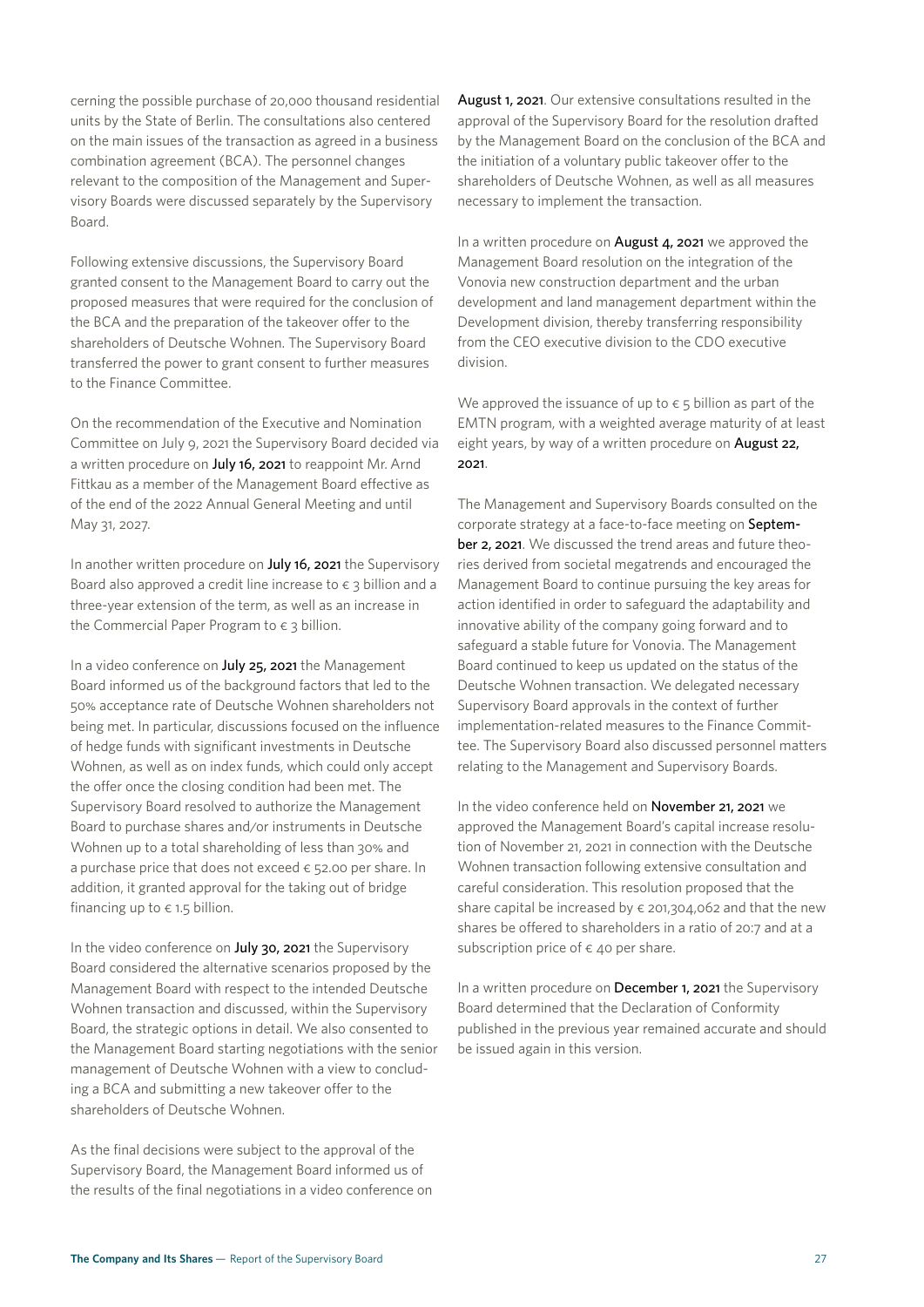In a video conference on December 8, 2021 we discussed the 2022 budget. Following detailed consultations, we approved the Management Board's budget planning for the 2022 fiscal year and also discussed the five-year planning. The Management Board informed us of the operating business performance in the individual segments, financial performance and capital market performance.

We followed the recommendation of the Audit Committee by deciding to nominate the auditors PricewaterhouseCoopers GmbH (PwC) to the Annual General Meeting for election as the auditors of the annual and consolidated financial statements for the 2023 fiscal year.

In our consultations on personnel matters, we decided on the corporate targets for the 2022 fiscal year within the short-term incentive plan (STIP) component of Management Board remuneration and set the targets for Management Board members in the 2022–2025 performance period of the long-term incentive plan (LTIP). In our deliberations on Management Board remuneration, we determined that the amounts concerned are in line with standard market levels and therefore appropriate.

We discussed in detail the Management Board appointments and executive division modifications stated in the BCA and appointed Helene von Roeder as a Management Board member (for the Digitalization & Innovation executive divisions) for three years starting on January 1, 2022. We appointed Philip Grosse as a Management Board member (CFO, Chief Financial Officer) with effect from January 1, 2022, for a period of three years. The Supervisory Board offered the CEO of Deutsche Wohnen SE, Michael Zahn, the position of Deputy CEO of Vonovia SE; he did not accept the offer.

We conducted more detailed deliberations on the transaction-related changes in the Management and Supervisory Boards in the video conferences on December 10, 2021 and December 20, 2021 and took decisions on individual personnel matters in circular resolutions on December 10, 2021 and December 12, 2021. In these deliberations, we also closely examined the structures within the governing bodies, the executive department responsibilities, the skill sets of individual members and the further development and succession planning for the Management and Supervisory Boards.

With respect to the appropriateness of Supervisory Board remuneration, deliberations within the Supervisory Board, taking into account a market analysis carried out by an independent remuneration consultant, came to the conclusion that this remuneration, which had not been adjusted since 2013, no longer reflects the increased demands placed on Supervisory Board members. With a view to ensuring

that highly qualified candidates can still be attracted to the Supervisory Board in the future, it is intended that an adjustment commensurate with the market be proposed to the Annual General Meeting on the basis of a remuneration proposal.

#### **Duties of the Committees**

The Supervisory Board made use of the existing committees (Audit Committee, Finance Committee and Executive and Nomination Committee) to effectively perform its work. The committees prepare subjects which are to be discussed and/ or resolved by the Supervisory Board. In addition, the committees passed further resolutions that we had delegated to them instead of passing them on the Supervisory Board as a whole.

In addition to regular dialogue between the Audit Committee and the auditors at the quarterly meeting, there is also regular communication between the Chairman of the Audit Committee and the auditors, particularly before the quarterly meetings of the Audit Committee.

#### *Audit Committee*

The Audit Committee had four members in the reporting year. The Chairman was Prof. Dr. Edgar Ernst. The other members were Burkhard Drescher, Vitus Eckert and Dr. Florian Funck. In 2021, the Audit Committee met five times (March, May, August, November and December). The Audit Committee made decisions using the written procedure in two cases (August and October).

At the video conference held on March 3, 2021 the Committee reviewed the annual and consolidated financial statements as of December 31, 2020, as well as the combined management report for the 2020 fiscal year. The Committee's review took account of both the company's reports and the reports prepared by the auditor KPMG. The auditor considered the main points of the audit of the consolidated financial statements to be the valuation of investment properties located in Germany and Austria and the value of goodwill. The Audit Committee drew up a proposal for the appropriation of profit and developed a recommendation for a resolution to be submitted to the Supervisory Board regarding the adoption of the annual financial statements. The Committee developed a proposal for the selection of an auditor for the 2021 fiscal year and for this auditor's appointment as the auditor responsible for the audit of the condensed consolidated interim financial statements and interim Group management reports. KPMG provided information on the audit certificate issued for the Non-financial Declaration (NFD). The Committee also examined the 2020 annual report of Internal Audit. The Committee recommended that the Supervisory Board approve the Non-financial Declaration. Other topics of discussion included the compli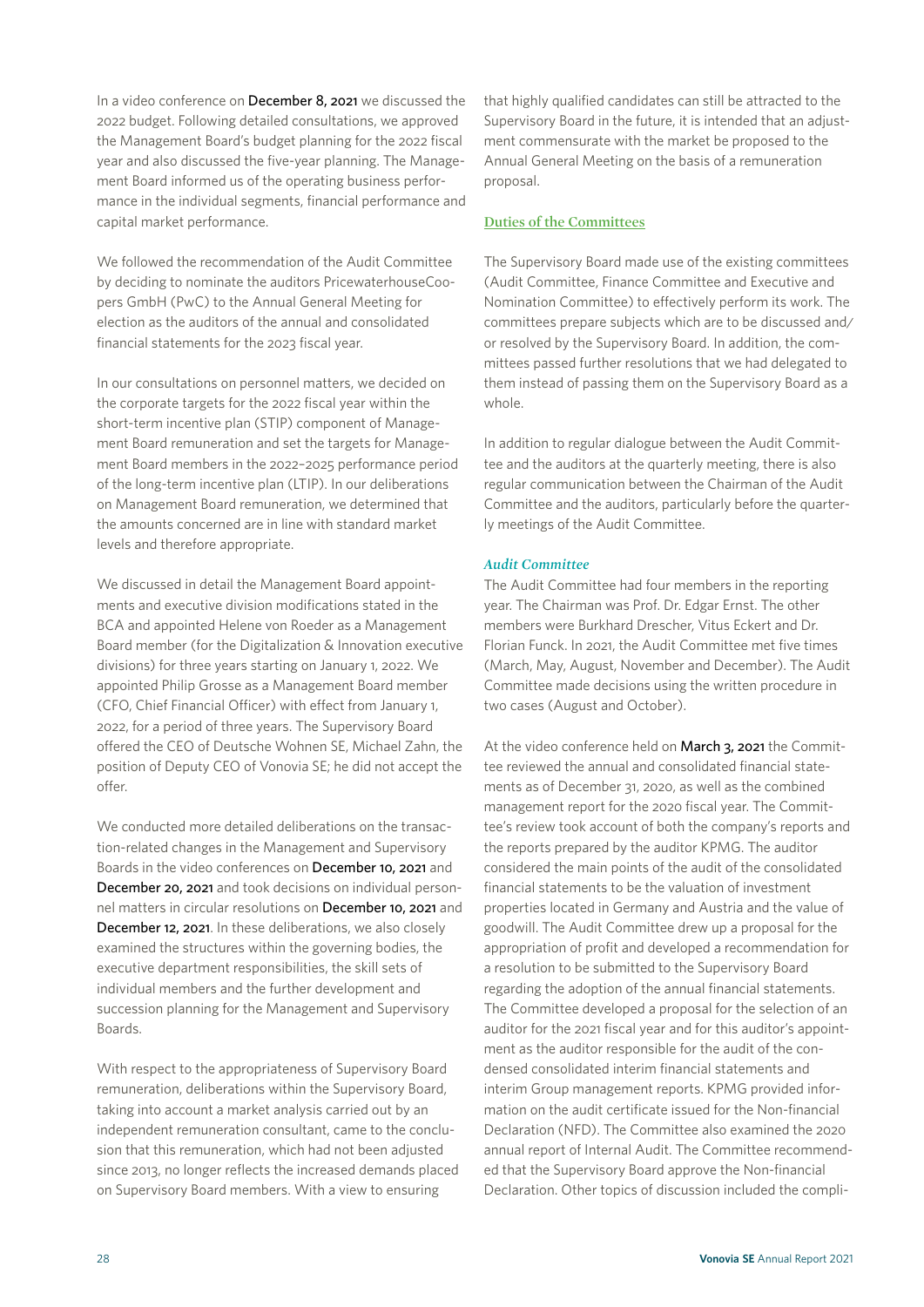ance report and the Internal Audit status report, which confirmed the effectiveness of the internal control system (ICS), among other things. 

In a conference call on May 3, 2021 the Audit Committee looked at the condensed consolidated interim financial statements as of March 31, 2021. It discussed the company's report and the auditor's report. Against the backdrop of legal regulations concerning the maximum tenure of the auditors, the Audit Committee decided to launch a public call for tenders with respect to the audit of the annual and consolidated financial statements for the 2023 fiscal year and initiate a selection procedure. The Management Board has been tasked with planning and carrying out the selection procedure. The Committee also took an in-depth look at the risk management and compliance reports, as well as the Internal Audit status report. The consultations also considered the report on the company's tax position and the status of the ongoing company audits.

At its video conference held on August 5, 2021 the Committee approved the consolidated interim financial statements as of June 30, 2021 and passed a resolution on the commissioning of KPMG AG Wirtschaftsprüfungsgesellschaft to audit the annual and consolidated financial statements as of December 31, 2021. Other topics included the Internal Audit and compliance management status reports. The Audit Committee also discussed relevant provisions of the German Financial Market Integrity Strengthening Act (FISG).

In a written procedure on August 13, 2021 the Audit Committee approved the tender process, selection criteria and time procedure for selecting an auditor as proposed by the Management Board, as well as the corresponding guidelines.

In a written procedure on October 25, 2021 the Audit Committee approved non-audit processes following the introduction of the multi-stage PIE group.

In the video conference held on **November 3, 2021** the Audit Committee discussed the condensed consolidated interim financial statements as of September 30, 2021 along with the corresponding reports prepared by the company and the auditor. It looked at the preliminary results of the property valuation, risk management, the compliance report and the report on the major legal disputes. It also discussed the report prepared by the Internal Audit department on the status of its audits and set the audit plan for the Internal Audit department for the 2022 fiscal year.

On November 16, 2021 a face-to-face meeting of the Audit Committee was held as part of the auditor selection process. Two audit firms presented their services and the terms of engagement. In a video conference on December 3, 2021 the members of the Audit Committee discussed the results of

the selection procedure and took the decision to recommend the audit firm PricewaterhouseCoopers GmbH (PwC) to the Supervisory Board for nomination to the Annual General Meeting as the auditors for 2023.

#### *Finance Committee*

In 2021, the Finance Committee consisted of five members. The Chairperson was Clara-Christina Streit. The other members were Jürgen Fitschen, Dr. Ute Geipel-Faber, Daniel Just and Christian Ulbrich. In the reporting year, the Finance Committee met six times by video conference (March, April, May, July and November) and took decisions by written procedure on three occasions (May, July, September). The Finance Committee had been previously authorized by the Supervisory Board to make all decisions on matters outside the scope of the topics for which it is generally responsible.

In the video conference on March 3, 2021 the Management Board provided information on the current financing status of the company. Following a detailed discussion of the RCF (revolving credit facility) and the commercial paper program, the Finance Committee decided to recommend to the Supervisory Board that it approve an increase in the (RCF) credit line to  $\epsilon$  2 billion and an increase in the volume of the commercial paper program to  $\epsilon$  2 billion.

In a video conference on April 16, 2021 the Finance Committee approved the fundamental resolution of the Management Board on the partial use of authorized capital 2018 in connection with the 2021 scrip dividend and, by written procedure on May 14, 2021 granted its consent to the Management Board's more detailed resolution on the performance of the non-cash capital increase.

In a video conference on May 12, 2021 the Management Board informed the Finance Committee of its fundamental and current considerations regarding the ongoing development of the company in terms of consolidation opportunities and acquisition opportunities on the residential property market.

In a video conference on May 21, 2021 the Management Board informed the Finance Committee of its intention to prepare a potential takeover offer for the shareholders of Deutsche Wohnen SE. The Management Board presented the options for a possible transaction. Following an extensive discussion of the underlying economic, tax-related and financing conditions, as well as an evaluation of the risks and opportunities, the Finance Committee decided to recommend to the Supervisory Board that it approve the preparatory measures outlined by the Management Board with respect to the transaction under consideration.

By way of a written procedure, the Finance Committee recommended on July 8, 2021 that the RCF credit line and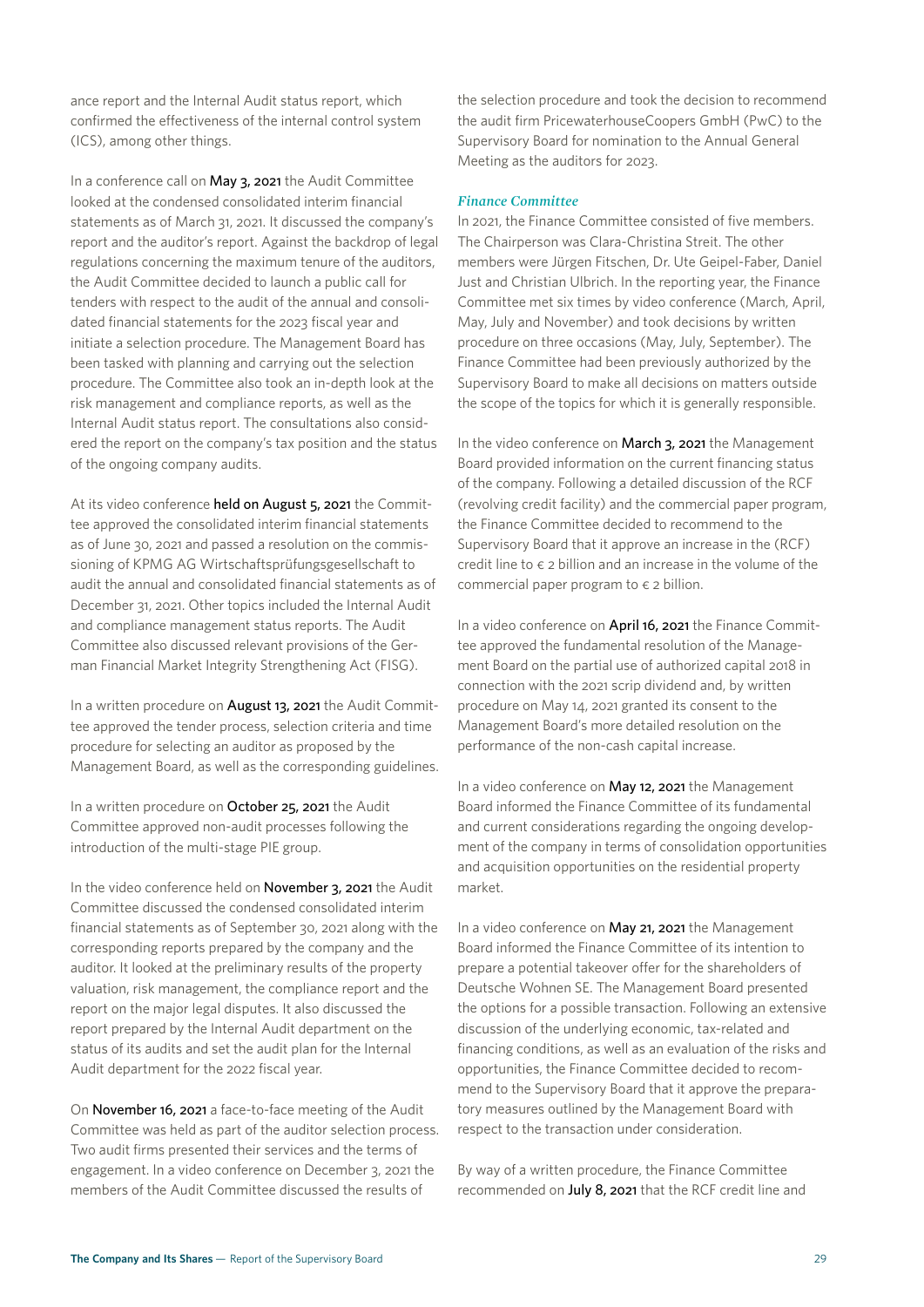the volume of the commercial paper program both be increased to  $\epsilon$  3 billion in the context of the Deutsche Wohnen transaction.

In a video conference on July 25, 2021 the Management Board outlined to the Finance Committee the reasons why the acceptance threshold of 50% of Deutsche Wohnen shares was not reached. The discussions focused not only on the shareholder structure of Deutsche Wohnen, but also the requirements of the index funds concerning the timing of a potential takeover bid. The Finance Committee approved the recommendation to the Supervisory Board to authorize the Management Board to acquire Deutsche Wohnen shares and to conclude bridge financing of up to  $\epsilon$  1.5 billion.

In a written procedure on September 13, 2021 the Finance Committee approved the proposed Management Board resolution of September 8, 2021 regarding the sale of a residential real estate portfolio to public housing companies of the State of Berlin as part of the "Future and Social Pact for Housing," agreed in connection with the Deutsche Wohnen transaction.

In a video conference on November 16, 2021 the Management Board provided the Finance Committee with an update on the current financing status of the company.

#### *Executive and Nomination Committee*

In the fiscal year under review, the Executive and Nomination Committee consisted of five members. The Committee was headed up by Jürgen Fitschen as Chairman of the Supervisory Board. The other members were Hildegard Müller, Prof. Dr. Klaus Rauscher, Dr. Ariane Reinhart and Clara-Christina Streit. The Executive and Nomination Committee met four times by video conference in 2021 (February, July, November and December). The Committee made one decision by written procedure.

In a video conference on February 23, 2021 the Committee discussed and approved the target attainment of the 2020 short-term incentive plan and the payout of the long-term incentive plan tranche 2017 and recommended to the Supervisory Board that it pay out the amounts calculated. The Executive Committee also discussed the structure of the individual targets within the short-term incentive plan (STI) and recommended an amended regulation within the Management Board remuneration system.

In a written procedure, the Executive Committee approved the membership of Rolf Buch in the Supervisory Board and Shareholder Board of Apleona GmbH on May 10, 2021.

In a video conference on **July 9, 2021** the members of the Executive Committee discussed Management and Supervisory Board personnel matters in connection with the Deutsche Wohnen transaction. The Executive Committee also recommended to the Supervisory Board that it reappoint Arnd Fittkau as a member of the Management Board.

In the video conference held on November 15, 2021 the Executive Committee considered the review of the appropriateness of Management Board remuneration and, considering market data, concluded that this remuneration is appropriate. A recommendation to this effect was then submitted to the Supervisory Board for confirmation.

In the video conference held by the Executive Committee on December 6, 2021 the Committee members discussed the setting of corporate targets within the 2022 short-term incentive plan (STIP) and the long-term incentive plan (LTIP 2022–2025), issuing recommendations to the Supervisory Board. The Committee also discussed and made recommendations regarding Management Board appointments and the allocation of executive responsibility following completion of the Deutsche Wohnen transaction. The Committee also deliberated on governance-related topics, including diversity within governing bodies.

In a video conference on December 19, 2021 the Executive Committee drew up a proposal on the adjustment of Supervisory Board remuneration, the aim being to safeguard the expected quality within the Supervisory Board in the future. Resolutions were also recommended with respect to formal Management Board issues. The Supervisory Board members also discussed the options for implementing the inclusion of two members in the Supervisory Board, as stipulated in the BCA.

#### **Corporate Governance**

The Management Board and Supervisory Board of Vonovia SE are committed to the principles of good corporate governance. As a result, the members of the Supervisory Board once again looked at the German Corporate Governance Code in the reporting year. On December 1, 2021 the Management Board and the Supervisory Board issued a Declaration of Conformity pursuant to Section 161 of the German Stock Corporation Act (AktG). The Management Board also reports, including on behalf of the Supervisory Board, on corporate governance at Vonovia in the declaration on corporate governance. Both declarations will be permanently published by the company on its website for perusal.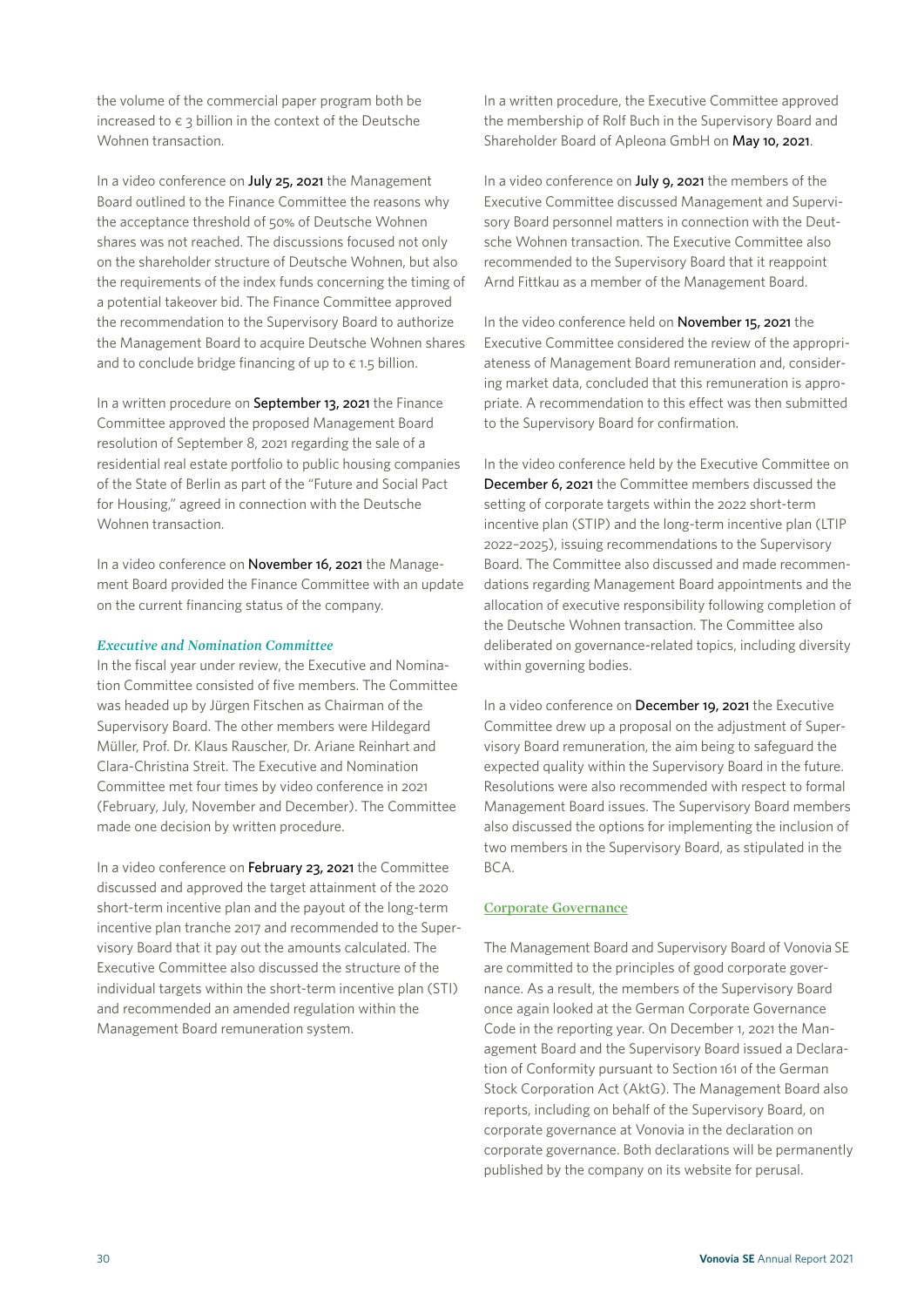#### **Audit**

After being appointed at the Annual General Meeting on April 16, 2021 to audit financial statements for the 2021 fiscal year, KPMG AG Wirtschaftsprüfungsgesellschaft, Berlin, has duly audited the annual financial statements and consolidated financial statements of Vonovia SE as of December 31, 2021 and the combined management report for the 2021 fiscal year and has expressed an unqualified opinion thereon. In accordance with German statutory law, the Non-financial Declaration, which is included in a separate section of the combined management report, was not reviewed by the auditor. In accordance with Section 317 (4) of the German Commercial Code (HGB), KPMG also assessed the risk early warning system of Vonovia SE.

The auditor has affirmed its independence to the Chairman of the Audit Committee and duly declared that no circumstances exist that could give grounds for assuming a lack of impartiality on its part. The audit assignment was awarded to KPMG AG Wirtschaftsprüfungsgesellschaft by the Chairman of the Audit Committee in line with the Committee's resolution and the choice of auditor made by the shareholders at the Annual General Meeting.

The annual financial statements were prepared by the Management Board in accordance with the German commercial law and stock corporation law provisions, including the generally accepted accounting practice. The consolidated financial statements were prepared by the Management Board in accordance with the International Financial Reporting Standards (IFRS), as applied in the European Union, as well as the supplementary provisions applicable pursuant to Section 315e (1) HGB.

For the annual financial statements and the consolidated financial statements, Vonovia SE prepared a combined management report based on the requirements set out in Sections 315, 298 (2) HGB.

Every member of the Supervisory Board received copies of the annual financial statements, the consolidated financial statements, the combined management report and the auditor's report in good time. On the basis of the preliminary examination and assessment by the Audit Committee, about which the Audit Committee Chairman reported to the Supervisory Board, the Supervisory Board has scrutinized in detail the annual financial statements, consolidated financial statements and combined management report of Vonovia SE for the 2021 fiscal year, and also considered the Management Board's proposal for the appropriation of profit. With regard to the Non-financial Declaration to be published pursuant to the CSR Directive Implementation Act, the Supervisory Board complied with its review obligation.

At the joint meeting on March 17, 2022 with the Audit Committee, and at the subsequent Supervisory Board meeting held on the same day, the auditors reported both on their findings including the strategic audit objectives and key audit matters. The strategic audit objectives and the key audit matters set out in the auditor's report had been defined by the auditor within the context of his independent mandate in the second half of 2021, and had already been discussed and agreed upon with the Audit Committee in advance.

In the 2021 fiscal year, with regard to the consolidated financial statements, particularly key audit matters included the value of goodwill and the valuation of investment properties.

The auditors gave detailed answers to our questions. After an in-depth review of all documentation, we found no grounds for objection. As a result, we concurred with the auditors' findings. On March 17, 2022, we followed the Audit Committee's recommendation and approved the annual financial statements and consolidated financial statements of Vonovia SE, as well as the combined management report. The annual financial statements are thus duly adopted.

#### **Dividend**

The Supervisory Board considered the Management Board's proposal for the appropriation of profit. It gave particular consideration to the liquidity of the company / the Group, tax-related aspects and financial and investment planning. Following its audit, the Supervisory Board agrees with the proposal set out by the Management Board to be made to the Annual General Meeting, namely the proposal that, from the profit for the 2021 fiscal year, a dividend of  $\epsilon$  1.66 per share or  $\epsilon$  1,289,151,665.74 in total on the shares of the share capital as of December 31, 2021 be paid to the shareholders, and the remaining amount be carried forward to the new account or be used for other dividends on shares carrying dividend rights at the time of the Annual General Meeting that go beyond those as of December 31, 2021.

The dividend will be paid either in cash or in the form of shares in the company. The shareholders' right to opt for a scrip dividend paid out in shares is communicated separately in a timely manner together with other information, particularly on the number and type of shares.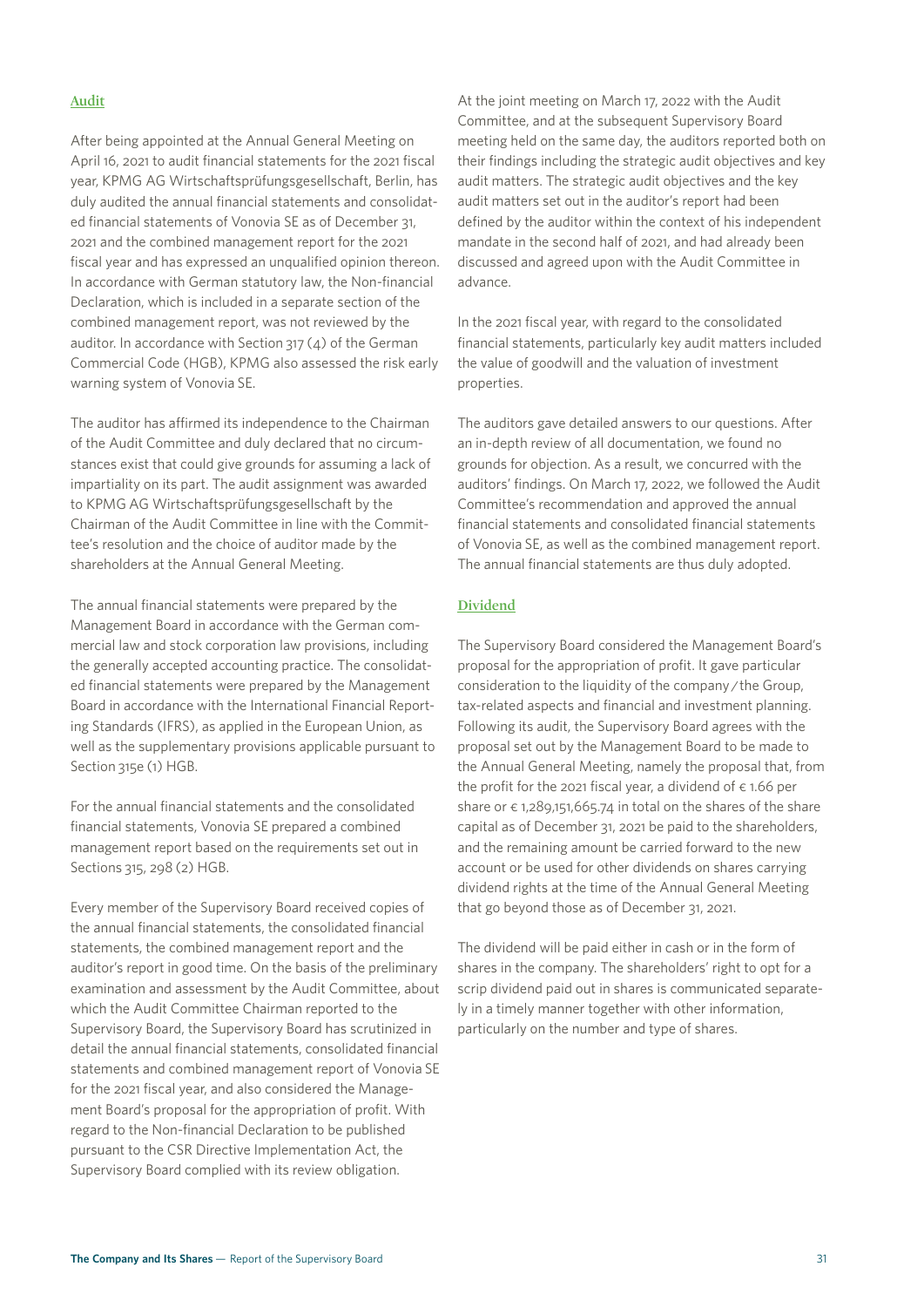#### **Personnel**

Apart from the reappointment of Helene von Roeder as Management Board member, with new responsibility for Digitalization & Innovation, and the appointment of Philip Grosse as Management Board member (CFO), both with effect from January 1, 2022, there were no staff changes within the company's management team during the reporting period.

#### **Concluding Remarks**

We would like to thank the Management Board for its successful management of the company in the challenging pandemic year of 2021. We also want to thank the company's employees for the particular commitment shown by them in difficult pandemic conditions. We would like to thank the employee representative bodies for another year of constructive collaboration.

Bochum, Germany, March 17, 2022

On behalf of the Supervisory Board

J. Fluws

Jürgen Fitschen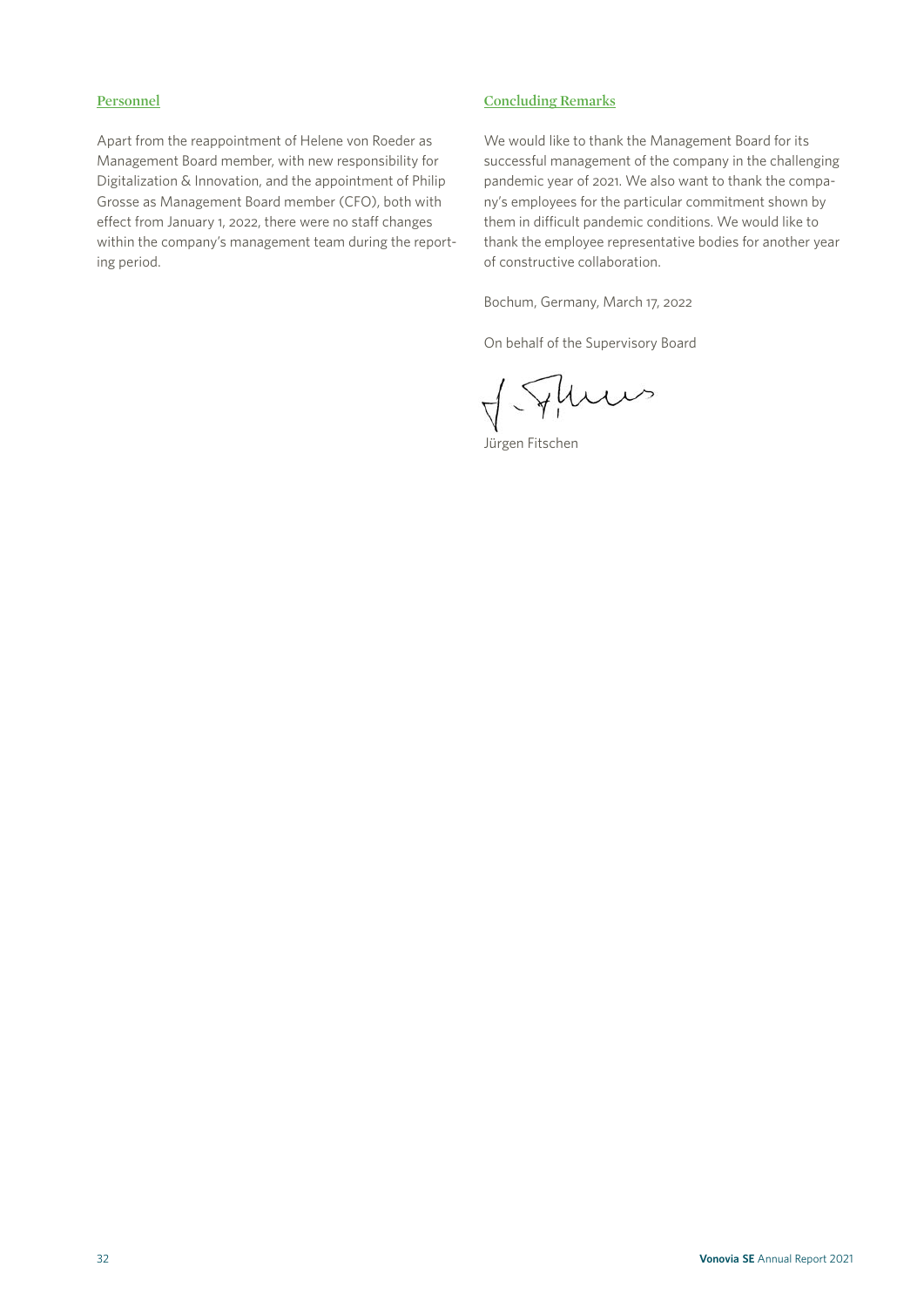## **Management Board**

**The Management Board of Vonovia SE consisted of four members as of December 31, 2021. In 2022, the Management Board will be expanded to include five members.**

#### *Rolf Buch*  Chairman of the Management Board (CEO)

As Chief Executive Officer (CEO), Rolf Buch was responsible for transactions, Value-add, general counsel, investor relations, IT, HR management, auditing, corporate communications and sustainability/strategy in 2021.

In the future, Rolf Buch will be responsible for transactions, general counsel, investor relations, HR management, auditing, corporate communications, sustainability/strategy and healthcare.

Rolf Buch joined the company in 2013 and led Vonovia to its listing on the stock exchange. Prior to his move to the company, he spent 22 years in various leadership positions at Bertelsmann, ultimately as a Management Board member at Bertelsmann SE and Chairman of the Management Board at Arvato AG. He is a member of the executive board of the German Association of German Housing and Real Estate Companies (GdW), vice president of the German central real estate committee Zentraler Immobilien Ausschuss (ZIA) and the German Association for Housing, Urban and Spatial Development, and member of the Board of the European Public Real Estate Association (EPRA) in Brussels. He studied mechanical engineering and business management at RWTH Aachen University.

#### *Arnd Fittkau*  Member of the Management Board

In his role as Chief Rental Officer (CRO), Arnd Fittkau is responsible for the property management business in the North, East, South and West business areas, as well as for customer service and portfolio and tenant management.

Following completion of a management training program at MAN Gutehoffnungshütte AG (1992–1996), Arnd Fittkau started his career in various controlling functions. After holding positions at MAN AG in Munich and Hochtief AG in Essen, he joined the company now known as Vonovia in 2002. He spent three years as Head of Controlling for the GAGFAH Group starting in 2005. Since 2008, Arnd Fittkau has held several managing directorships at Vonovia subsidiaries in various locations such as Bochum, Munich, Frankfurt and Gelsenkirchen. Most recently, he held the position of chief representative of Vonovia SE from the beginning of March 2018 and chaired the regional management teams.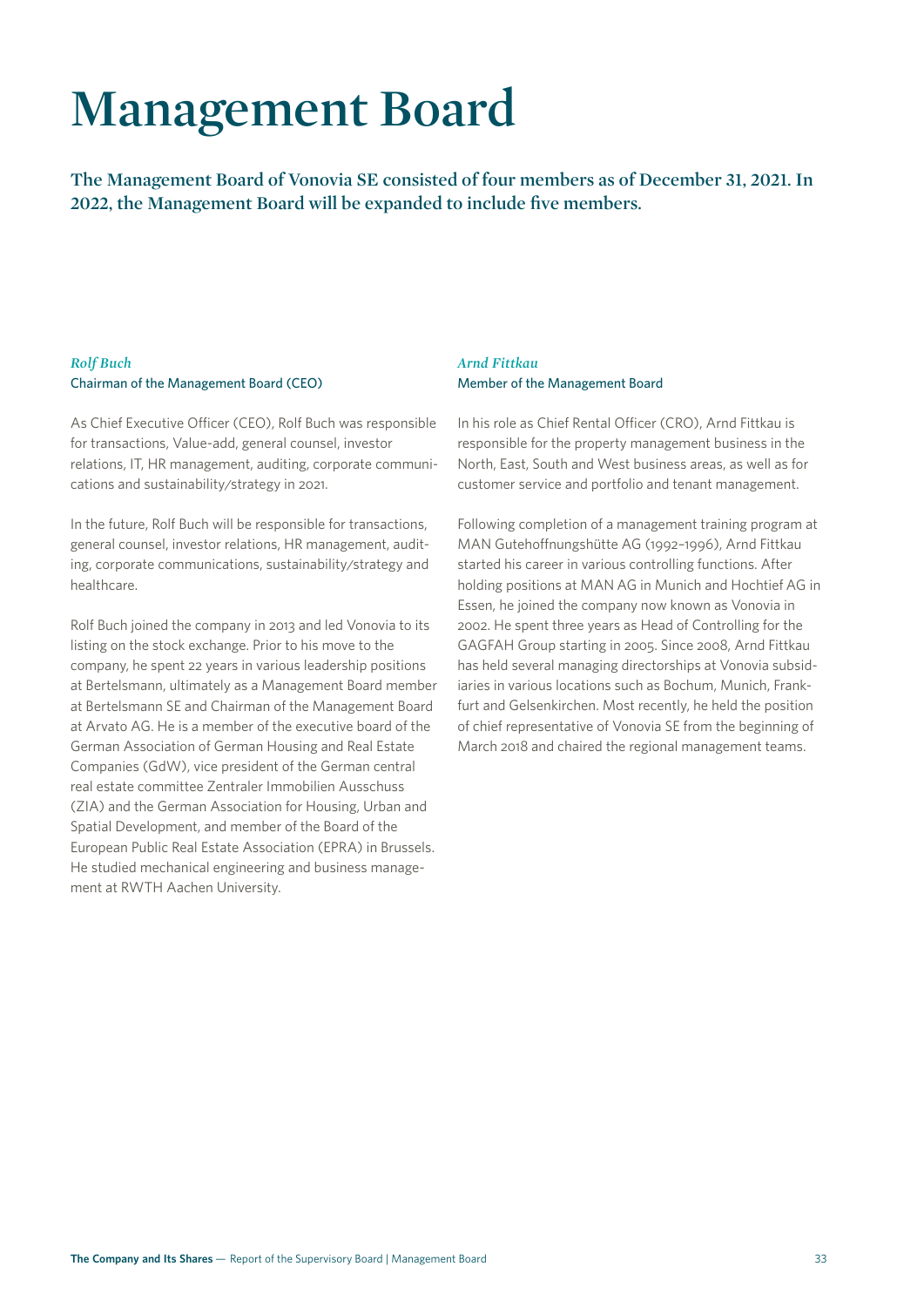#### *Philip Grosse* Member of the Management Board (as of January 1, 2022)

Effective January 1, 2022, Philip Grosse is responsible, in his role as Chief Financial Officer (CFO), for accounting, controlling, finance, valuation & portfolio controlling as well as taxes.

After studying business management at the Universities of Würzburg and Swansea, Philip Grosse started his career in investment banking, most recently as Head of Equity Capital Markets for Germany and Austria at Credit Suisse. From 2013 onwards, Philip Grosse held managerial positions in corporate finance and investor relations at Deutsche Wohnen SE, being appointed to the Management Board as CFO in 2016.

**Rolf Buch and Philip Grosse** are jointly responsible for the executive division charged with the integration of Deutsche Wohnen.

#### *Daniel Riedl*  Member of the Management Board

In his role as Chief Development Officer (CDO), Daniel Riedl is responsible for the development business in Austria, development in Germany and the operating business in Austria.

Daniel Riedl is a graduate in business administration from Vienna University of Economics and Business and a Fellow of the Royal Institution of Chartered Surveyors. Daniel Riedl has more than 20 years' experience in property management, more than 13 of them at Management Board level. He served on the Executive Board of IMMOFINANZ AG from 2008 to 2014. He led BUWOG AG to a successful stock exchange listing in April 2014 and was the company's CEO until its delisting at the end of 2018.

#### *Helene von Roeder* Member of the Management Board

Helene von Roeder has held the position of Chief Financial Officer (CFO) on the Management Board of Vonovia SE since May 2018 and was responsible for controlling, finance, accounting, tax, property evaluation, central purchasing, insurance and Immobilien Treuhand in 2021.

Starting January 1, 2022, Helene von Roeder is responsible for the new Innovation and Digitalization executive division as Chief Transformation Officer (CTO), including the areas Value-add (incl. insurance), IT and purchasing as well as condominium administration and the management of properties for third parties.

She is a member of the Government Commission on the German Corporate Governance Code. Before being appointed to the Management Board of Vonovia SE, she headed Credit Suisse's business in Germany, Austria and Central and Eastern Europe (CEE) as CEO Germany from 2014. She began her career at Deutsche Bank in London in 1995 after studying theoretical physics in Munich and theoretical astrophysics in Cambridge. She worked for UBS AG in Frankfurt and London from 2000 to 2004, before moving to Morgan Stanley Bank AG in Frankfurt, where her most recent role was Head of Global Capital Markets for Germany and Austria, Member of the Management Board of Morgan Stanley Bank AG.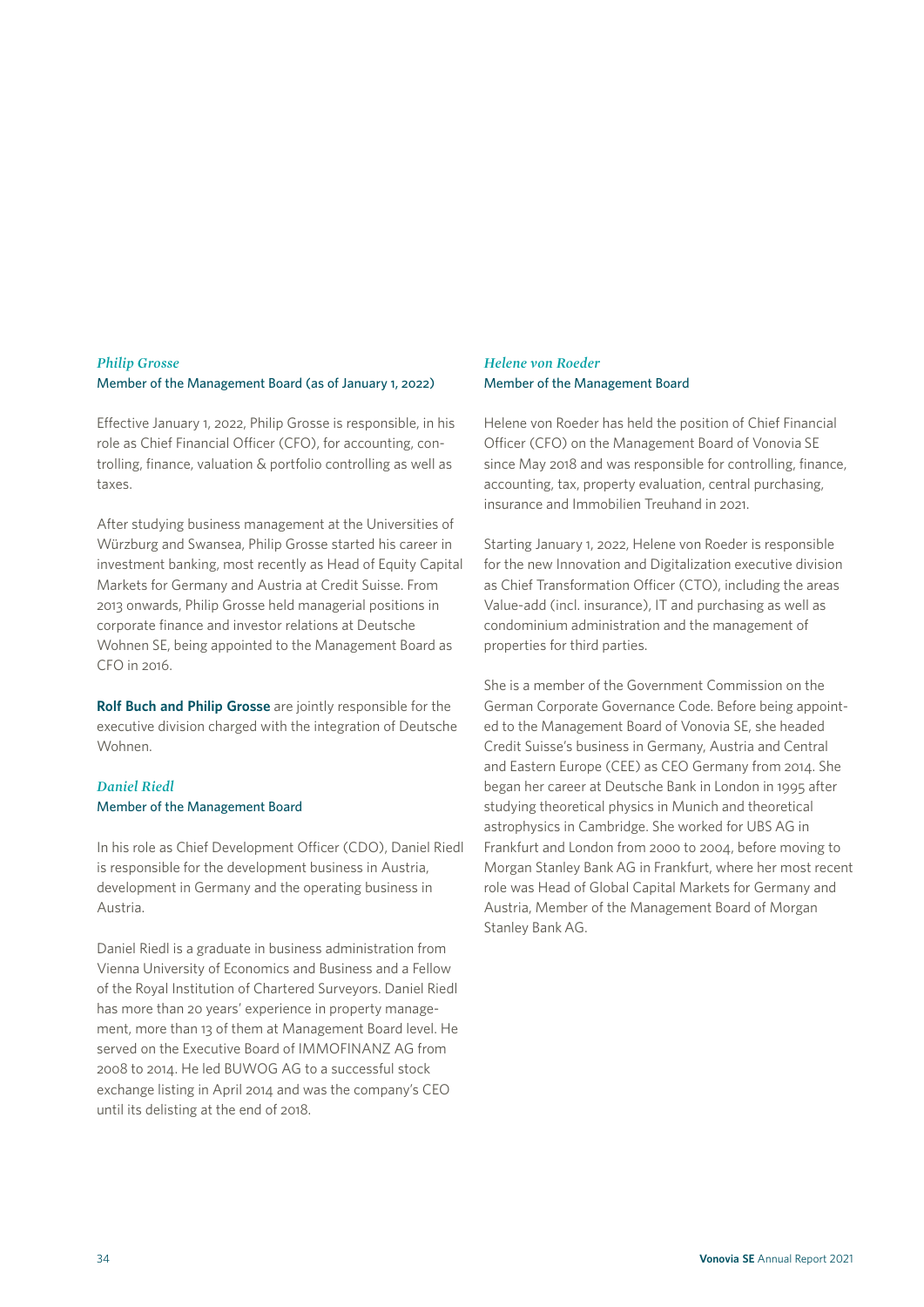## **Supervisory Board**

**The Supervisory Board currently consists of twelve members, all of whom were elected for a statutory term of office by the Annual General Meeting held on May 9, 2018.**

#### *Jürgen Fitschen*

Chairman Senior Advisor at Deutsche Bank AG

*Prof. Dr. Edgar Ernst* Deputy Chairman Self-employed management consultant

*Burkhard Ulrich Drescher* Managing Director of Innovation City Management GmbH

*Vitus Eckert* Attorney, Partner in Wess Kux Kispert & Eckert Rechtsanwalts GmbH

*Dr. Florian Funck* Member of the Management Board of Franz Haniel & Cie. GmbH

*Dr. Ute Geipel-Faber* Self-employed management consultant

*Daniel Just* Chairman of Bayerische Versorgungskammer

*Hildegard Müller* President of the German Association of the Automotive Industry (VDA)

*Prof. Dr. Klaus Rauscher* Self-employed management consultant

*Dr. Ariane Reinhart*  Member of the Management Board of Continental AG

*Clara-Christina Streit* Self-employed management consultant

*Christian Ulbrich*  President and Chief Executive Officer Jones Lang LaSalle Incorporated

#### **Supervisory Board Committees**

#### *Executive and Nomination Committee*

Jürgen Fitschen, Chairman Hildegard Müller Prof. Dr. Klaus Rauscher Dr. Ariane Reinhart Clara-Christina Streit

#### *Audit Committee*

Prof. Dr. Edgar Ernst, Chairman Burkhard Ulrich Drescher Vitus Eckert Dr. Florian Funck

#### *Finance Committee*

Clara-Christina Streit, Chairwoman Dr. Ute Geipel-Faber Jürgen Fitschen Daniel Just Christian Ulbrich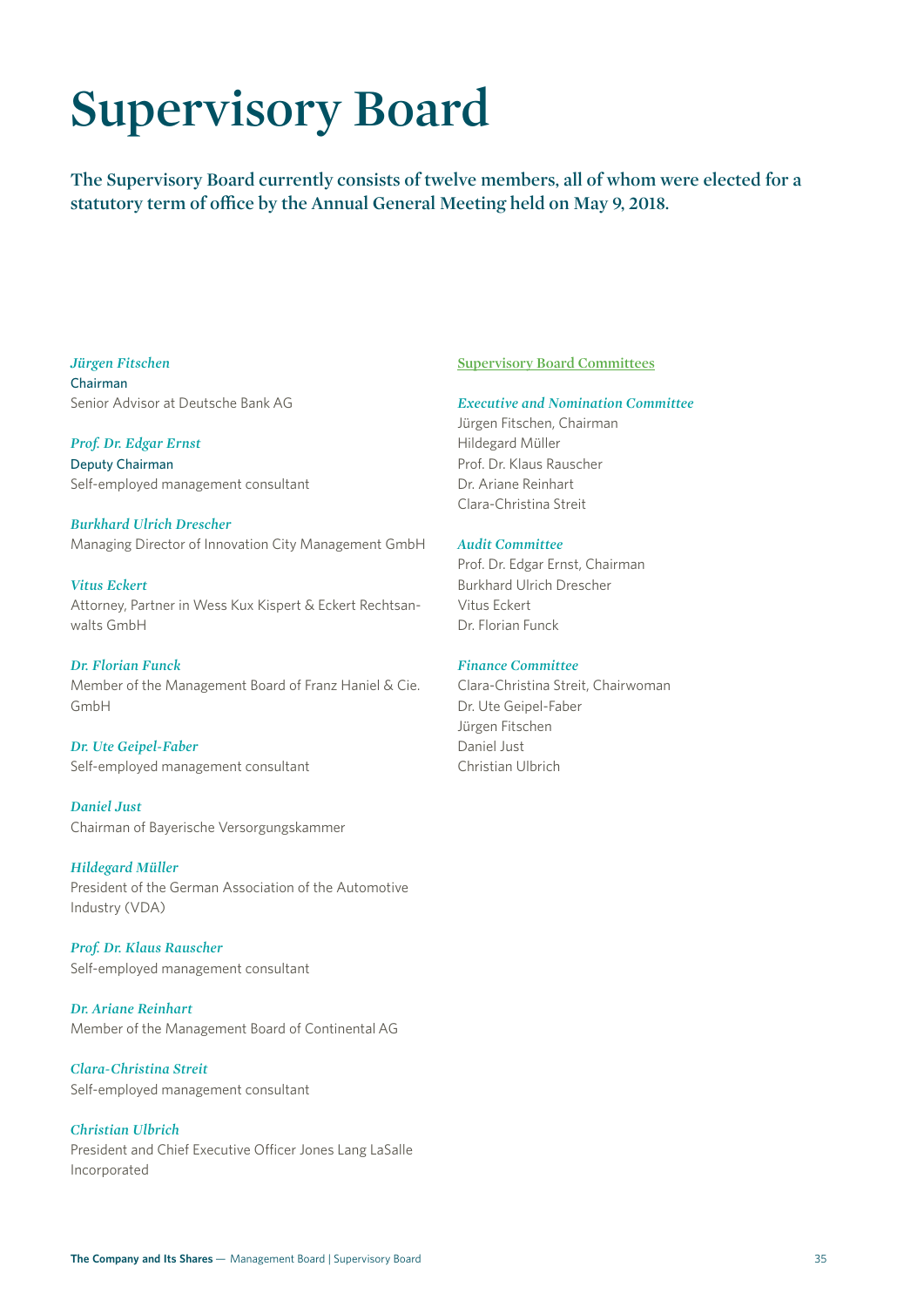## **Corporate Governance**

In the corporate governance declaration (also known as the Corporate Governance Report), we report on the principles of management and corporate governance for the last fiscal year in accordance with Sections 289f and 315d of the German Commercial Code (HGB) and Principle 22 of the German Corporate Governance Code (GCGC, in the current version published on December 16, 2019).

The declaration contains the Declaration of Conformity, information on corporate governance practices, a description of how the Management Board and Supervisory Board work and key corporate governance structures. The declaration is also available to the public on  $\Box$  [our website](https://www.vonovia.de/en). Pursuant to Section 317 (2) (6) HGB, the disclosures pursuant to Sections 289f and 315d HGB are not included in the audit performed by the auditor of the annual financial statements.

#### **Fundamental Information**

#### **Fundamental Understanding**

Nowadays, successful corporate activity is characterized first and foremost by the acceptance of the business model by all relevant stakeholders, be they customers, civil society and the general public, investors or business partners. The integrity of management actions and the sustainability of the business model, along with the perception of social responsibility, are playing an increasingly decisive role in this regard. This applies no less to the real estate sector.

Any misconduct by a company's management also tends to result in the corporate governance regulations being tightened up, as was recently the case with the Financial Market Integrity Strengthening Act (FISG) The government's stated aim is to use the FISG to ensure that confidence in the German financial market is strengthened. This objective is to be achieved, among other things, by introducing a statutory obligation to establish an appropriate and effective internal control system (ICS) as well as a corresponding risk management system (RMS) for listed stock corporations and by mandating the establishment of an audit committee for public interest entities. The aim is also to strengthen the

impartiality of the auditor, to tighten up the rules governing the auditor's liability and to considerably expand the auditing powers granted to the Federal Financial Supervisory Authority (BaFin).

This is why, here at Vonovia, we see corporate governance as the responsible management and supervision of a company. The Management Board and the Supervisory Board have made a comprehensive commitment to the principles of corporate governance as set out in the German Corporate Governance Code and in the Code of Conduct of the Institute for Corporate Governance in the German Real Estate Industry.

#### **Standards of Corporate Governance**

These principles are the basis for the sustainable success of the company and therefore serve as guidelines for conduct in the company's daily management and business. Good corporate governance strengthens the trust of our shareholders, business associates, customers, employees and the general public in Vonovia SE. It increases the company's transparency and strengthens the credibility of our group of undertakings. With balanced corporate governance, the Management Board and the Supervisory Board wish to safeguard Vonovia SE's competitiveness, strengthen the trust of the capital market and the general public in the company and sustainably increase the company's value. Corporate governance, acting in accordance with the principles of responsible management aimed at increasing the value of the business on a sustainable basis, is an essential requirement for the Vonovia Group embracing all areas of the business.

As a major real estate company, we are aware of the particular significance of our entrepreneurial actions for society at large. As a result, we are committed not only to the general principles of corporate governance but also to all the main aims and principles of the Institute for Corporate Governance in the German Real Estate Industry, which we have been a member of since November 14, 2003. The institute supplements the corporate governance principles to include housing-specific aspects and is committed to even greater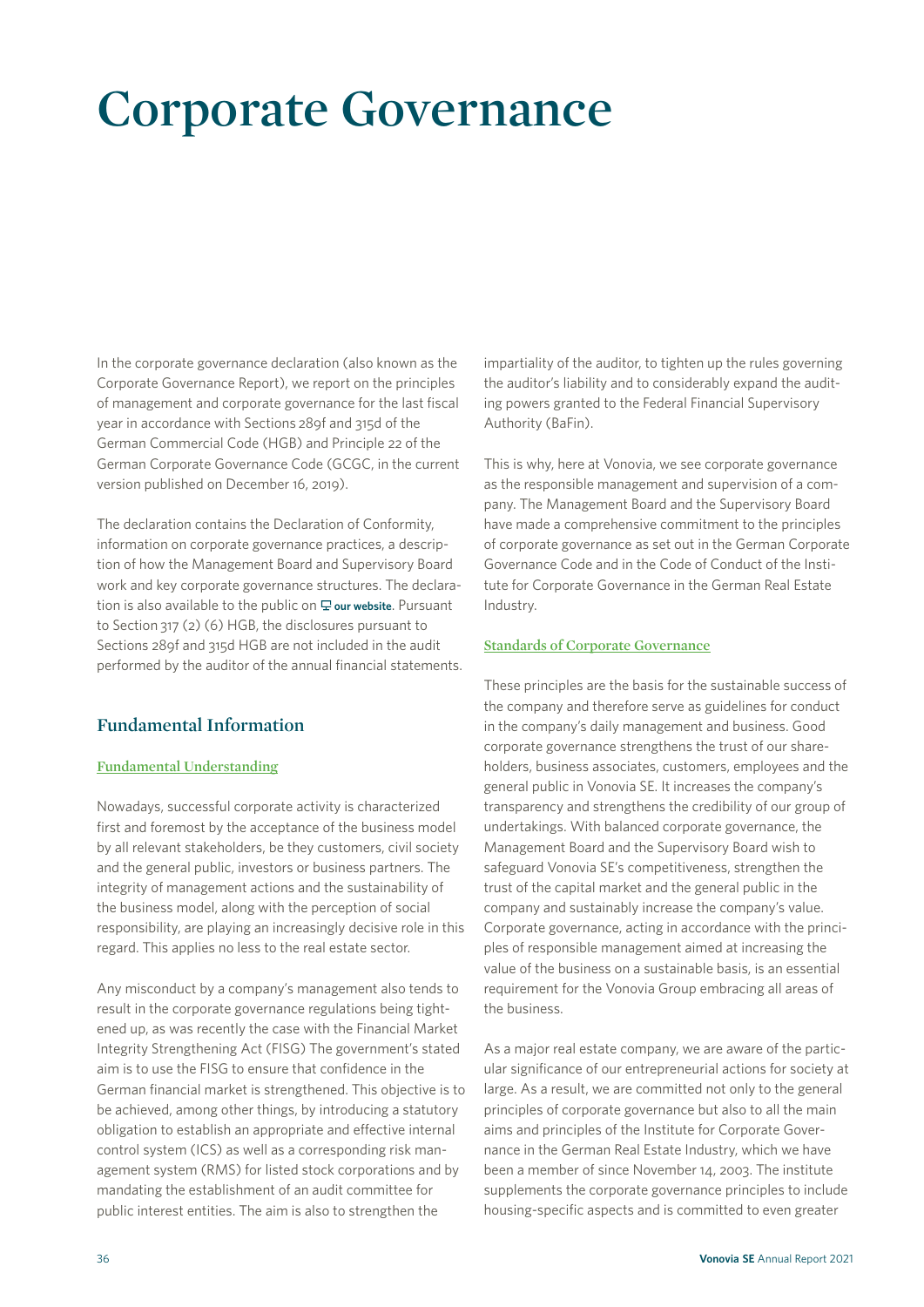transparency, an improved image and a more competitive real estate sector.

Our corporate culture is founded on transparent reporting and corporate communications, on corporate governance aimed at the interests of all stakeholders, on fair and open dealings between the Management Board, the Supervisory Board and employees as well as on compliance with the law.

The Code of Conduct provides the ethical and legal framework within which we act and want to maintain a successful course for the company. The focus is on dealing fairly with each other but also in particular on dealing fairly with our customers, business partners and investors. The Code of Conduct specifies how we assume our ethical and legal responsibility as a company and is the expression of our company values.

#### **Information on the Company's Governing Constitution**

The designation Vonovia comprises Vonovia SE and its Group companies. Vonovia is a European company (SE) in accordance with the German Stock Corporation Act (AktG), the SE Act and the SE Regulation. Its registered headquarters are in Bochum. It has three governing bodies: the Annual General Meeting, the Supervisory Board and the Management Board. The duties and authority of those bodies derive from the SE Regulation (SE-VO), the German Stock Corporation Act (AktG) and the Articles of Association. Shareholders, as the owners of the company, exercise their rights at the Annual General Meeting.

According to the two-tier governance system, Vonovia SE has a Management Board and a Supervisory Board. In the two-tier governance system, the management of business and the monitoring of business are strictly separated from each other. The duties and responsibilities of these two bodies are clearly specified by law in the German Stock Corporation Act. In accordance with the governing laws, in particular the SE Regulation and the German SE Employee Participation Act (SEBG), the Supervisory Board is only made up of representatives of the shareholders. The highest representative body of the employees is the Group works council. An SE works council was also set up at the level of Vonovia SE.

The Management Board and Supervisory Board of a company listed in Germany are obliged by law (Section 161 of the German Stock Corporation Act) to report once a year on whether the officially published and relevant recommendations issued by the government commission German Corporate Governance Code, as valid at the date of the declaration, have been, and are being, complied with. Companies affected are also required to state which of the recommendations of the Code have not been, or will not be, applied and, if not, why. The most recent Declaration of Conformity

is valid for at least the next five years and the Declarations of Conformity that are no longer valid can be found on the company's website.

The Management Board reports in its declaration, also on behalf of the Supervisory Board, on important aspects of corporate governance pursuant to Section 289f of the German Commercial Code (HGB) and Principle 22 of the German Corporate Governance Code (GCGC) 2020.

### **Declaration of Conformity to the GCGC Pursuant to Section 161 of the German Stock Corporation Act (AktG)**

The Management Board and the Supervisory Board of Vonovia SE declare that, since the last declaration of conformity was made on November 30, 2020, the company has complied with the recommendations made by the "Government Commission on the German Corporate Governance Code" in the version published in the official section of the federal gazette by the German Federal Ministry of Justice on March 20, 2020 ("GCGC 2020") with the following restrictions and will continue to do so in the future.

Pursuant to G.13 sentence 1 GCGC 2020, any payments made to a Management Board member due to early termination of their Management Board activity shall not exceed twice the annual remuneration (severance cap) and shall not constitute remuneration for more than the remaining term of the employment contract. No. 4.2.3 (5) GCGC 2017 recommended that benefit commitments made in connection with the early termination of a Management Board member's activity due to a change of control did not exceed 150% of the severance cap. The GCGC 2020 no longer contains any explicit recommendation for benefits resulting from a change of control. It is unclear whether the general recommendation made in G.13 sentence 1 GCGC 2020 on the severance amount applies in this regard. The existing Management Board employment contracts already largely comply with the recommendation set out in G.13 sentence 1 GCGC 2020. The Supervisory Board reserves the right, however, when contracts are extended or future contracts are concluded, to reach agreements that are consistent with the recommendation set out in No. 4.2.3 (5) GCGC 2017 to take account of interests relating to vested rights and the particular circumstances of the individual case. As a result, we declare as a precaution that the recommendation made in G.13 sentence 1 GCGC 2020 is not complied with.

Pursuant to G.13 sentence 2 GCGC 2020, if post-contractual non-competition clauses apply, the severance payments shall be taken into account in the calculation of any compensation payments. Even before the GCGC 2020 entered into force, post-contractual non-competition clauses were agreed with individual Management Board members. These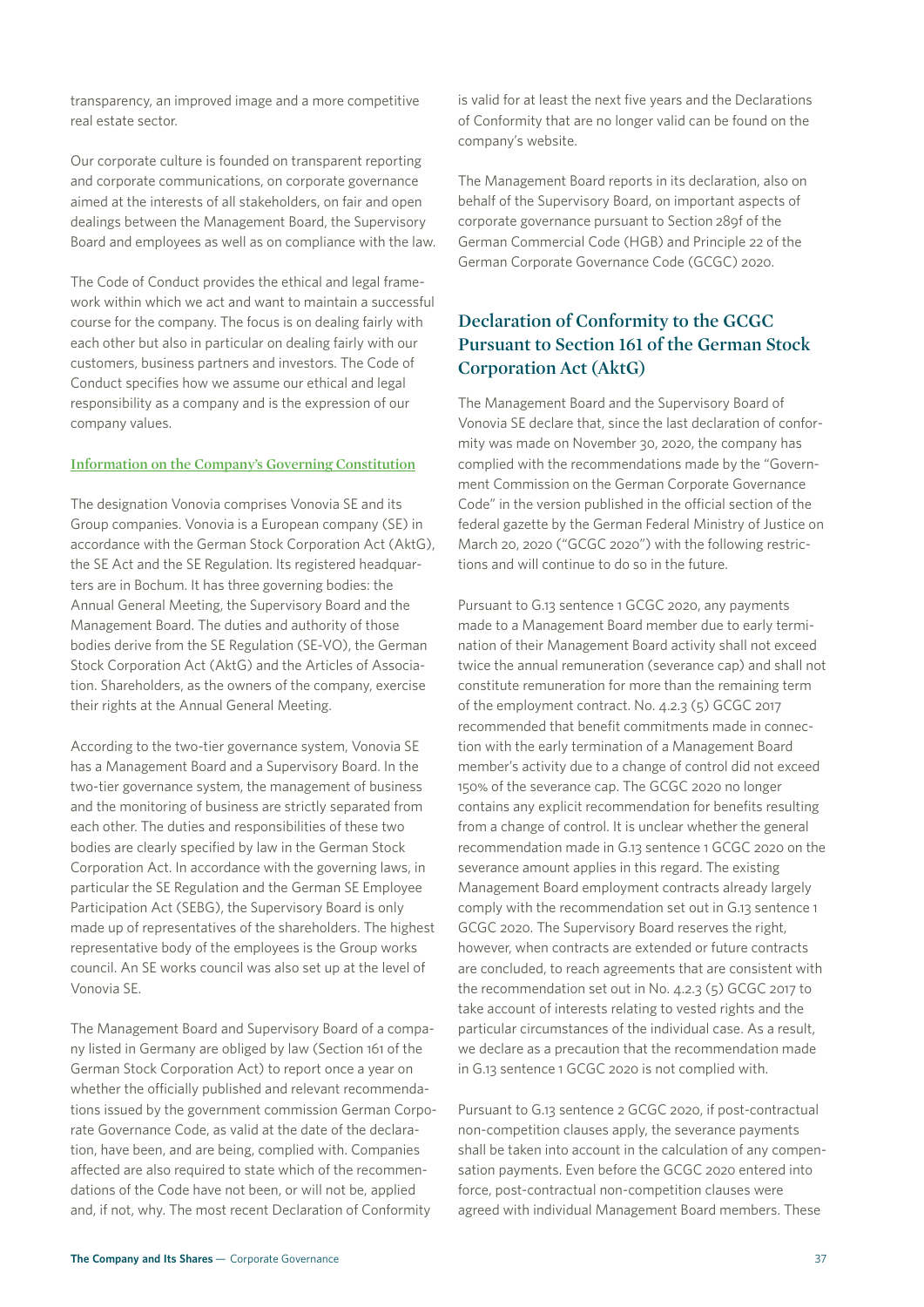do not provide for severance payments to be taken into account in the calculation of any compensation payments. When contracts are extended or future contracts are concluded, the Supervisory Board reserves the right, in the interests of flexibility or for reasons relating to vested rights, to make decisions on agreeing to take severance payments into account in the calculation of any compensation payments on a case-by-case basis. As a result, we declare that the recommendation made in G.13 sentence 2 GCGC 2020 is not complied with.

### **Shareholders and Annual General Meeting**

Shareholder Information: Shareholders can obtain full and timely information about our company on our website and can access current as well as historical company data. Among other information on its website, Vonovia regularly posts all financial reports, important information on the company's governing bodies (including resumes), its corporate governance documentation (declaration of conformity), information requiring ad hoc disclosure and press releases.

Directors' Dealings: Information on directors' dealings/ managers' transactions notifiable pursuant to Article 19 of the Market Abuse Regulation is published by Vonovia without delay in accordance with the Regulation and is made available on the company's website, with information also being provided on the shares held by each member of the company's executive bodies.

Financial Calendar: Shareholders and interested members of the financial community can use the regularly updated financial calendar on the website to obtain information on publication, conference and information dates, roadshows and the timing of the Annual General Meeting early on.

Annual General Meeting and Voting: The Annual General Meeting decides in particular on the appropriation of profit, the ratification of the acts of the members of the Management Board and of the Supervisory Board, the appointment of the external auditor, amendments to the Articles of Association as well as specific capital measures and individually elects the shareholders' representatives to the Supervisory Board.

Our shareholders can exercise their voting rights at the meeting or instruct a proxy of their choice or one of the proxies provided for that purpose by the company. Our shareholders are also able to submit a postal vote. The details regarding the postal voting procedure are in the respective shareholder's invitation to the Annual General Meeting.

The entire documentation for the Annual General Meeting and opportunities to authorize, and issue instructions to, the company's proxies, as well as to submit a postal vote, are available to shareholders at all times on the Vonovia website.

Due to the coronavirus pandemic, the 2021 Annual General Meeting was held as a virtual event, as was the case in 2020. Vonovia believes that this concept has proven to be very successful. In the spirit of digitalization and sustainability, this Annual General Meeting format is considered to have future potential.

Remuneration Paid to Executive Bodies: The remuneration paid to the Management Board and the Supervisory Board has been set out in detail every year in the combined management report in line with the corporate governance requirements.

Going forward, and as a result of the "Act Implementing the Second Shareholders' Rights Directive" (ARUG II), the remuneration report will be published on Vonovia SE's website.

The basic principles of the remuneration system for Management Board members have to be approved by the Annual General Meeting. For this purpose, the Chairman of the Supervisory Board submitted the remuneration system, which had been enhanced in line with the German Stock Corporation Act (AktG) and the German Corporate Governance Code (GCGC), to the 2021 Annual General Meeting for approval, which was granted with 87.75% of the votes cast.

### **Supervisory Board**

#### **Duties and Responsibilities**

The Supervisory Board appoints, supervises and advises the Management Board and is directly involved in decisions of fundamental importance to the company. The Supervisory Board performs its work in accordance with the legal provisions, the Articles of Association, its rules of procedure and its resolutions. It consists of twelve members, who were each elected for four fiscal years by the 2018 Annual General Meeting. The Supervisory Board continuously oversees the management and advises the Management Board.

The Supervisory Board examines and adopts the annual financial statements and the combined management report. It assesses and confirms the proposal for the appropriation of profit as well as the consolidated financial statements and the combined management report on the basis of the report prepared by the Audit Committee. The Supervisory Board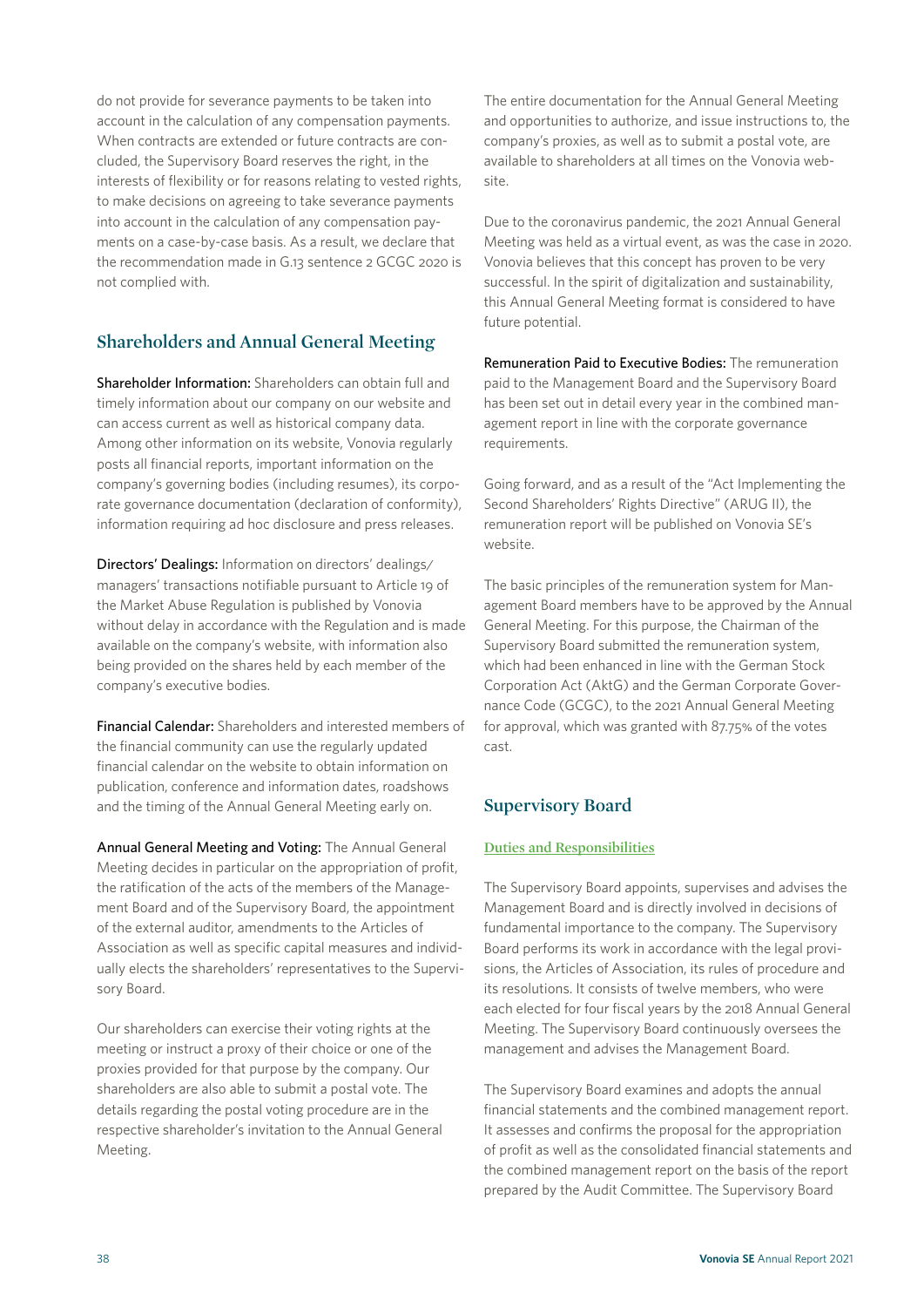The Chairman of the Supervisory Board is an independent member. The same applies to the chairs of the committees which the Supervisory Board has set up.

The Chairman of the Supervisory Board chairs the meetings and coordinates communications. The members of the Supervisory Board generally have the same rights and obligations. Supervisory Board resolutions are above all passed in the Supervisory Board meetings but also, if necessary, using the written procedure or by other communication means. At least two meetings are held every six months. In addition, if necessary and on the basis of the rules of procedure of the Supervisory Board, a meeting of the Supervisory Board or its committees can be convened at any time at the request of a member or the Management Board.

The Supervisory Board is composed in such a way that its members as a group have the knowledge, ability and specialist experience required to properly complete its tasks, and are all familiar with the real estate industry as the sector in which the company operates. At least one member of the Supervisory Board has expertise in the field of accounting and another member has expertise in the field of auditing.

Each Supervisory Board member shall ensure that he or she has enough time to carry out his or her mandate.

At the time at which this declaration was prepared, no Supervisory Board members exercised directorships or advisory tasks for important competitors of the company  $(see  $\rightarrow$  Conflicts of Interest).$ 

#### **Supervisory Board Self-Assessment**

The Supervisory Board performs regular efficiency reviews that are performed, in alternation, as self-evaluations using a written survey conducted among the members and with the involvement of an independent and experienced moderator in the form of personal interviews. The most recent regular evaluation, supported by a moderator and conducted in the fourth quarter of 2019, revealed that the Supervisory Board performs its work efficiently (see  $\rightarrow$  Report of the Supervisory **Board**).

#### **Supervisory Board Committees**

The Supervisory Board sets up an Executive and Nomination Committee, an Audit Committee and a Finance Committee from among its members. Further committees are formed as required. Committees are made up of at least four members of the Supervisory Board (see Report of the Supervisory Board). The committees prepare subjects which are to be

discussed and/or resolved by the Supervisory Board. In addition, they pass resolutions on behalf of the entire Supervisory Board. The basis for committee work was the transfer of tasks and responsibilities within the scope of the legal provisions.

The Executive and Nomination Committee is made up of the Chairman of the Supervisory Board and four other members to be elected by the Supervisory Board. The Chairman of the Supervisory Board is the Chairman of the Executive and Nomination Committee. The tasks of this committee are, in particular, to prepare the appointment of Management Board members and propose candidates for election as Supervisory Board members, to advise on the remuneration system, to assign responsibilities and to decide in cases of legal and loan transactions with members of the Management Board and conflicts of interest.

The Supervisory Board appoints one of the members of the Audit Committee as the Chairman of the Audit Committee. When electing the committee members, the Supervisory Board shall ensure that the Chairman of the Audit Committee has specialist knowledge and experience in the application of accounting principles and internal control processes. The Committee Chairman should be independent and not be a former member of the company's Management Board whose appointment ended less than two years before their appointment as Chairman of the Audit Committee. The chairman of the Supervisory Board shall not be the chairman of the Audit Committee. As a result of the FISG provisions, one committee member must have experience in accounting and the other in auditing. The Audit Committee handles, in particular, the monitoring of the accounting process, the effectiveness of the internal control system, risk management system and internal audit system, the audit of the annual financial statements and – unless another committee is entrusted therewith – compliance.

The Audit Committee prepares the resolutions of the Supervisory Board on the annual financial statements (and, if applicable, the consolidated financial statements), and, in place of the Supervisory Board, reaches the agreements with the auditor (in particular the issuing of the audit mandate to the auditor, the determination of strategic audit objectives and the fee agreement). The Audit Committee takes suitable action to assess and monitor the independence of the auditor and the audit quality. The Audit Committee also makes decisions on behalf of the Supervisory Board on the approval of contracts with auditors for non-assurance services.

The Finance Committee consists of the Supervisory Board Chairman or the latter's Deputy Chairman and four other members. The Finance Committee prepares the resolutions of the Supervisory Board on the following matters: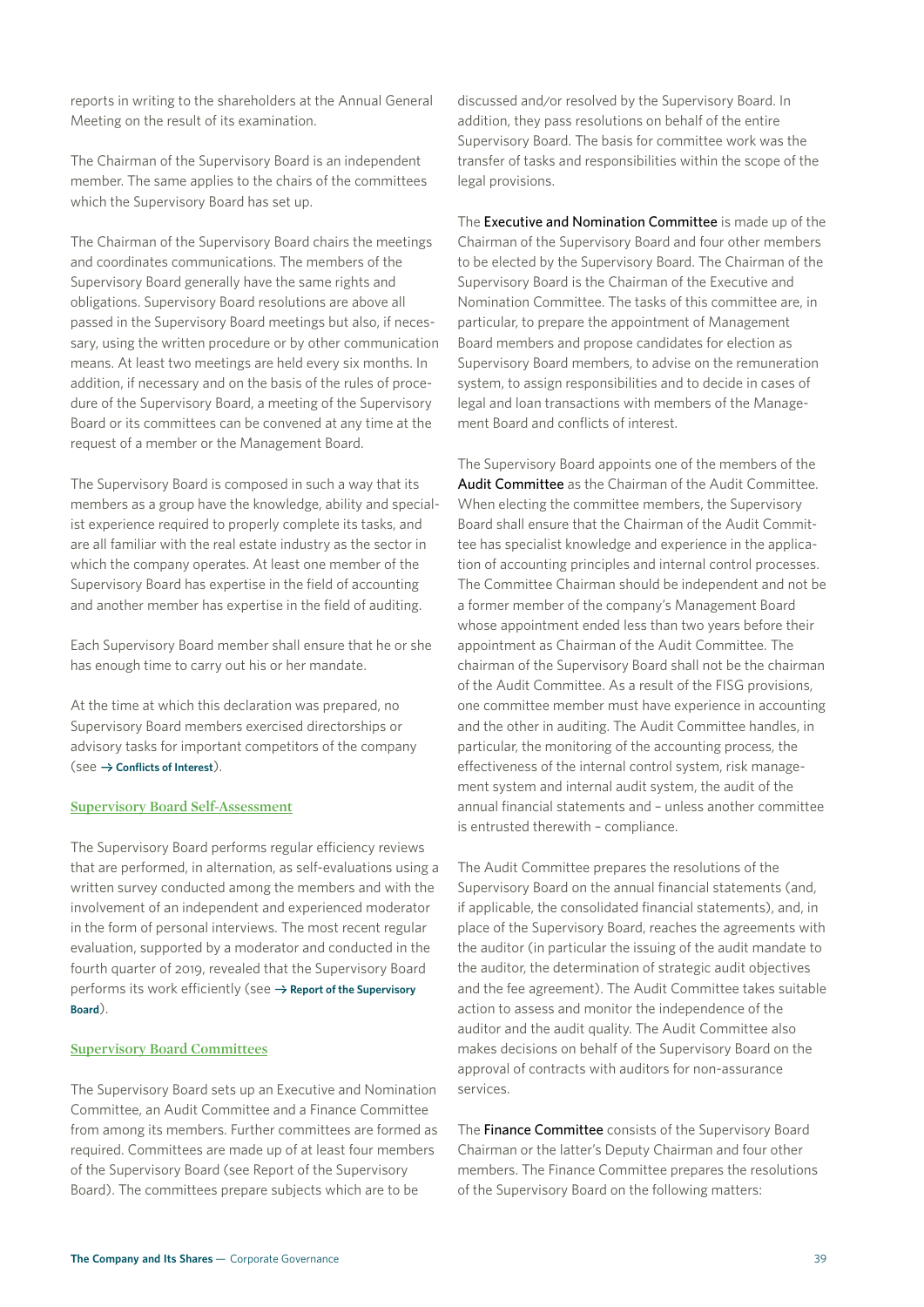- > Financing and investment principles, including the capital structure of the Group companies and dividend payments
- > Principles of the acquisition and disposal policies, including the acquisition and disposal of individual shareholdings of strategic importance.

In place of the Supervisory Board, the Finance Committee adopts resolutions in particular on general guidelines and principles for the implementation of this financial strategy, including the handling of currency risks, interest, liquidity and other financial risks, the handling of credit risks and the implementation of external financing principles, and also on important transactions regarding the acquisition and disposal of properties and shares in companies as well as corporate financing.

#### **The Management Board**

#### **Duties and Responsibilities**

The Management Board members are jointly accountable for independently managing the company in the company's best interests while complying with the applicable laws and regulations, the Articles of Association and the rules of procedure. In doing so, they must take the interests of the shareholders, the employees and other stakeholders into account.

The Management Board is monitored and advised by the Supervisory Board. It has adopted the rules of procedure in consultation with the Supervisory Board. The Management Board has a chairman who coordinates the work of the Management Board and represents it in dealings with the Supervisory Board.

The Management Board informs the Supervisory Board regularly, in due time and comprehensively in line with the principles of diligent and faithful accounting in accordance with the law and the reporting duties specified by the Supervisory Board.

The Management Board develops the company's strategy, coordinates it with the Supervisory Board and implements it. It ensures that all statutory provisions and the company's internal policies are complied with. The Management Board also ensures appropriate risk management and risk controlling in the company.

It submits the corporate planning for the coming fiscal year to the Supervisory Board as well as the midterm and strategic planning. The Chairman of the Management Board informs the Supervisory Board Chairman without delay of important events that are essential for the assessment of the situation and the development of the company or for the

management of the company as well as of any shortcomings that occur in the monitoring systems.

The Management Board requires the approval of the Supervisory Board for certain important transactions. Transactions and measures that require Supervisory Board approval are submitted in good time to the Supervisory Board, or to one of its committees where particular powers are delegated to them. The Management Board members are obliged to disclose any conflicts of interest to the Supervisory Board without delay and to inform the other Management Board members accordingly.

The Management Board members are subject to a comprehensive non-competition obligation. Management Board members may only take up sideline activities, in particular positions on supervisory boards outside the Group, with the approval of the Supervisory Board.

Important transactions between the company, on the one hand, and the Management Board members as well as persons they are close to or companies they have a personal association with, on the other, require the approval of the Supervisory Board. The internal procedure put in place by the Supervisory Board to evaluate these transactions is set out in the Report of the Supervisory Board.

#### **Recruitment of Members of Executive Bodies**

In accordance with the German Corporate Governance Code, the Supervisory Board and the Management Board must be composed in such a way that these bodies / their members as a group have the knowledge, ability and specialist experience required to properly complete their tasks. The requirements were extended and set out by law with the entry into force of the CSR Directive Implementation Act. The Supervisory Board has adopted the following criteria and objectives for recruiting individuals to the Management and Supervisory Boards, taking the above-mentioned requirements into account:

#### **Recruitment of Members of the Supervisory Board**

Composition: As a listed company that is not subject to codetermination, the Supervisory Board of Vonovia SE is to include twelve members, an appropriate number of whom are to be independent within the meaning of the Code. All members should have sufficient time available to perform the duties associated with their mandate with due regularity and care.

When proposing candidates to fill new Supervisory Board positions to the Annual General Meeting, the Supervisory Board should have performed an extensive review to ensure that the candidates standing for election meet the corre-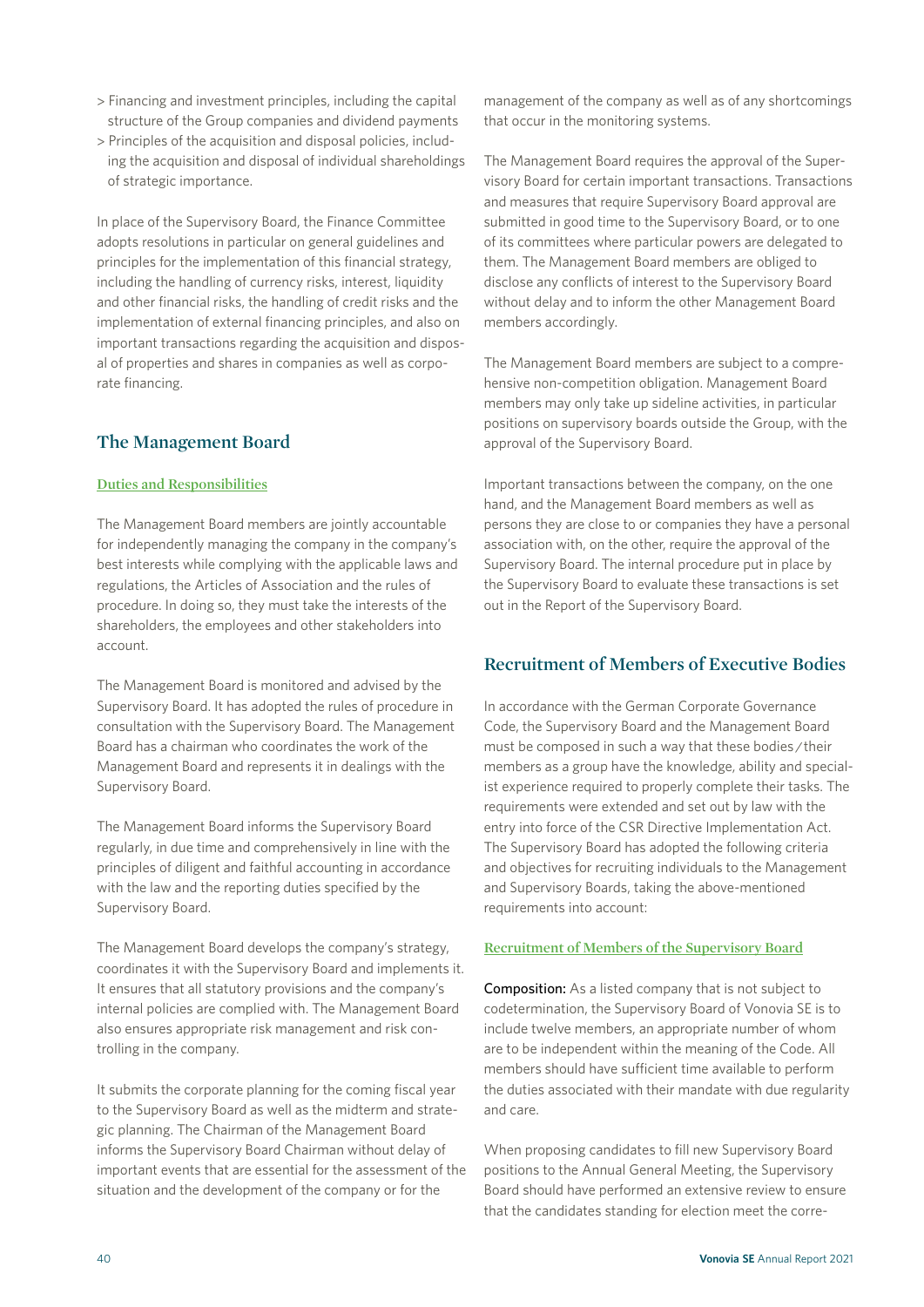sponding professional and personal requirements (see below) and must disclose the candidates' personal and business-related relationships with the company, the governing bodies of the company and any shareholders with a material interest in the company. Shareholders are deemed to hold a material interest if they hold more than 10% of the voting shares in the company, either directly or indirectly.

Other general criteria, and criteria defined in the GCGC that applied in the fiscal year under review, governing composition include:

- > No more than two former members of the Management Board shall be members of the Supervisory Board.
- > Supervisory Board members shall not exercise directorships or similar positions or advisory tasks for important competitors of the company.
- > If a (designated) member belongs to the management board of a listed company, this member shall not accept more than a total of two supervisory board mandates in non-Group listed companies or on supervisory bodies of non-Group entities that make similar requirements.
- > The standard limit for length of membership on the Supervisory Board has been set at a maximum of 15 years.
- > The age limit has been set at 75 at the time of election to the Supervisory Board.

Skills profile: The Supervisory Board of Vonovia SE should be composed so as to ensure qualified supervision of, and provision of advice to, the Management Board. The candidates nominated for election to the Supervisory Board should be able, on the basis of their knowledge, skills and professional experience, to perform the duties of a Supervisory Board member of a listed real estate company that is active on the international capital market. In terms of their personality, the candidates nominated for election should show integrity, professionalism and commitment. The aim is to ensure that the Supervisory Board as a whole offers all of the knowledge and experience that the Group considers to be important for ensuring Vonovia's operational and financial further development.

Independence: The Supervisory Board shall only include members that it considers to be independent. Material conflicts of interest that are not merely of a temporary nature, e. g., arising from functions on executive bodies or advisory roles performed at the company's major competitors, should be avoided. A Supervisory Board member is, in particular, not to be considered independent if they have personal or business relations with the company, its bodies, a controlling shareholder or a company associated with such a shareholder that may cause a substantial and not merely temporary conflict of interest.

Diversity: When nominating candidates for election, the Supervisory Board should also take diversity into account. In accordance with the German Act on the Equal Participation of Women and Men in Leadership Positions in the Private Sector and the Public Sector (Gesetz für die gleichberechtigte Teilhabe von Frauen und Männern an Führungspositionen in Privatwirtschaft und im öffentlichen Dienst), the Supervisory Board should comprise at least 30% women and 30% men. In addition, at least one woman should be a member of the Nomination Committee. Vonovia's Supervisory Board will meet both criteria – both for the period until December 31, 2021, and for the following target period leading up to the end of 2026. When assessing potential candidates for reelection or to fill a Supervisory Board position that has become vacant, qualified women are to be included in the selection process and given appropriate consideration when the nominations are made.

Target achievement: The objectives regarding the composition of the Supervisory Board set out above have been met. There are four female members of the Supervisory Board (33%). Hildegard Müller, Clara-Christina Streit and Dr. Ariane Reinhart are members of the Executive and Nomination Committee. All twelve members of the Supervisory Board are considered by the latter to be independent within the meaning of Nos. C. 6 and C. 7 of the GCGC, including Professor Klaus Rauscher, who is currently in his thirteenth year of office on the Supervisory Board, as he has no personal or business relationships with the company or the Management Board that would constitute a material conflict of interest that is not only of a temporary nature. When assessing whether or not a Supervisory Board member can be considered independent, all circumstances that the Supervisory Board considers relevant must be included in an overall assessment. The only factor arguing against this in Professor Rauscher's case, namely his long length of service, is canceled out by his extensive experience in regulated industries, as well as on the company's Supervisory Board. The main knowledge, skills and professional experience of the Supervisory Board members are summarized in the table below.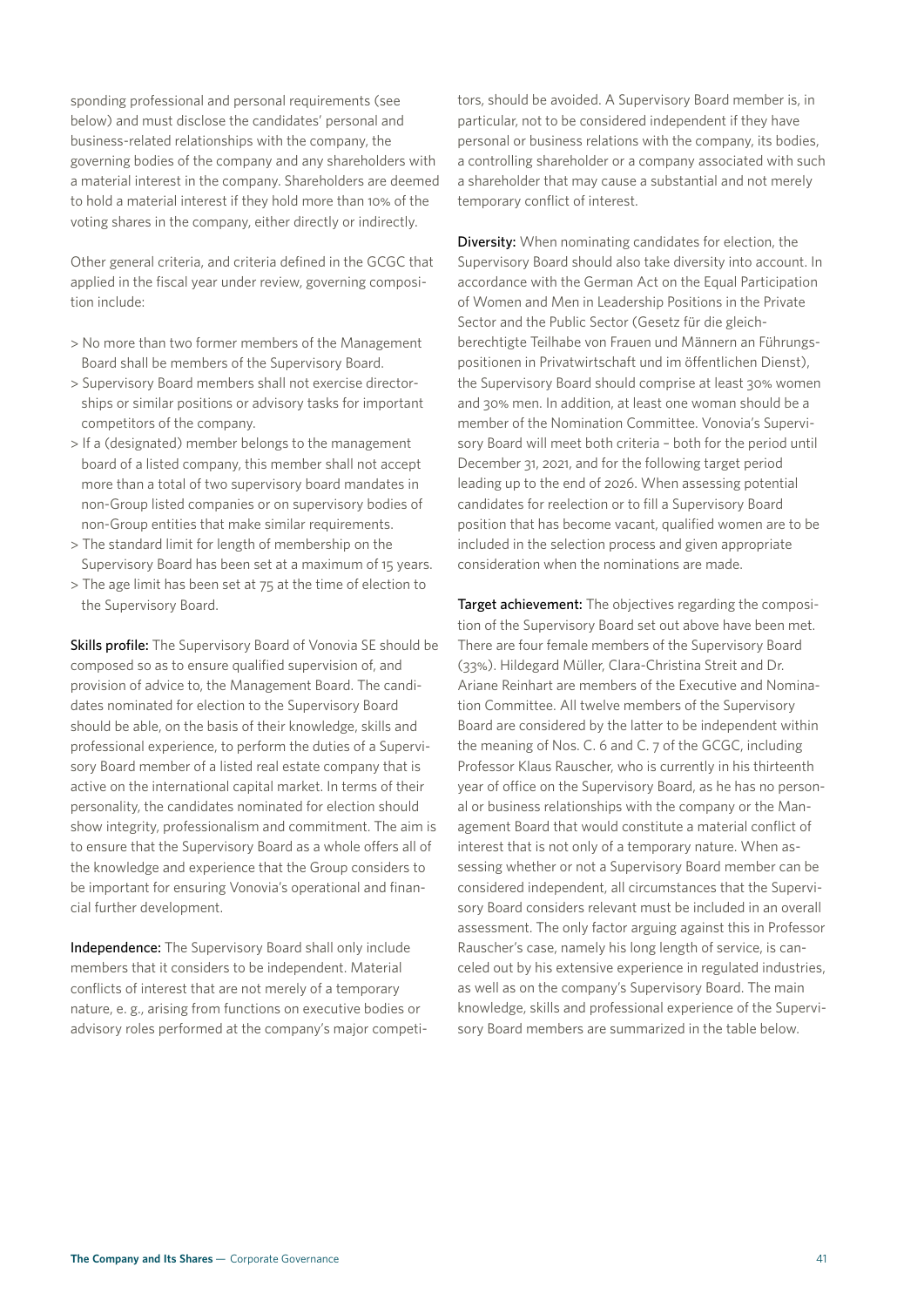#### **Supervisory Board Qualifications Profile**

|                                                                             |             |                                                                     |                |             |                                 |                                                         |                                   |             | Key skills & areas of experience* |             |   |   |
|-----------------------------------------------------------------------------|-------------|---------------------------------------------------------------------|----------------|-------------|---------------------------------|---------------------------------------------------------|-----------------------------------|-------------|-----------------------------------|-------------|---|---|
| Inde-<br>Year<br>Year of<br>appoin-<br>pen-<br>birth<br>Name<br>dent<br>ted | Nationality | Finance,<br>accounting,<br>financial<br>planning<br>and<br>analysis | Real<br>estate | Strategy    | Legal<br>and<br>regu-<br>lation | International<br>experience,<br>M&A, capital<br>markets | Investment Digitali-<br>expertise | zation      | Sus-<br>tain<br>ability           |             |   |   |
| Jürgen Fitschen<br>(Chairman)                                               | yes         | 1948                                                                | 2018           | German      | X                               |                                                         | X                                 | X           | X                                 | X           |   |   |
| Prof. Dr. Edgar Ernst                                                       | yes         | 1952                                                                | 2013           | German      | $\times$                        |                                                         | X                                 | X           | $\times$                          | X           |   |   |
| <b>Burkhard Ulrich</b><br>Drescher                                          | yes         | 1951                                                                | 2014           | German      |                                 | X                                                       | X                                 | X           |                                   |             | X | X |
| Vitus Eckert                                                                | yes         | 1969                                                                | 2018           | Austrian    |                                 | X                                                       | X                                 | X           | X                                 | X           |   |   |
| Dr. Florian Funck                                                           | yes         | 1971                                                                | 2014           | German      | $\times$                        |                                                         | X                                 | $\mathsf X$ | $\times$                          | $\mathsf X$ |   |   |
| Dr. Ute Geipel-Faber                                                        | yes         | 1950                                                                | 2015           | German      | $\times$                        | $\mathsf X$                                             |                                   |             | $\times$                          | $\mathsf X$ |   | X |
| Daniel Just                                                                 | yes         | 1957                                                                | 2015           | German      | $\times$                        | $\times$                                                | $\mathsf X$                       |             |                                   | $\mathsf X$ |   | X |
| Hildegard Müller                                                            | yes         | 1967                                                                | 2013           | German      | X                               |                                                         | X                                 | X           |                                   |             | X | X |
| Prof. Dr. Klaus<br>Rauscher                                                 | yes         | 1949                                                                | 2008           | German      | X                               | X                                                       | X                                 | X           | X                                 |             |   |   |
| Dr. Ariane Reinhart                                                         | yes         | 1969                                                                | 2016           | German      |                                 |                                                         | X                                 | $\mathsf X$ | X                                 |             | X | X |
| Clara-Christina Streit                                                      | yes         | 1968                                                                | 2013           | German/U.S. | $\mathsf X$                     |                                                         | X                                 |             | X                                 | X           | X |   |
| Christian Ulbrich                                                           | yes         | 1966                                                                | 2014           | German      |                                 | X                                                       | X                                 |             | X                                 | $\mathsf X$ | X |   |

The members of the Supervisory Board can specify up to 5 areas of experience.

#### **Recruitment of Members of the Management Board**

Composition: In accordance with the Articles of Association, the Management Board of Vonovia SE consists of at least two members. The Supervisory Board appoints the Management Board members in accordance with the Articles of Association and the law. The Supervisory Board can appoint a Chairman of the Management Board and a Deputy Chairman of the Management Board. The decisions made by the Supervisory Board on the composition of the Management Board should be based on a careful analysis of the existing and future challenges facing the company. The Management Board of Vonovia SE should be composed so as to ensure that, as the management body, it can perform the duties set out above reliably and in full. When taken as a whole, it should combine all of the knowledge and experience required to ensure that the Group can pursue its operational and financial objectives in an effective and sustainable manner in the interests of the shareholders and other stakeholders. While membership of the Management Board is not limited to a certain period of time, the contract of employment of a Management Board member ends when the member turns 67 at the latest.

Skills profile: Newly appointed Management Board members should be able, on the basis of their knowledge, skills and professional experience, to reliably perform the duties assigned to them in a listed real estate company that is active on the international capital market. In addition to

having good professional and fundamental general qualifications, they should also show integrity, professionalism and commitment.

Independence: The Management Board should perform its management duties in a manner that is free of any conflicts of interest. Functions on executive bodies or advisory roles performed at major competitors of the company should be avoided.

Diversity: When looking for candidates to fill a Management Board position that has become vacant, the Supervisory Board should include qualified women in the selection process and give them appropriate consideration. Gender should be irrelevant when it comes to filling Management Board positions. The Supervisory Board has extended the target of at least 20% women on the Management Board, which was to be achieved by December 31, 2021 until December 31, 2026. For the two levels of management below the Management Board, the new target for the proportion of women is 29%, to be achieved by December 31, 2024.

Target achievement: The objectives regarding the composition of the Management Board set out above have been met in full. The Management Board consists of one female and three male members who are able to manage the Group appropriately on the basis of their experience and skills. At the time at which this declaration was made, the first two levels of management below Vonovia's Management Board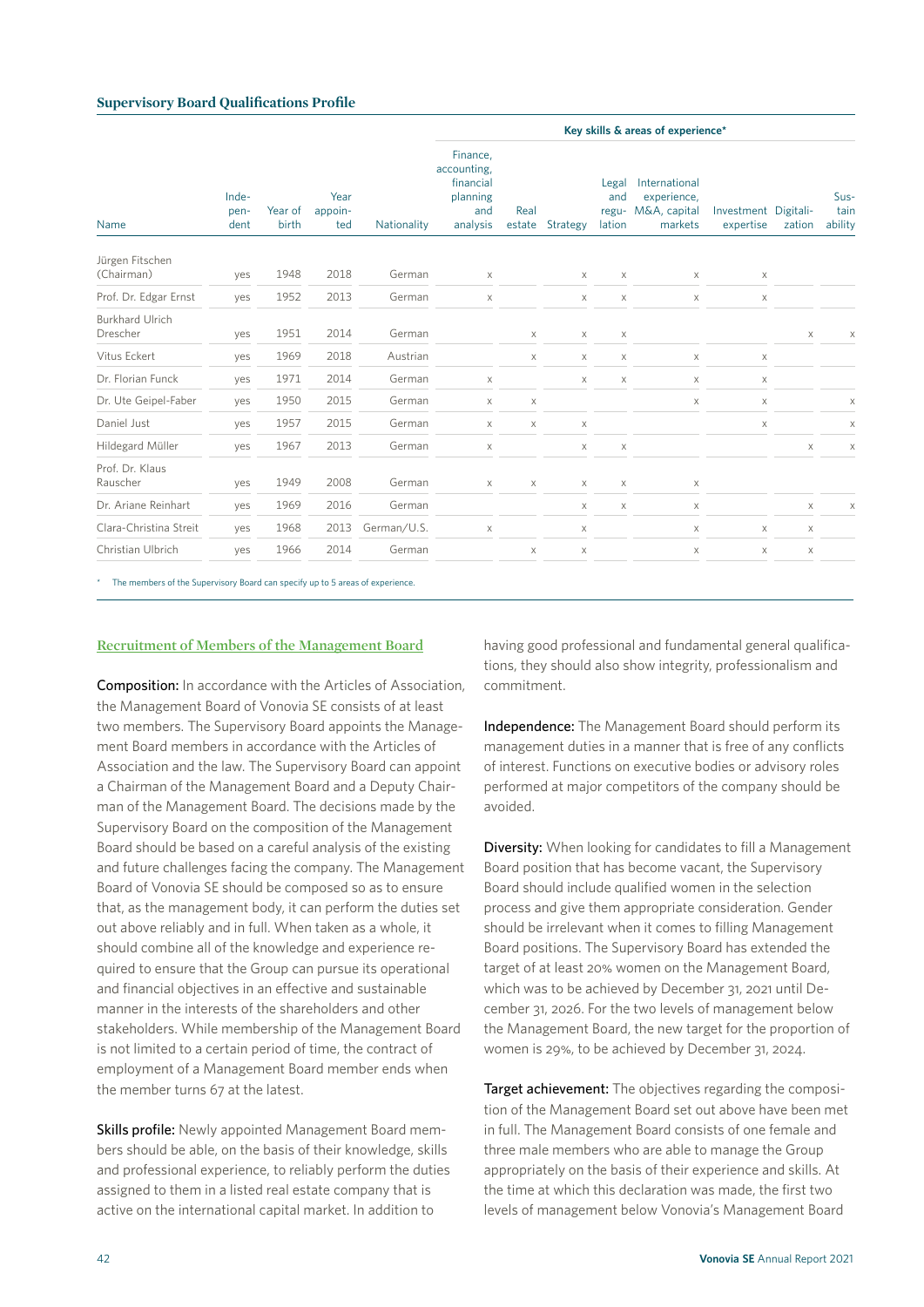comprises 28% women. Achieving the target of 29% women by December 31, 2024, for both management levels will continue to require even more systematic succession planning in order to actively support women and open up opportunities for them to assume technical management roles against the backdrop of the planned expansion of technical services at Vonovia.

Succession planning: The Management Board and the Supervisory Board address long-term succession planning for the Management Board on an ongoing basis. Last year, the Supervisory Board once again discussed positions to be filled in the Management Board and long-term workforce planning, taking the ideas explored by the Management Board into account.

#### **Cooperation Between the Management Board and the Supervisory Board**

The Management and Supervisory Boards vote on the strategic direction of the company and discuss the current status of its implementation at regular intervals. Furthermore, the Management Board regularly informs the Supervisory Board in written or verbal reports of topics including the development of business and the situation of the company. In this way, the Supervisory Board receives detailed documents from the Management Board regularly and in a timely manner on the economic development and the company's current situation as well as the half-yearly risk management and compliance reports that deal with the most important risks for the business as well as compliance management at Vonovia SE. On the basis of these reports, the Supervisory Board monitors the company's management by the Management Board as well as via its committees where particular powers are delegated to these committees. The Supervisory Board meets on a regular basis without the Management Board if personnel matters relating to the Management Board are to be discussed.

### **Avoidance of Conflicts of Interest**

In the reporting year, there were no conflicts of interest of Management Board or Supervisory Board members, which are to be reported immediately to the Supervisory Board. There was no need to discuss or make decisions on legal matters, in particular lending transactions with members of executive bodies or individuals related to them.

#### **Accounting and Financial Statement Auditing**

The Annual General Meeting selected KPMG AG Wirtschaftsprüfungsgesellschaft as auditor for the annual financial statements and consolidated financial statements.

We prepare the annual financial statements of Vonovia SE in accordance with the German Commercial Code (HGB) and the German Stock Corporation Act (AktG) and the consolidated financial statements in accordance with the International Financial Reporting Standards (IFRS) to be applied in the EU. In addition, we prepare a combined management report as required by the German Commercial Code and the German Stock Corporation Act (AktG). The Management Board is responsible for financial accounting. The Supervisory Board examines and adopts or approves the annual financial statements, the consolidated financial statements and the combined management report.

In addition to our annual financial statements, we also prepare interim statements for the first and third quarters as well as an interim financial report for the first half-year in accordance with the German Securities Trading Act.

Both the interim statements and the interim financial report are presented to, and discussed with, the Audit Committee of the Supervisory Board before they are published.

Under German stock corporation and commercial law, there are special requirements for internal risk management that apply to Vonovia. Therefore, our risk management system covers risk inventory, analysis, handling and limitation. In accordance with Section 317 (4) of the German Commercial Code applicable to listed companies, KPMG assesses in its audit the risk early warning system as part of the risk management system. Furthermore, we maintain standard documentation of all our internal control mechanisms throughout the Group and continually evaluate their effectiveness.

In the combined management report, we provide comprehensive information on the main features of the internal control and risk management system with regard to the accounting process and the Group accounting process in accordance with our reporting duties pursuant to Sections 289 (4) and 315 (4) of the German Commercial Code.

Pursuant to Section 315b (Section 289b) of the German Commercial Code (HGB), the Management Board is obliged to submit a Non-financial Declaration, which in turn has to be reviewed by the Supervisory Board. The Supervisory Board has commissioned the auditor to perform the review. The Management Board also prepares a sustainability report with annexes for classification in the context of sustainability ratings.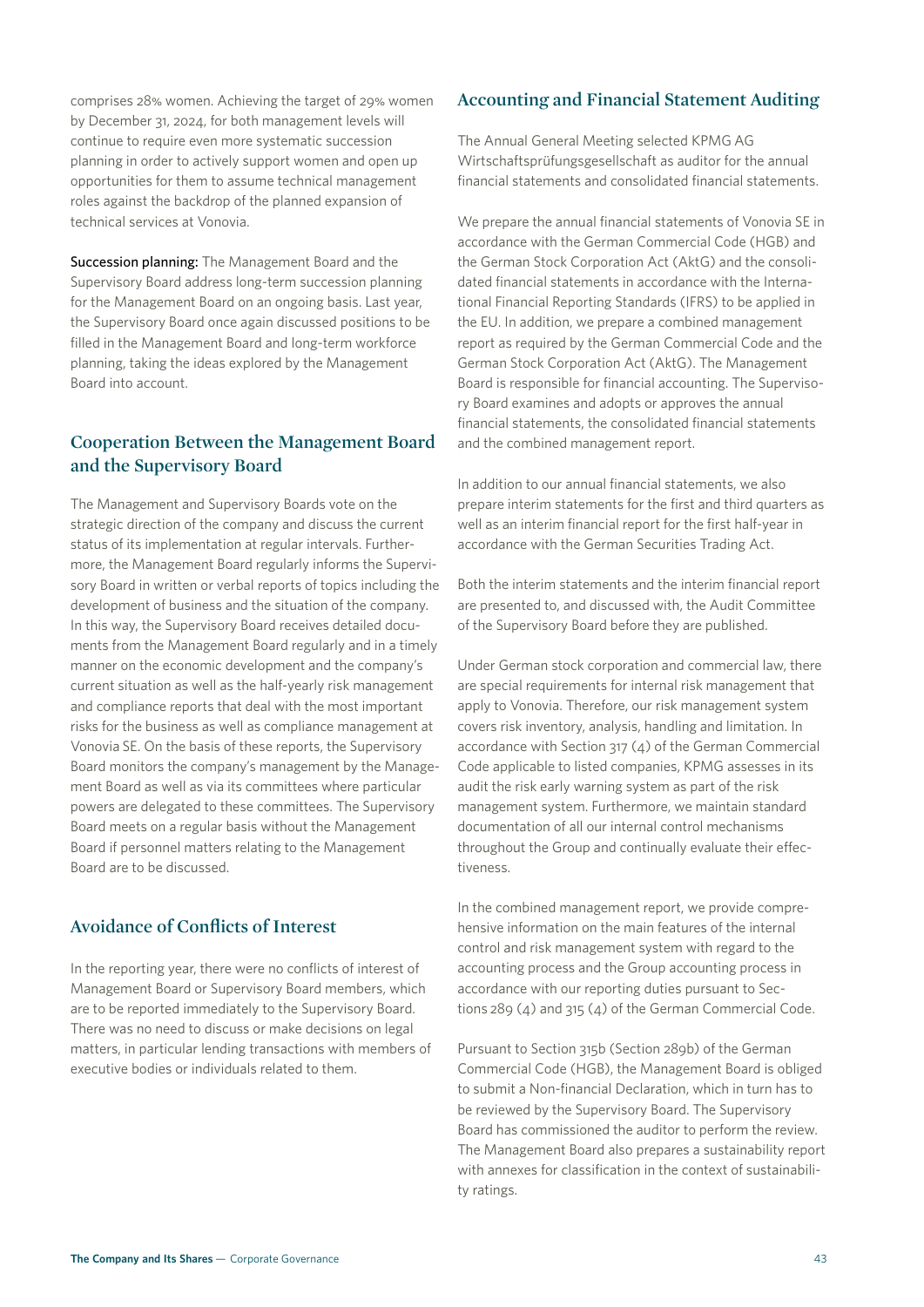## **Overview**

- > Positive business development in 2021, another year dominated by the pandemic
- > Successful acquisition of the Deutsche Wohnen Group in the third quarter of 2021
- > Significant equity and debt financing measures implemented
- > New construction and modernization strategy continued
- > A total of 2,200 new apartments created
- > Sustainability Performance Index increases to 109%

Vonovia can report **positive business development** in the pandemic year of 2021. All in all, the coronavirus pandemic only had a minor impact on the company's operating business.

Total segment revenue increased by 18.5% to around  $\epsilon$  5.2 billion in 2021.

The Adjusted EBITDA Total came to  $\epsilon$  2,269.3 million, an increase 18.8% against the 2020 figure.

Group FFO improved by 24.0% from  $\epsilon$  1,348.2 million to  $\epsilon$  1,672.0 million.

The EPRA NTA per share came in at  $\epsilon$  66.73, up by 13.5% on the TERP-adjusted prior-year value of  $\epsilon$  58.78.

The Sustainability Performance Index rose to 109% by the end of 2021. This was helped along in particular by the reduction of  $CO<sub>2</sub>$  intensity, the development of the average primary energy requirements of new construction, and the positive development of the customer satisfaction index.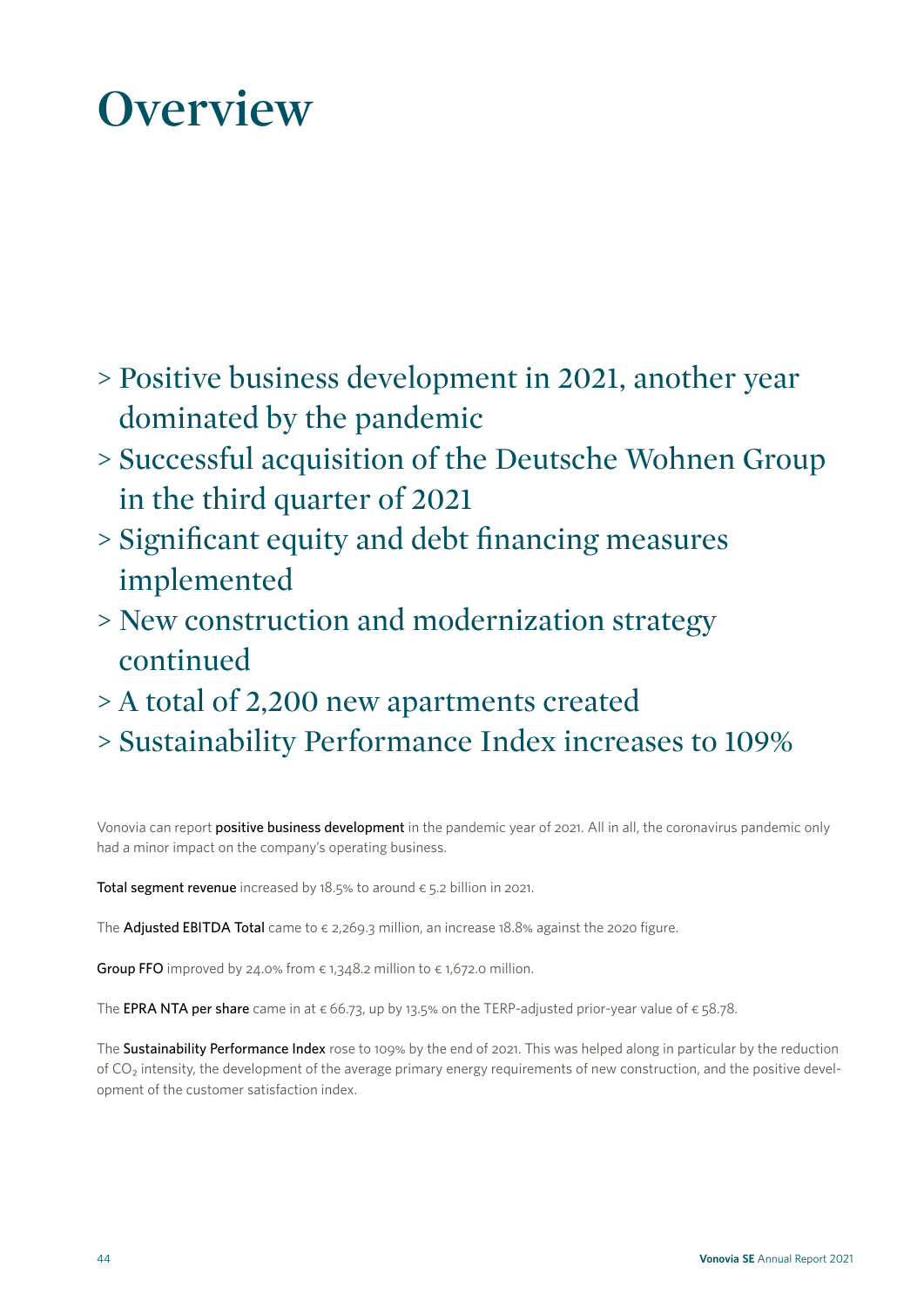#### **Sustained Earnings Maintenance, Modernization and New Construction**

#### **Group FFO** Investments in € million 0 200 400 600 1,000 1,800 800 2020 Group FFO per share (€) (2020: TERP-adjusted) 2021 **1,348.2 1,672.0**  $\begin{array}{|c|c|c|c|c|}\n\hline\n2.23 & -3.6\% & 2.15\n\end{array}$  $+24.0\%$ 1,200 1,600 1,400



#### **Organic Rent Growth Vacancy**

#### **Organic Rent Growth Vacancy Rate**





#### **EPRA NTA Fair value**



EPRA NTA per share  $(\epsilon)$  (2020: TERP-adjusted)

#### **Net Assets Fair Value of the Real Estate Portfolio**

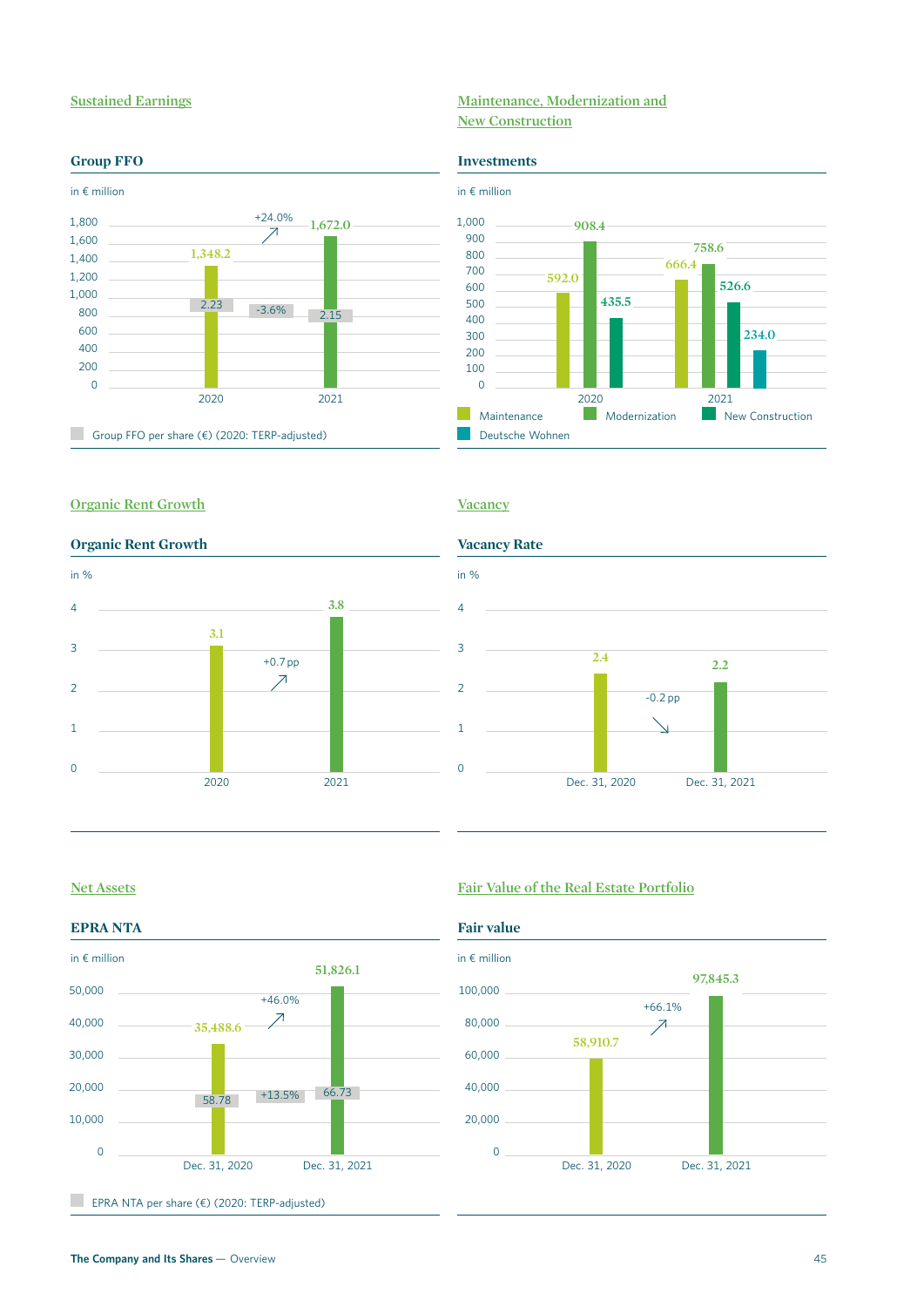### **Vonovia SE on the Capital Market**

- > Dividend Increased for the Eighth Time Running
- > Successful Takeover of Deutsche Wohnen SE Including Capital Increase
- > Renewed Improvement in Key ESG Ratings such as Sustainalytics, CDP or S&P Global

### **Developments on the International Capital Markets**

The global coronavirus pandemic has been having an impact on the international capital markets since February 2020, and this continued in 2021. While the DAX 40 was still up by more than 13% after the first six months of 2021, the positive trend slowed down as the end of the year approached. Even though the DAX 40 still managed to reach an annual high in excess of 16,000 points, it closed the year at 15,885 points, which equates to an increase of only 1.7% in the second half of the year. We believe that there are three main reasons behind the damper on this positive trend: the emergence of the more contagious Omicron variant of the coronavirus, with fears of more rigorous restrictions or renewed lockdowns; the fact that international production was hindered

by global supply bottlenecks and the associated fears of weaker economic output; and the further increase in inflation, which is likely to have put the brakes on developments on the stock markets due to fears that the trend would result in rising interest rates.

#### **Shares in Vonovia**

Vonovia's shares closed 2021 at € 48.50 after a volatile year on the stock market. While the relevant benchmark indices showed positive development in the course of 2021, with the DAX 40 gaining 15.8%, the FTSE EPRA Europe rising by 15.1% or the EURO STOXX 50 making gains of 20.6%, Vonovia's shares lost 13.4% of their value. Concerns regarding a prolonged period of high inflation and an associated rise in interest rates had a negative impact on the share price performance of German residential real estate companies, particularly towards the end of 2021. The imminent capital increase, which we ultimately implemented successfully in connection with the Deutsche Wohnen transaction in December, also had an impact on Vonovia's share price, as was to be expected.



#### **Share Price Development**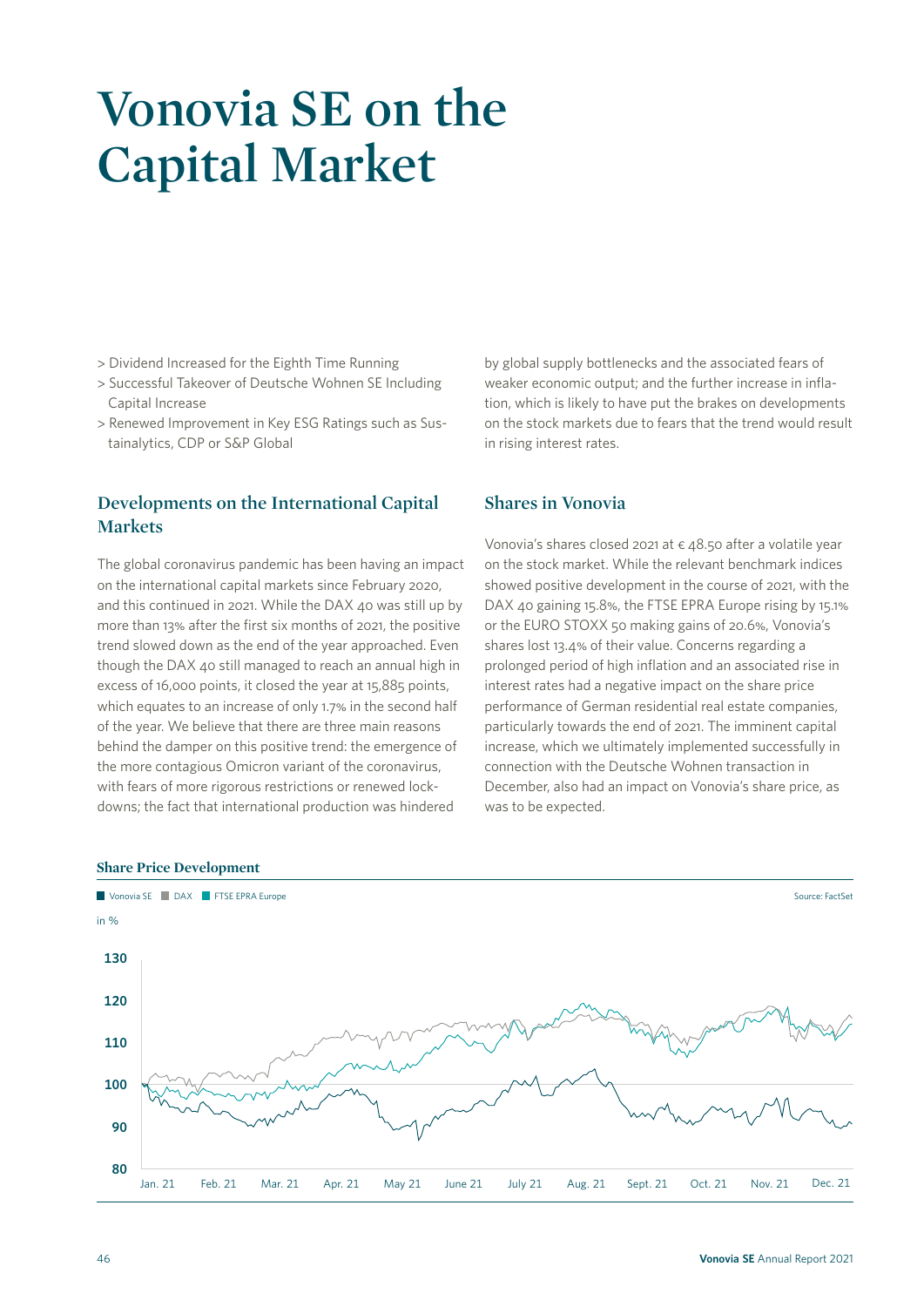#### **Share Price Performance since IPO**



Even though Vonovia's share price declined in 2021, we still believe that our shares reflect the success of our business model as a whole in the long term. The graphic, for example, illustrates Vonovia's share price performance as against the DAX and EPRA since the time of the IPO and its superior performance of approx. 270% in the period leading up to the end of 2021.

Vonovia's shares reached their highest price for the year on August 22, 2021 at  $\epsilon$  57.15 and their lowest price on May 25, 2021 at € 45.53.

Vonovia's market capitalization amounted to around € 37.7 billion as of December 31, 2021.

As a residential real estate company, Vonovia's operating business is still only very marginally affected by the coronavirus pandemic. Particularly on the demand and the resulting income side, we still do not expect the crisis to have any impact to speak of. Rather, the main long-term megatrends will remain the dominant forces driving our business: urbanization and the resulting imbalance between supply and demand as well as climate change and the reduction of CO<sub>2</sub> emissions in the housing stock. Other key factors include demographic change and senior-friendly apartment conversion. We are optimistic as we look ahead to the future and are confident that we will remain financially successful.

The average trading volume for shares in Vonovia SE, expressed as the number of shares traded on XETRA, remained more or less on a par with the 2020 fiscal year, with an average daily trading volume of 1.7 million shares in 2021. Expressed in euros, shares in Vonovia worth  $\epsilon$  84 million were traded every day on average in 2021.

### **Index Memberships: Vonovia SE Member of the EURO STOXX 50, DAX 50 ESG and DJSI Europe**

Vonovia has been a member of various sustainability indices since 2020, in particular the DAX 50 ESG and the Dow Jones Sustainability Index (DJSI Europe), which confirms Vonovia's successful ESG activities and the progress made in this area.

#### **Capital Increase with Subscription Rights Totaling € 8.1 billion**

In connection with the refinancing of the acquisition of Deutsche Wohnen, Vonovia's Management Board passed a resolution, with the approval of the Supervisory Board, on a capital increase with subscription rights in the amount of approximately  $\epsilon$  8.1 billion on November 21, 2021. Vonovia's existing shareholders were able to purchase 7 new shares for 20 existing ones at a price of  $\epsilon$  40 per share, which corresponded to a standard market discount of approximately 20% on the TERP (theoretical ex-rights price).

By the end of the subscription period on December 7, 2021 subscription rights had been exercised for 198,508,119 shares, corresponding to a subscription rate of 98.59%. The remaining 2,831,943 new shares were placed with institutional investors as part of a private placement. This brought the total gross proceeds to just under  $\epsilon$  8.1 billion.

Following the entry of the capital increase in the commercial register on December 2, 2021 the company's share capital amounts to  $\epsilon$  776,597,389,00, split into 776,597,389 shares.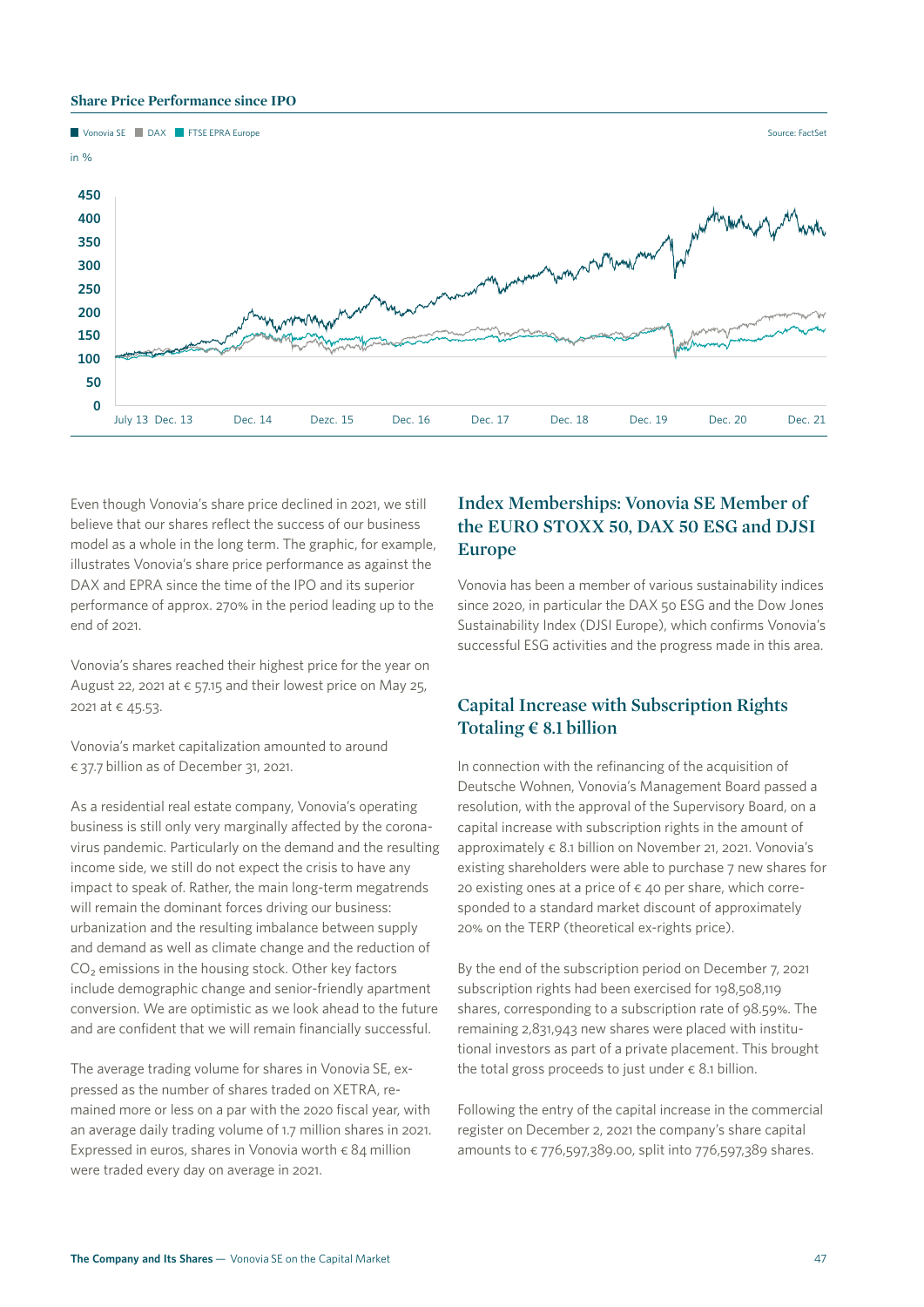A capital increase with subscription rights at a discount requires all of the historical key figures per share to be adjusted, as a capital increase with subscription rights at a discount is a combination of an issue at the full share price and a bonus share issue.

Pursuant to IAS 33, the earnings per share for previous periods have to be adjusted to reflect the bonus element. Vonovia applies this method to all other share-related key figures, such as Group FFO, share prices, dividends or NTA, and marks the figures concerned accordingly.

#### **Long-term Yield**

An investor who bought shares in Vonovia when the company went public in 2013 and has held them ever since, reinvesting each dividend in more shares in Vonovia, will have seen the value of their securities deposit account increase by 267% by December 31, 2021 a result that far outstrips the performance of a corresponding investment in the benchmark indices.

#### **Yield since Vonovia IPO**



VNA and DAX performance are total shareholder return (share price plus dividends reinvested); MSCI Germany, GPR 250 World, EuroStoxx50 and EPRA Europe are share price performance only.

#### **Shareholder Structure**

The chart shows the company's shareholdings based on the data it collects itself and/or based on the voting rights pursuant to Sections 33 and 34 of the German Securities Trading Act (WpHG) as notified by the shareholders in relation to the current share capital. It is important to note that the number of voting rights most recently reported may have changed in the meantime, without any requirement to notify the company being triggered, within the range of the relevant threshold values.





Based on the German stock exchange's definition of free float, only the interest held by Norges Bank (Ministry of Finance on behalf of Norway) does not count towards the free float. This means that 88.9% of Vonovia's shares were in free float on December 31, 2021. The underlying  $\bigoplus$  voting rights **[notifications](https://investoren.vonovia.de/en/news-and-publications/disclosure-of--voting-rights/)** and corresponding financial instruments reported by shareholders or other instruments pursuant to Sections 38 and 39 WpHG can be found online.

In line with Vonovia's long-term strategic focus, the majority of its investors also have a long-term focus. The company's investors include pension funds, sovereign wealth funds and international asset managers in particular. We determine/ update the shareholder structure once a quarter. By the end of 2021, we had identified approximately 93% of our shareholder base. Institutional investors account for 96% of our shareholders and private investors for around 4%. The breakdown of the company's shareholders by region at the end of 2021 is roughly as follows: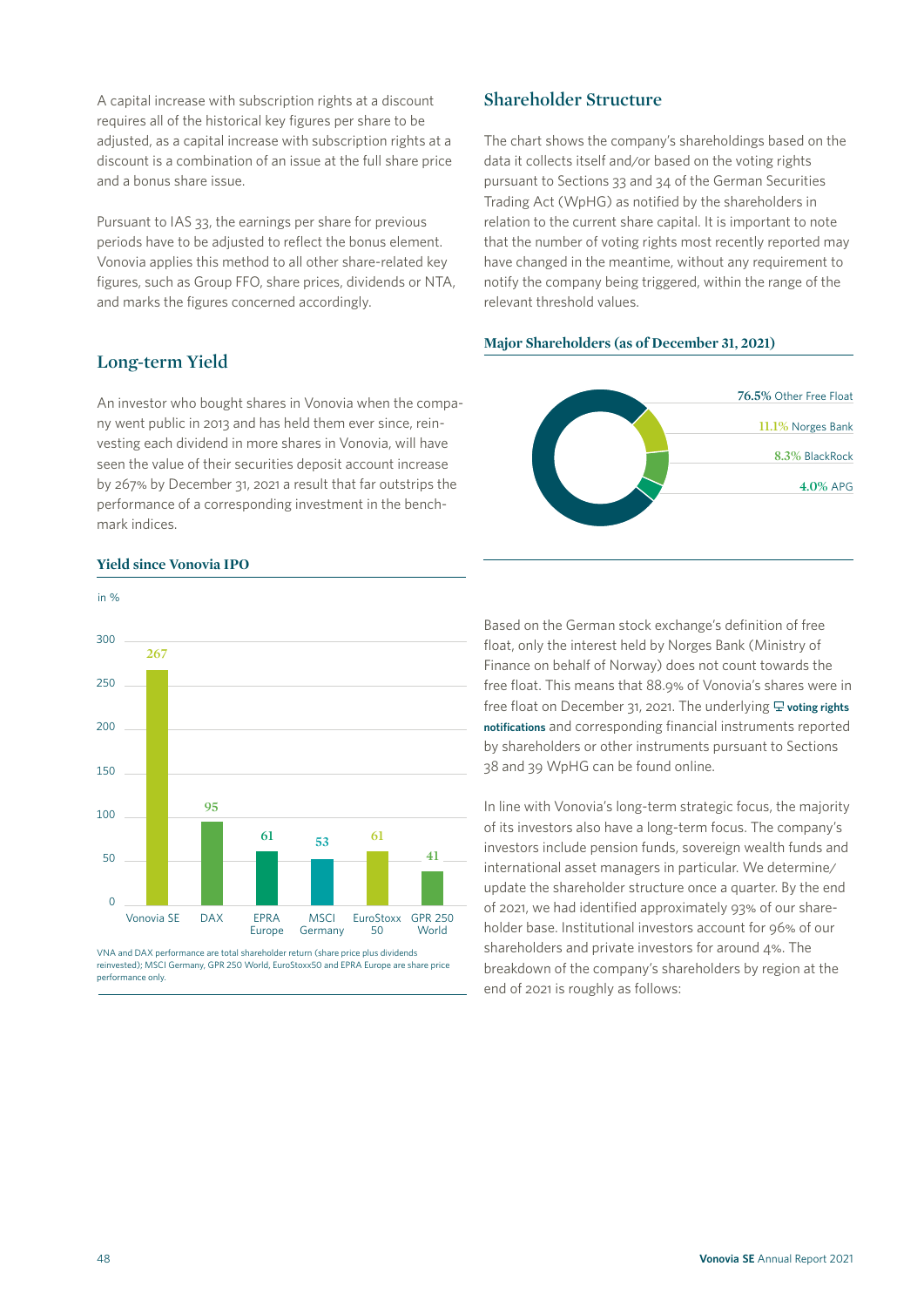#### **Regional Distribution of Institutional Investors of Vonovia SE**



#### **Annual General Meeting 2021**

Vonovia conducted its second virtual Annual General Meeting on April 16, 2021. Given the health-related risks and official requirements imposed as a result of the coronavirus pandemic, it was impossible to hold an Annual General Meeting allowing participants to be physically present, as was already the case in 2020. The Annual General Meeting was chaired by Jürgen Fitschen, Chairman of the Supervisory Board of Vonovia SE.

Together with Rolf Buch, CEO of Vonovia SE, he spoke to the company's shareholders from a studio set up at the corporate headquarters in Bochum. The Annual General Meeting, which also featured sign language interpretation, was streamed live in the Investor Portal on the Investor Relations website.

Shareholders had submitted more than 800 questions for the general debate electronically in advance. Their voting rights could be exercised before and during the Annual General Meeting electronically, per postal vote or by authorizing the company's proxies.

With more than 800 participants representing 77% of the share capital present at the same time, all resolution proposals were approved with a large majority. The dividend proposed to the company's shareholders for the 2020 fiscal year also found broad support among Vonovia's shareholders. For the fifth year in a row, shareholders were again able to choose either a conventional cash dividend or payment in the form of shares. At 49.18%, around half of shareholders holding shares carrying dividend rights opted for payment in the form of shares.

Since 2018, the  $\Xi$  [investor portal](https://investor.computershare.de/vonovia?plang=en#/login) has given our shareholders the option to conveniently attend to all formalities relating to registering for and voting at the Annual General Meeting online.

#### **Investor Relations Activities**

In 2021, Vonovia participated in a total of 29 investors' conference days and organized 14 roadshow days. In addition, Vonovia took part in various investor forums and numerous one-on-one meetings with investors and analysts to keep them informed of current developments and special issues. In 2021, we held several hundreds of talks with analysts and investors. In addition to the coronavirus pandemic and its impact on Vonovia's business model, our talks with the capital market covered the topics of sustainability,

#### **Successful Development of Vonovia's Shares Over a Period of Several Years**

|                                                            | 2013     | 2014     | 2015     | 2016     | 2017     | 2018     | 2019     | 2020     | 2021      |
|------------------------------------------------------------|----------|----------|----------|----------|----------|----------|----------|----------|-----------|
|                                                            |          |          |          |          |          |          |          |          |           |
| Annual closing price $(\epsilon)$                          | $16.06*$ | $25.08*$ | $26.76*$ | 28.97*   | 38.80*   | $37.11*$ | $45.00*$ | $56.02*$ | 48.50     |
| High $(\epsilon)^*$                                        | 17.62    | 25.08    | 31.15    | 34.51    | 39.26    | 41.88    | 45.78    | 58.33    | 56.64     |
| Low $(\epsilon)^*$                                         | 15.65    | 16.31    | 22.68    | 23.43    | 28.08    | 33.94    | 37.39    | 36.19    | 45.85     |
| No. of shares as of Dec. 31 (in million)                   | $251.5*$ | $304.6*$ | 497.2*   | $497.2*$ | $517.6*$ | 552.8*   | $578.6*$ | $603.8*$ | 776.6     |
| Market cap as of Dec. 31 ( $\epsilon$ billion)             | 4.0      | 7.6      | 13.3     | 14.4     | 20.1     | 20.5     | 26.0     | 33.8     | 37.7      |
| Average transaction volume<br>per day (VWAP in € million)* | 1.3      | 12.3     | 45.2     | 41.2     | 47.6     | 55.8     | 65.9     | 85.7     | 84.2      |
| Dividend per share $(\epsilon)$                            | $0.62*$  | $0.70*$  | $0.88*$  | $1.05*$  | $1.24*$  | $1.35*$  | $1.47*$  | $1.58*$  | $1.66***$ |
| Dividend yield (%)                                         | 3.9      | 2.8      | 3.3      | 3.6      | 3.2      | 3.6      | 3.3      | 2.8      | 3.4       |

Values are TERP-adjusted (TERP 2015: 1,051 - capital increase with subscription rights in connection with Südewo acquisition; TERP 2021: 1.067 - capital increase with subscription rights in connection with Deutsche Wohnen acquisition).

\*\* Planned dividend proposed to the 2022 Annual General Meeting.

Source of share prices: FactSet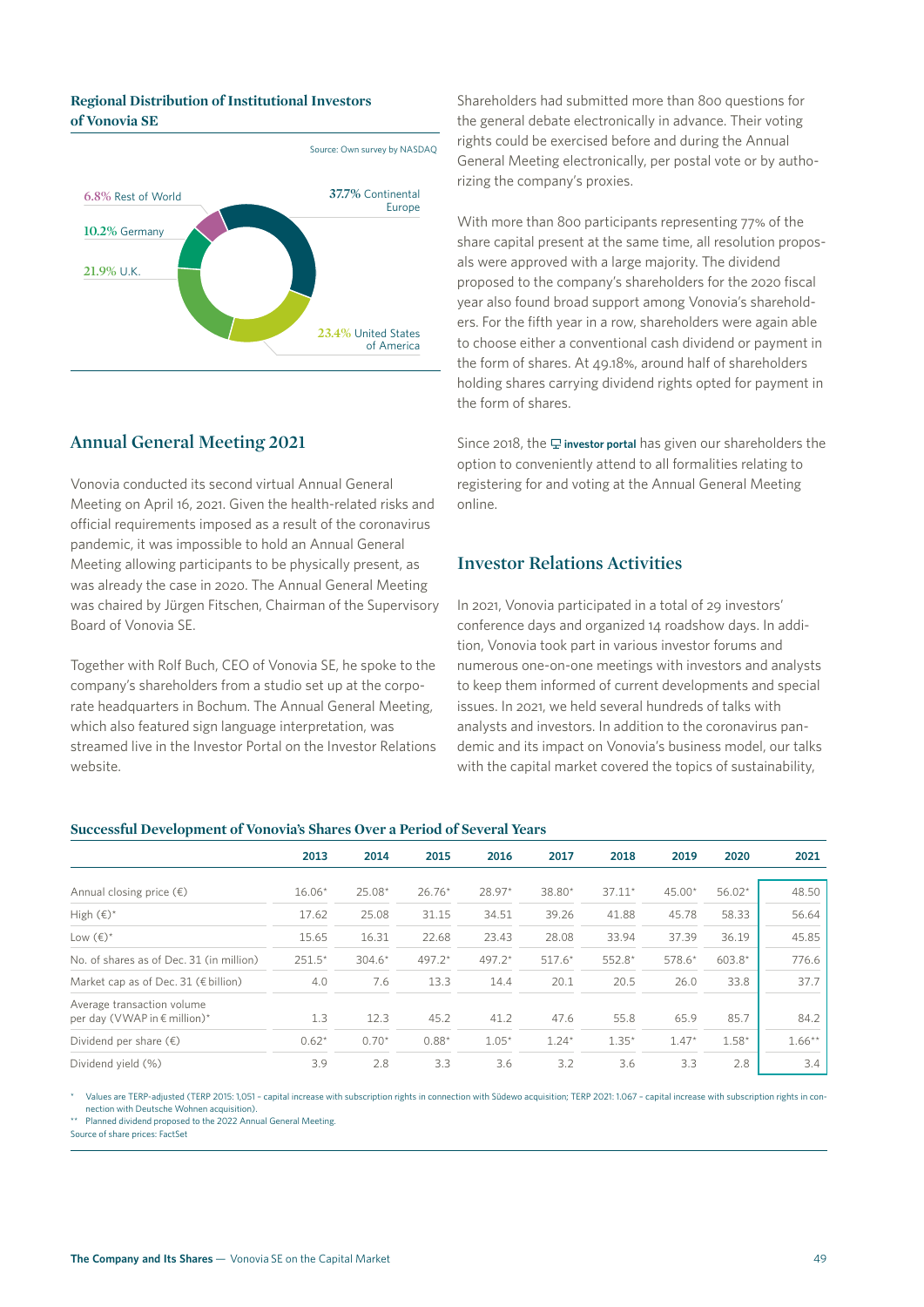the investment program, rent regulation in Germany and national and international acquisition targets particularly frequently.

After we had to suspend our annual Capital Markets Day for institutional investors and analysts once again in 2021, we plan to resume the annual event series as soon as the coronavirus pandemic allows, at the very least as a hybrid event. You can find more details on our **H** Investor Relations **[website](https://investoren.vonovia.de/en/news-and-publications/capital-markets-day/)**.

We will also continue to communicate openly with the capital market in 2022. Various roadshows, conferences and investor forums have already been planned. Information can be found in the **[Financial Calendar](https://investoren.vonovia.de/en/service/financial-calendar/)** on our **[Investor Relations](https://investoren.vonovia.de/en/)  [website](https://investoren.vonovia.de/en/)**.

#### **Positive Analyst Assessments**

As of December 31, 2021 24 analysts were publishing studies on Vonovia on a regular basis (figure as of: December 31, 2021). Due to the Deutsche Wohnen transaction, three analysts were restricted at this time and are not publishing any recommendations. The average target share price was  $\epsilon$  63.09 per share as of December 31, 2021 with 76.2% of analysts issuing a "buy" recommendation, 19.0% issuing a "hold" recommendation and 4.8% issuing a "sell" recommendation.

For information on the banks that report on Vonovia and value its shares, please visit our  $\Box$  [Investor Relations website](https://investoren.vonovia.de/en/share-information/analysts-and-consensus/).

#### **Share Information (as of December 31, 2021)**

| First day of trading   | Jul. 11, 2013                                                                                                                                                                                                                |
|------------------------|------------------------------------------------------------------------------------------------------------------------------------------------------------------------------------------------------------------------------|
| Subscription price     | € 16.50   € 14.71*                                                                                                                                                                                                           |
| Total number of shares | 776,597,389                                                                                                                                                                                                                  |
| Share capital          | €776,597,389                                                                                                                                                                                                                 |
| <b>ISIN</b>            | DE000A1ML7J1                                                                                                                                                                                                                 |
| <b>WKN</b>             | A1ML7J                                                                                                                                                                                                                       |
| Ticker symbol          | <b>VNA</b>                                                                                                                                                                                                                   |
| Common code            | 94567408                                                                                                                                                                                                                     |
| Share class            | Registered shares with no par value                                                                                                                                                                                          |
| Stock exchange         | Frankfurt Stock Exchange                                                                                                                                                                                                     |
| Market segment         | Regulated market                                                                                                                                                                                                             |
| Indices                | DAX 40, EURO STOXX 50, DAX 50 ESG, Dow<br>Jones Sustainability Index Europe, STOXX Global<br>ESG Leaders, EURO STOXX ESG Leaders 50,<br>STOXX Europe ESG Leaders 50, FTSE EPRA/<br>NAREIT Developed Europe and GPR 250 World |
| TERP adjusted.         |                                                                                                                                                                                                                              |

#### **Attractive Dividend**

The continuity of our business model is also reflected in our dividend policy. Our aim is to distribute around 70% of our Group FFO to our shareholders. As far as the 2021 fiscal year is concerned, we plan to propose a dividend per share of € 1.66 to the Annual General Meeting, which represents an increase of  $\epsilon$  0.08 per share as against 2021 and corresponds to a dividend yield of 3.4% based on the closing price of the company's shares of  $\epsilon$  48.50 as of December 31, 2021.



#### **Attractive Dividend**

FFO: 2013–2018: "FFO" corresponds to FFO 1; as of 2019: "FFO" corresponds to Group FFO. The years 2013 and 2014 are TERP-adjusted. TERP 2015: 1,051 – capital increase with subscription rights in connection with Südewo acquisition. The years 2013 and 2020 are TERP-adjusted. TERP 2021: 1,067 - capital increase with subscription rights in connection with Deutsche Wohnen acquisition.<br>\* Planned dividend proposed to the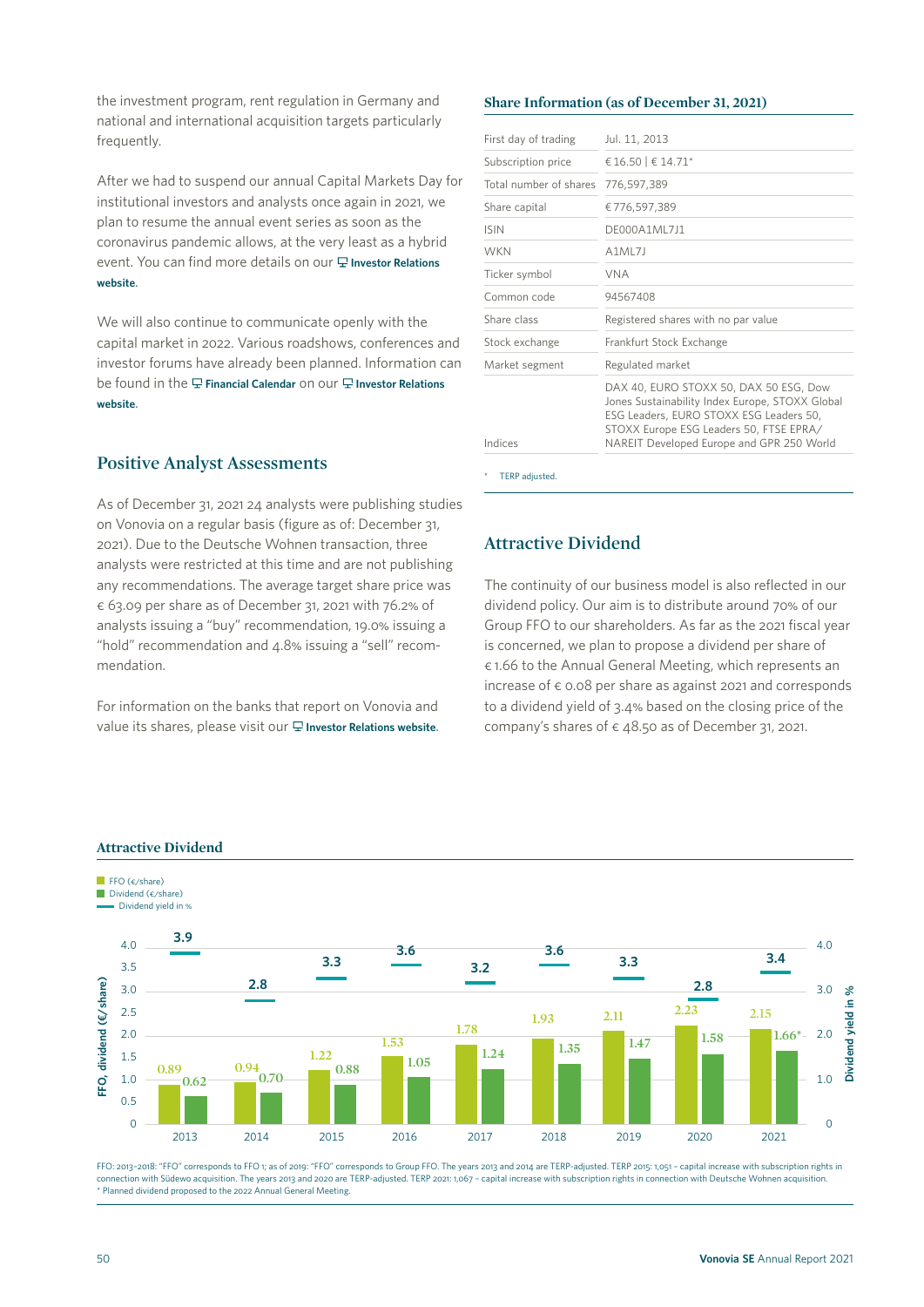#### **Financing Environment**

As in the previous year, economic activity in 2021 was dominated by the coronavirus pandemic. Measures to open sectors up and close them down, new vaccines, new mutations and new waves of infections confronted the general public, policymakers and the business world with an ever-changing overall environment. Local outbreaks and quarantine measures disrupted global trade and exacerbated global bottlenecks. While the shortage of primary products, in particular, paralyzed the global industrial recovery, the disruptions affecting industrial production were countered by sustained high demand for industrial products. This has resulted in substantial price increases, especially for intermediate goods.

The consensus based on the forecasts collected by Bloomberg is that the global economy will have grown by 5.9% in 2021 as a whole. Growth of 4.5% is expected for 2022.

In response to the spread of the coronavirus and in a quest to stabilize the financing markets, the European Central Bank ("ECB") had launched the Pandemic Emergency Purchase Programme ("PEPP") in March of 2020 as a special monetary policy measure. At the last ECB meeting held in December 2021, the Governing Council decided that net purchases under the PEPP were to be lower in the first quarter of 2022 than in the fourth quarter of 2021, and would ultimately be phased out by the end of March 2022.

By contrast, purchases under the Asset Purchase Programme ("APP") introduced back in 2015 are to be temporarily increased. The ECB plans to increase the monthly APP purchase volume from the current level of  $\epsilon$  20 billion to  $\epsilon$  40 billion in the second quarter of 2022 and then reduce it again to € 30 billion in the third quarter. From October 2022 onwards, the net purchase volume is to return to  $\epsilon$  20 billion.

The ECB remains committed to its expansive monetary policy in a quest to remain flexible and have a certain degree of leeway with regard to the medium-term inflation target of 2%. In the euro area, consumer prices rose by 4.9% year-onyear in November – the highest rate of inflation witnessed since the creation of the single currency area. This inflation is being driven primarily by the marked increase in the price of gasoline, gas and electricity.

The deposit rate in the euro area has been unchanged at -0.5% since September 2019, while the main refinancing rate is 0.0%.

The yield on ten-year German Federal bonds fluctuated in 2021 and has been languishing in negative territory since May 2019.

In December 2021, the U.S. Federal Reserve System ("FED"), the world's largest central bank, signaled that it would be tightening the monetary policy reins. This sees the FED accelerate its break with extremely loose monetary policy in response to high inflation. The economic stimulus programs ("tapering") will be ended – asset purchases are now to be wound down quickly. Back in November, securities worth USD 105 billion were still being purchased; in December, the figure was to have been slashed to USD 90 billion, with only USD 60 billion being purchased as of January 2022. This means that the program could expire in March, which is a prerequisite for a potential interest rate hike. While central banks have signaled several increases in the key interest rate for 2022 and the following year, the key rate, which has been stuck in an extremely low range of 0.00% to 0.25% since March 2020, has not changed as yet.

In December, the Bank of England took the markets by surprise by raising its key interest rate from 0.15% to 0.25%. This makes it one of the first central banks in Europe, and the first major central bank overall, to take this step. The move was triggered by the rate of inflation in the United Kingdom, which recently rose to more than 5%.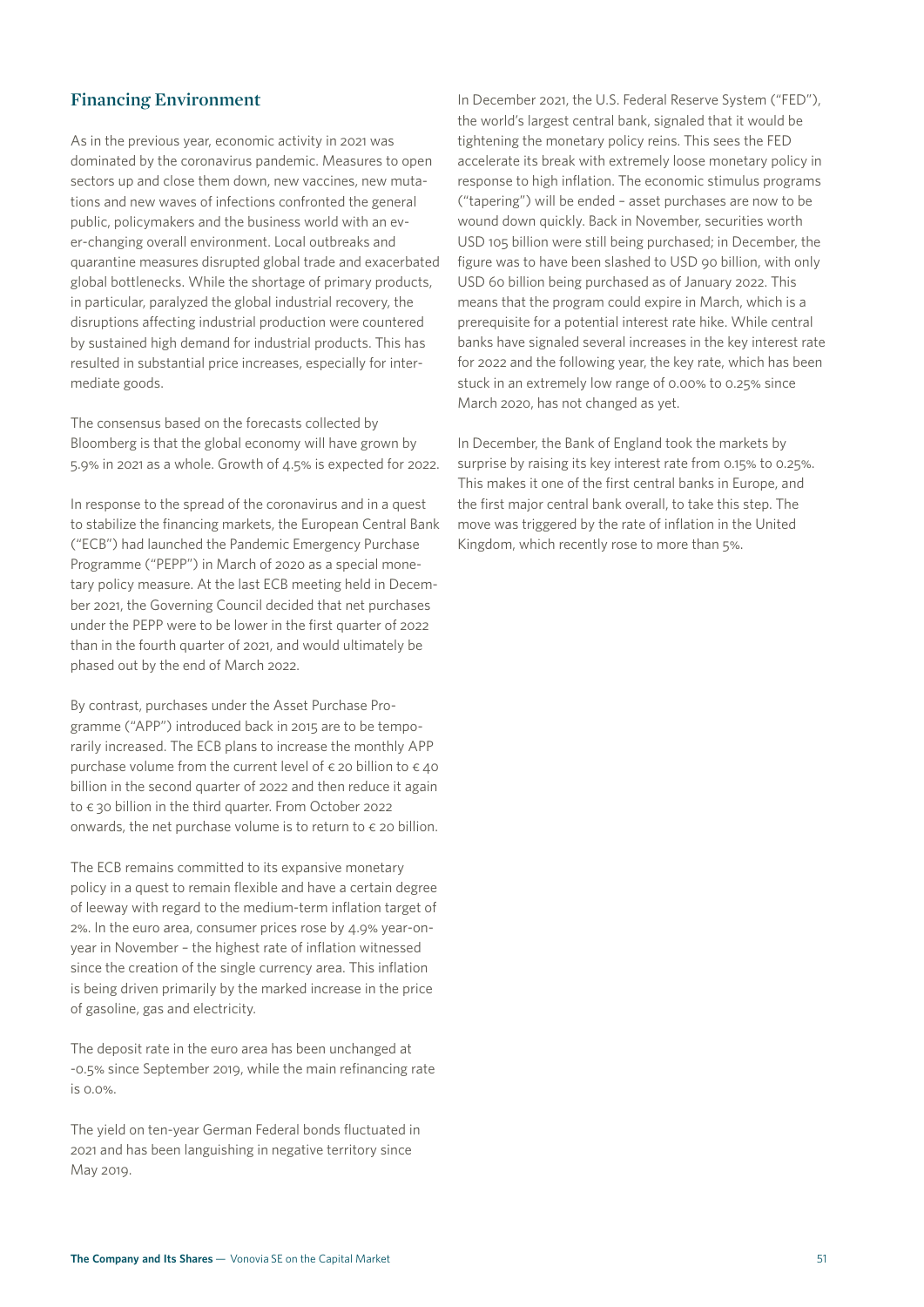



#### **One of the World's Biggest Capital Market Issuers**

The rating agency Standard & Poor's has assigned Vonovia SE a long-term corporate credit rating of BBB+ and a short-term credit rating of A-2. Thanks to the successful capital increase of around  $\epsilon$  8 billion, the associated stable capital resources and the further reduction in risk resulting

from the takeover of Deutsche Wohnen, S&P has raised its outlook from stable to positive.

The Berlin-based Scope Group has also issued Vonovia SE a rating of A- with a stable outlook.

In May 2021, Moody's became the third rating agency to publish a rating for Vonovia for the first time. Its initial rating is A3 in the investment grade range, with a stable outlook.



#### **Spread Development (in Basis Points)**